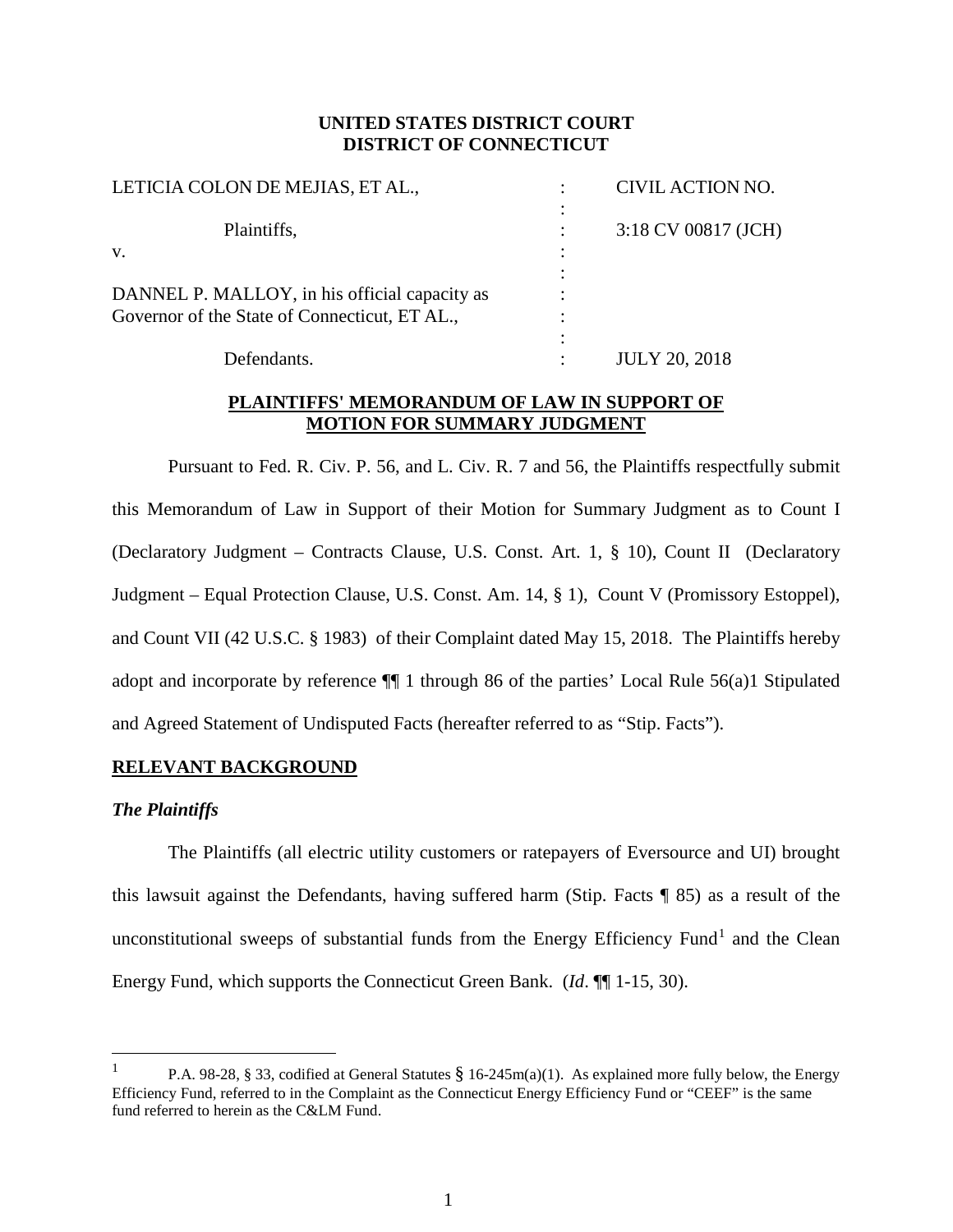### *The Energy Efficiency Fund And The Green Bank*

P.A. 98-28 required the state agency now known as the Public Utilities Regulatory Authority ("PURA") to "assess or cause to be assessed a charge of three mills per kilowatt hour of electricity sold to each" customer of an electric distribution company to implement conservation and load management programs. P.A. 98-28, § 33, is codified at Conn. Gen. Stat. § 16-  $245m(a)(1)$  $245m(a)(1)$ .<sup>2</sup> *Id*.  $\sqrt{ }$  20. Conn. Gen. Stat. § 16-245m(b) further required the EDCs to create the C&LM Fund for the funds collected. *Id*. ¶ 21. PURA authorizes disbursements from the C&LM Fund by the EDCs to carry out the plan approved by the commissioner under Conn. Gen. Stat. § 16-245m(d). The current statutory authority for the C&LM Fund is set forth in Conn. Gen. Stat. § 16-245m. *Id*. ¶ 22.

The C&LM Fund supports a variety of programs which provide financial incentives to help Connecticut consumers reduce the amount of energy used in their homes and businesses. *Id* ¶¶ 23-24. The C&LM Fund programs are reviewed by the [Energy Efficiency Board](https://www.energizect.com/connecticut-energy-efficiency-board) ("EEB"), a group of advisors who utilize their experience and expertise with energy issues to evaluate and consult with Connecticut's electric and natural gas utility companies on how programs should best be structured for and delivered to Connecticut consumers. *Id*. ¶ 25.

Many, but not all, Connecticut ratepayers are EDC customers—those customers who fund the C&LM Fund by payment of a surcharge on their electricity bills from the Electric Utilities. These surcharges on EDC Customers collect approximately \$156 million per year from EDC Customers. *Id*. ¶ 26. Customers of the Municipal Utilities do not contribute to the C&LM Fund.

<span id="page-1-0"></span><sup>&</sup>lt;sup>2</sup> In the parlance of electric utility industry restructuring pursuant to P.A. 98-28, Eversource and UI became known as electric distribution companies, as defined in Conn. Gen. Stat. § 16-1(23) and are referred to collectively throughout this Memorandum of Law as "EDCs" or "Electric Utilities." Under P.A. 98-28, the EDCs are no longer vertically integrated, sold off their wholesale power plants, and focus on the business of transmitting and distributing power to end use customers.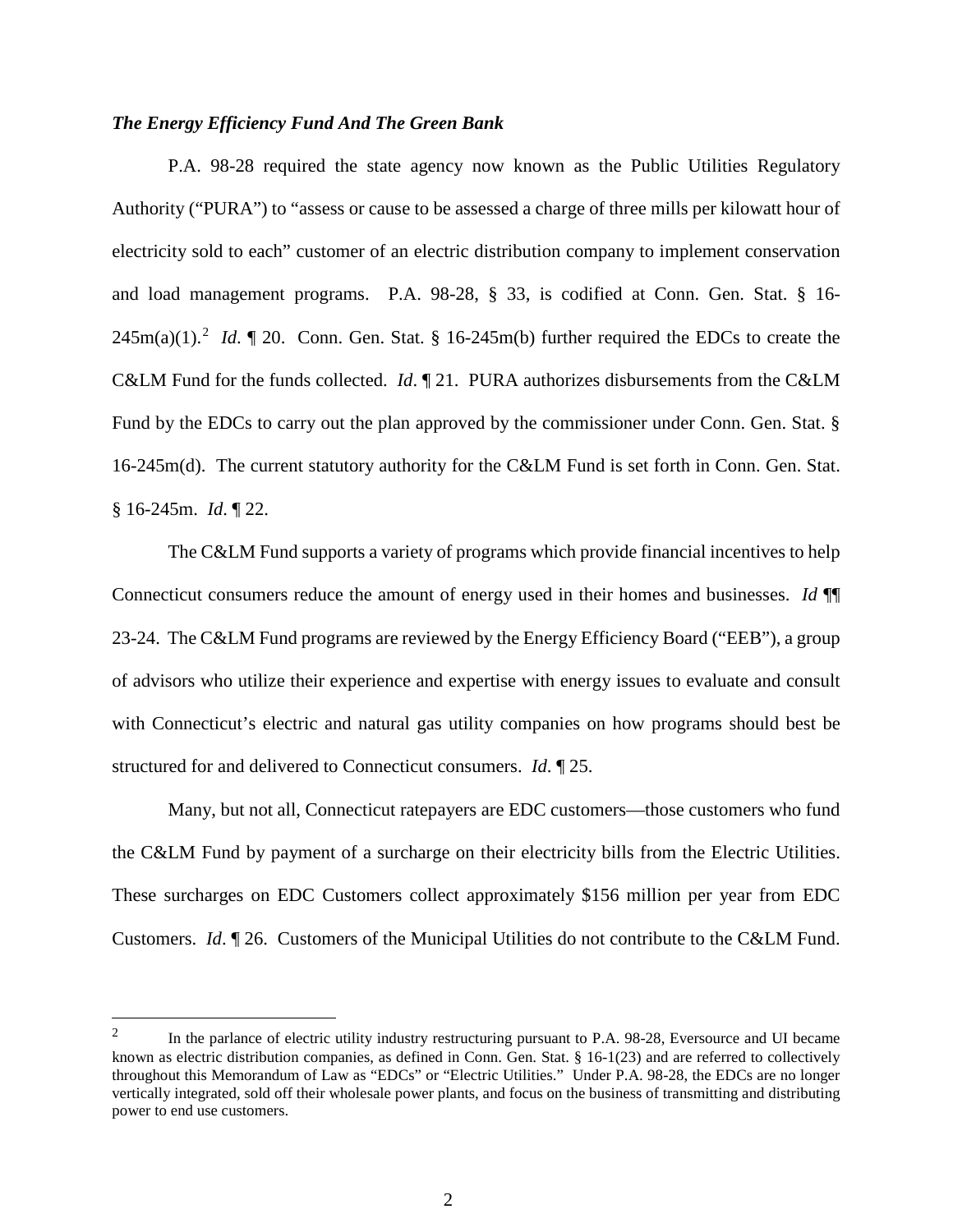*Id.*  $\mathbb{I}$  27. Since Customers of Municipal Utilities do not contribute to the C&LM Fund, they are not otherwise entitled to use C&LM Fund programs. *Id* ¶ 28.

P.A. 98-28 also created the Renewable Energy Investment Fund, to be administered by Connecticut Innovations, Inc., which is also funded in part by EDC Customers. The administration of the Renewable Energy Investment Fund was spun off subsequently into an entity later renamed the Connecticut Green Bank ("Green Bank") (now codified at Conn. Gen. Stat. § 16-245n).<sup>[3](#page-2-0)</sup> *Id*. 29. Conn. Gen. Stat. § 16-245n(b) requires PURA to assess or cause to be assessed a charge of not less than one mill per kilowatt hour charged to EDC customers, which shall be deposited into the Clean Energy Fund ("CEF"). *Id*. ¶ 30. These funds may be used by the Green Bank for approved expenditures that promote investment in clean energy. *Id*. As the nation's first state "green bank," the Connecticut Green Bank leverages public and private funds to accelerate the growth of green energy in Connecticut. *Id*. ¶ 31.

Conn. Gen. Stat. § 16-245m(d)(1) requires the EDCs, as well as the Natural Gas Utilities, to develop a Conservation and Load Management Plan (the "Plan") every three years. *Id*. ¶ 33. Pursuant to  $\S$  16-245m(d)(1), the purpose of the Plan is to "implement cost-effective energy conservation programs and market transformation initiatives." *Id*. The EEB works with the EDCs to develop the Plan. *Id*. ¶¶ 34-37.

Through its authority under Conn. Gen. Stat.  $\S 16-245m(d)(1)$ , PURA has approved tariffs filed by the EDCs that include rate schedules that assess a Conservation & Load Management charge of three mills per kilowatt hour charged on all Eversource and UI ratepayers and an

<span id="page-2-0"></span><sup>&</sup>lt;sup>3</sup> The Connecticut Green Bank is "a body politic and corporate, constituting a public instrumentality and political subdivision of the state of Connecticut established and created for the performance of an essential public and governmental function. The Connecticut Green Bank shall not be construed to be a department, institution or agency of the state." Conn. Gen. Stat. § 16-245n(d)(1)(A).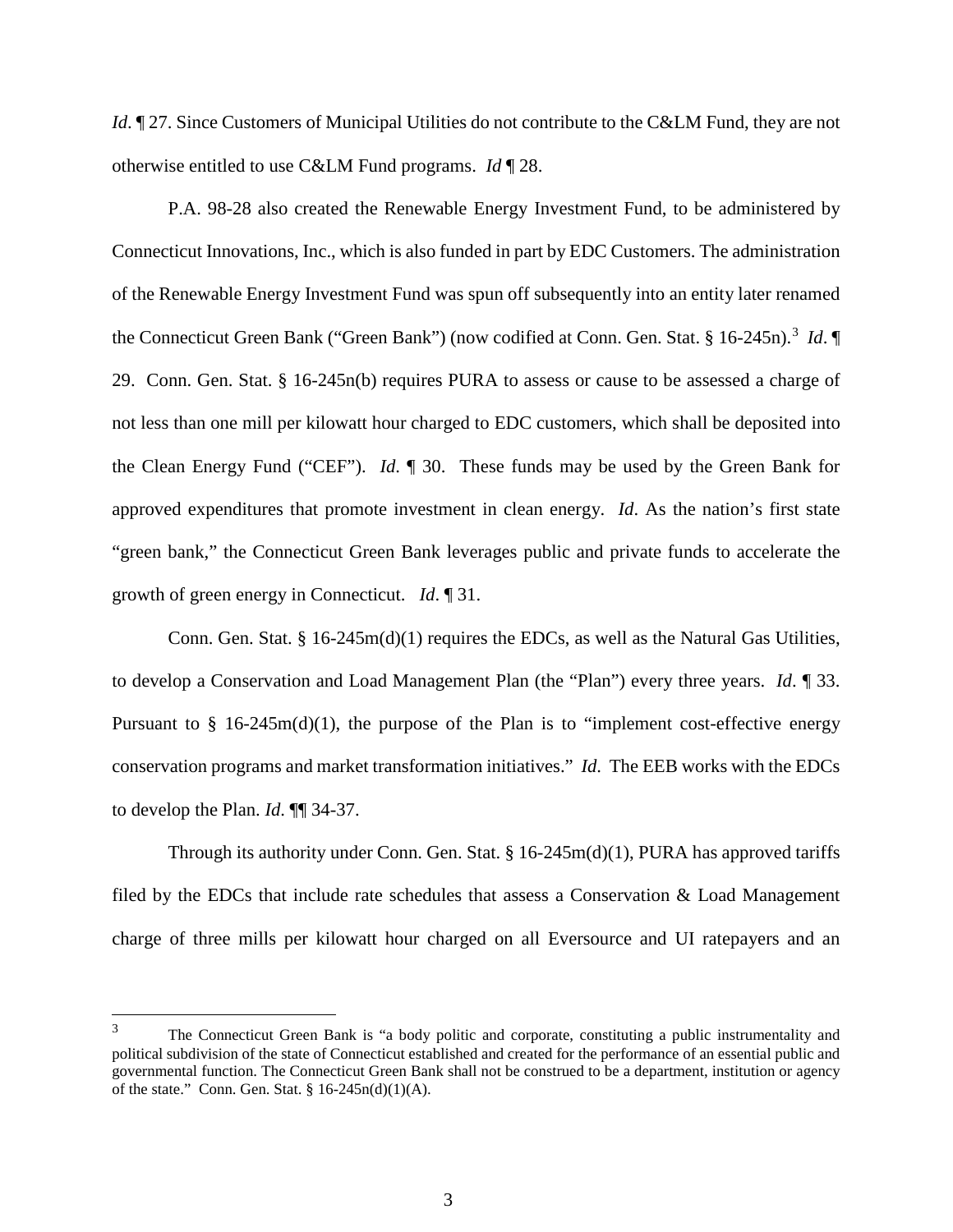additional CAM charge of three mills per kilowatt hour of electricity sold to each customer, each to be deposited into the C&LM Fund. *Id*. ¶ 38. Between the CAM and the three mills charged on EDC customers, EDC customers pay six mills into the C&LM Fund on all electric deliveries to EDC customers, or approximately \$156 million per year. *Id*. ¶ 39. All customers also pay one mill to fund the CEF. *Id*. ¶¶ 30, 56.

All electric utility customers of the EDCs in Connecticut, including each of the Plaintiffs and the State of Connecticut, pay the 3 mills C&LM assessment and the 3 mills CAM assessment. *Id*.  $\mathbb{I}$  44. In addition to the 3 mills C&LM assessment and the 3 mills CAM assessment, the Plan is also funded by other additional revenue sources that are also deposited into the C&LM Fund, including RGGI Funds. *Id*. ¶ 40. The EDCs aggregate these revenue streams in the C&LM Fund, which is commonly referred to as the "Connecticut Energy Efficiency Fund" or "C&LM Fund." The C&LM Fund thereby provides all of the funding for the Plan. *Id*. ¶¶ 40-43.

#### *PURA And Rate Making*

PURA is established pursuant to Conn. Gen. Stat. § 16-2 and statutorily charged with regulating the rates and services of the EDCs. *Id*. ¶ 45. Each EDC operates pursuant to a tariff, which is approved by PURA. *Id*.  $\parallel$  46. Tariffs include rate schedules but also include terms of service, rules and regulations of service, and standard template agreements the EDCs use in operating their electric distribution systems. *Id*. A tariff is "a public document setting forth the services being offered by a utility, the rates and charges for the services, and the governing rules, regulations, and practices relating to those services." 73B C.J.S. PUBLIC UTILITIES § 7. The approved tariffs for the EDCs include PURA-approved Eversource Terms and UI Terms (collectively, the "EDC Terms"). *Id*. ¶ 47.The EDCs must furnish their services in accordance with the tariffs, including the EDC Terms. *Id*. 148. The approved tariffs and terms and conditions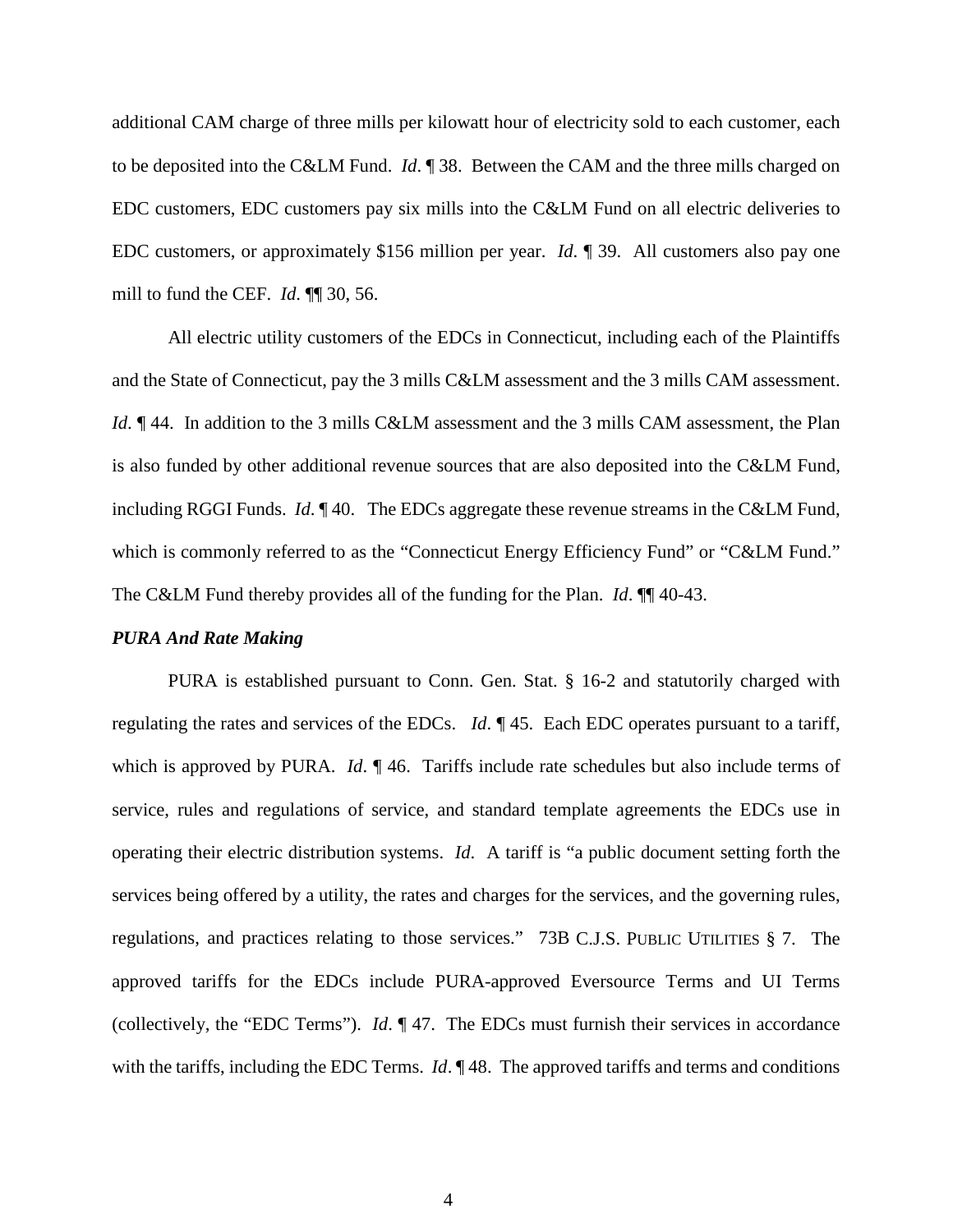of service apply to every entity furnished electric delivery service by the EDCs. *Id*. Tariffs, which include rate schedules, and are generally applicable to all EDC customers, may be revised, amended, supplemented or changed from time to time by PURA either upon accepting a filing by the EDCs or upon PURA's direction to the EDCs, with which the EDCs comply by filing updated tariffs. Tariffs are generally applicable to all EDC customers. *Id*. ¶ 49.

The tariff rate schedules approved by PURA for Eversource and UI, and paid by Plaintiffs, include the charges required by Conn. Gen. Stat. §§ 16-245m and 16-245n. *Id*. ¶ 50. The terms and conditions of service in the tariff impose two primary obligations on customers. In exchange for taking service from the EDCs, customers must pay their bills upon receipt and must provide the EDCs access to electric meters. Many other obligations are contained in each tariff. *Id*. ¶ 51. EDCs may discontinue service if customers fail to comply with the obligations of the tariff. *Id*. ¶ 52. Plaintiffs pay tariff rates and thereby have accepted those rates as well as the approved EDC Terms. *Id*. ¶ 53.

The approved tariffs, including the EDC Terms, represent the entire written agreements between customers, including Plaintiffs and the State, and the EDCs. *Id*. ¶ 54.EDCs may not charge rates in excess of the rates approved by PURA and set forth in the rate schedules in their tariffs and those rate schedules are required to remain in effect until new rate schedules are approved by PURA. *See* Conn. Gen. Stat. § 16-19(a). *Id*. ¶ 55.

PURA has approved three charges that are at issue in this case. Two of those charges support the C&LM Fund: (1) three mills assessed pursuant to Conn. Gen. Stat. § 16-245m(a); and (2) three mills per kilowatt hour assessed pursuant to Conn. Gen. Stat. § 16-245m(d). *Id*. ¶ 56. The third charge at issue in this case is the one mill per kilowatt hour assessed pursuant to Conn. Gen. Stat. § 16-245n(b) (referred to herein as the "Clean Energy Fund" or "CEF"). *Id*. The CEF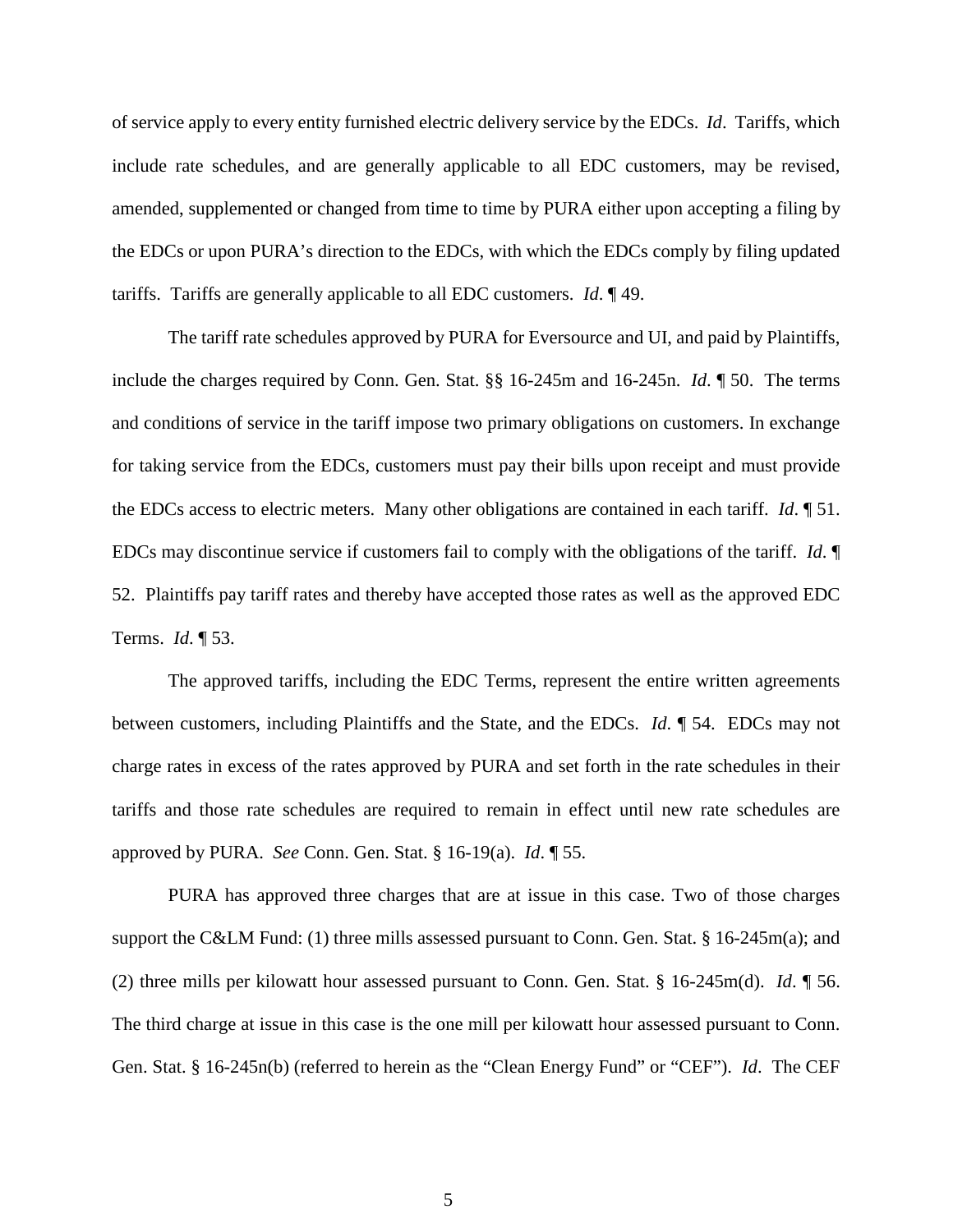receives approximately \$10 per year from the average Connecticut household and, prior to the Sweeps, provided approximately \$27 million a year for investments in clean energy projects. *Id*. ¶ 57. For all Eversource customers, these three charges are labeled on their bills as the "Conservation Charge," "Conservation Adjustment Mechanism" and "Renewable Energy." *Id*. ¶ 58. For all UI customers, the three charges listed above are not broken out separately on their bills. Rather, they are combined with another charge not at issue in this case called the systems benefit

charge. *Id*. ¶ 59.

In 2003, in response to a legislative effort to sweep the C&LM Fund and the CEF unless PURA authorized the issuance of new securitization bonds to sustain the funding of the C&LM Fund and the CEF, PURA issued a decision determining that avoiding the sweeps of the C&LM Fund and the CEF to the General Fund was in the public interest because:

If legislation had been passed to unconditionally divert all [C&LM Fund] and [CEF] funding over approximately a two-year period, a total of \$225 million would be available to provide budget relief. However, diversion of all C&LM and Renewables funding would eliminate both programs' activities. . . . [Eversource] indicates that over the lifetime of the energy conservation measures already installed by these programs, customers will save hundreds of millions of dollars in energy costs – many times their original investment from paying the C&LM charge. Further, the C&LM and Renewables programs have proven highly effective in reducing energy consumption, provide significant cost savings, reduce air pollution, and promote economic development and energy security for Connecticut residents and businesses. The C&LM and Renewables programs benefit all customer classes, including large and small businesses, homeowners and renters, state and local governments, customers with low incomes, educational institutions, and non-profit organizations. [PURA] . . . realizes that complete discontinuance of these programs for any extended period would erode C&LM and Renewables vendor confidence and could jeopardize any future success these programs might provide to Connecticut customers. Therefore, the [PURA] agrees with the [EDCs] and the other Parties to this proceeding that the continuance of C&LM and Renewables funding, as provided for by the issuance of this Financing Order, is in the public interest.

*Id*.  $\mathbb{I}$  61-62. A smaller sweep of the CL&M Fund in the amount of \$12 million occurred in 2005.

*Id*. ¶ 63.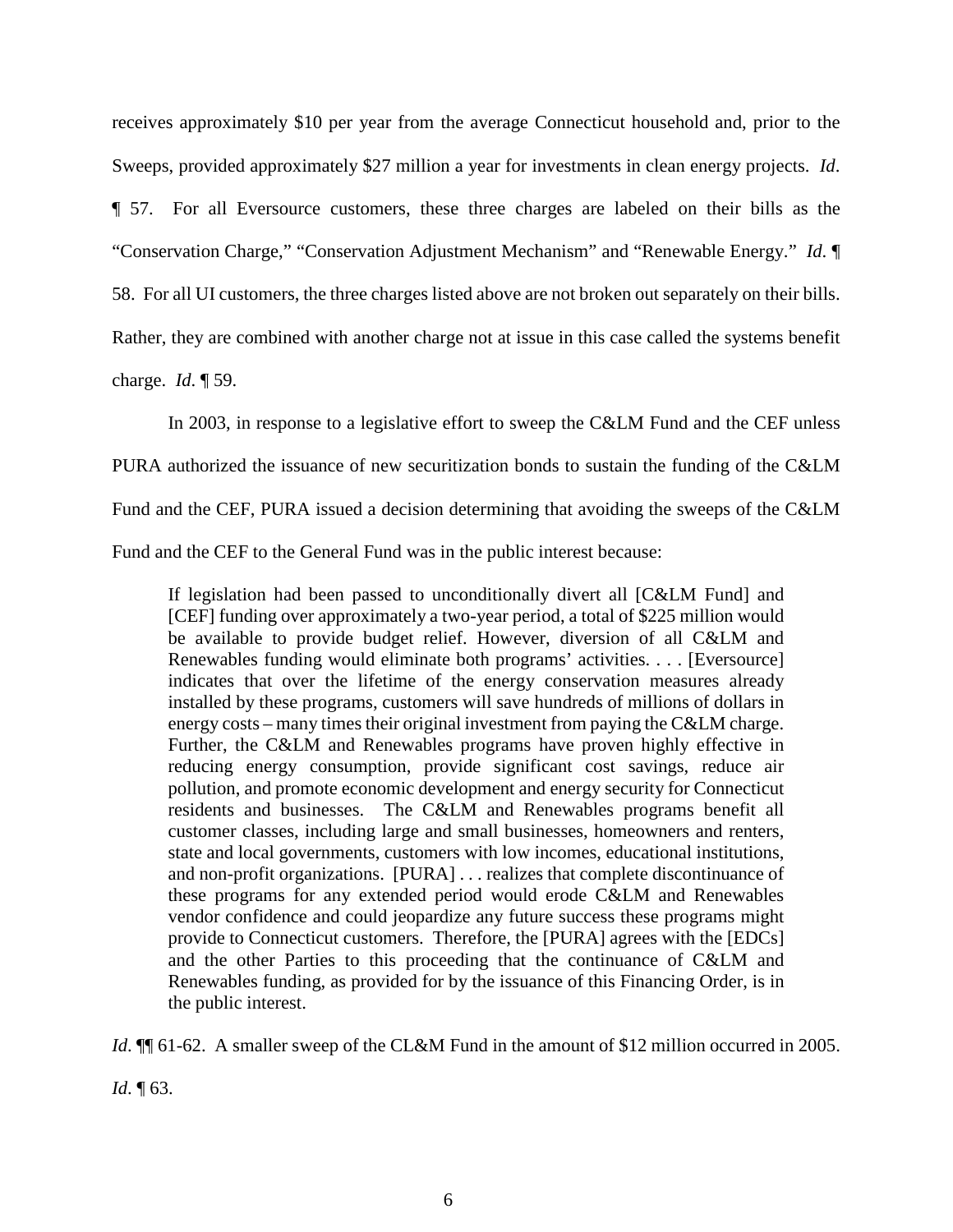### *Sweeps At Issue In This Litigation*

In a 2017 Special Session on October 27, 2017, the General Assembly passed and the Governor signed P.A. 17-2, *An Act Concerning the State Budget for the Biennium Ending June 30, 2019, Making Appropriations Therefore, Authorizing and Adjusting Bonds of the State and Implementing Provision of the Budget* ("P.A. 17-2"). *Id*. ¶¶ 64-67. When Defendant Malloy signed P.A. 17-2 into law, he stated that "these sweeps (referred herein as "Sweeps" or "transfers") all require the state to take and deplete ratepayer funds intended to lower energy costs overall through investments in efficiency and conservation, and instead, use them to fill the General Fund coffers." *Id*. ¶ 68. On May 15, 2018, shortly after this action was filed, Defendant Malloy issued a press release restating his opposition to the Sweeps. *Id*. ¶ 69.

During the legislative debate in the Connecticut House of Representatives on P.A. 17-2's

impact on the C&LM Fund, Representative Sampson (R-80th), stated as follows:

I want to mention just one other quick thing, and that is the Energy Efficiency Fund. . . . This is money that is collected in your electric bill that goes into a fund that is used for the purpose of helping people find ways to save on their energy costs. But this is not money that is collected on behalf of the state. It's not a tax. It's not our money. It's their money. And for us to go in there and sweep \$64 million dollars per year, to me is the equivalent of theft. It just is. We are taking their money and we have no real reason or right to do so. And simply saying we need that money to balance the budget is not adequate for me. I would have preferred a legitimate tax, because at least it would've been honest.

*Id*. ¶ 70.

During the legislative debate in the Connecticut Senate on the impact of P.A. 17-2, Senator

Len Suzio (R-13th) stated:

I believe there's a hidden tax. . . . I have in my possession, letters from the Department of Environmental -- Energy and Environmental Protection, from Eversource and from the Green Bank, and they're saying that these fees, these \$128 million dollars in fees that were paid by Connecticut utility customers, not only are they gonna get nothing for it, but there are contracts that have been engaged in with the approval of the Department of Energy and Environmental Protection, and the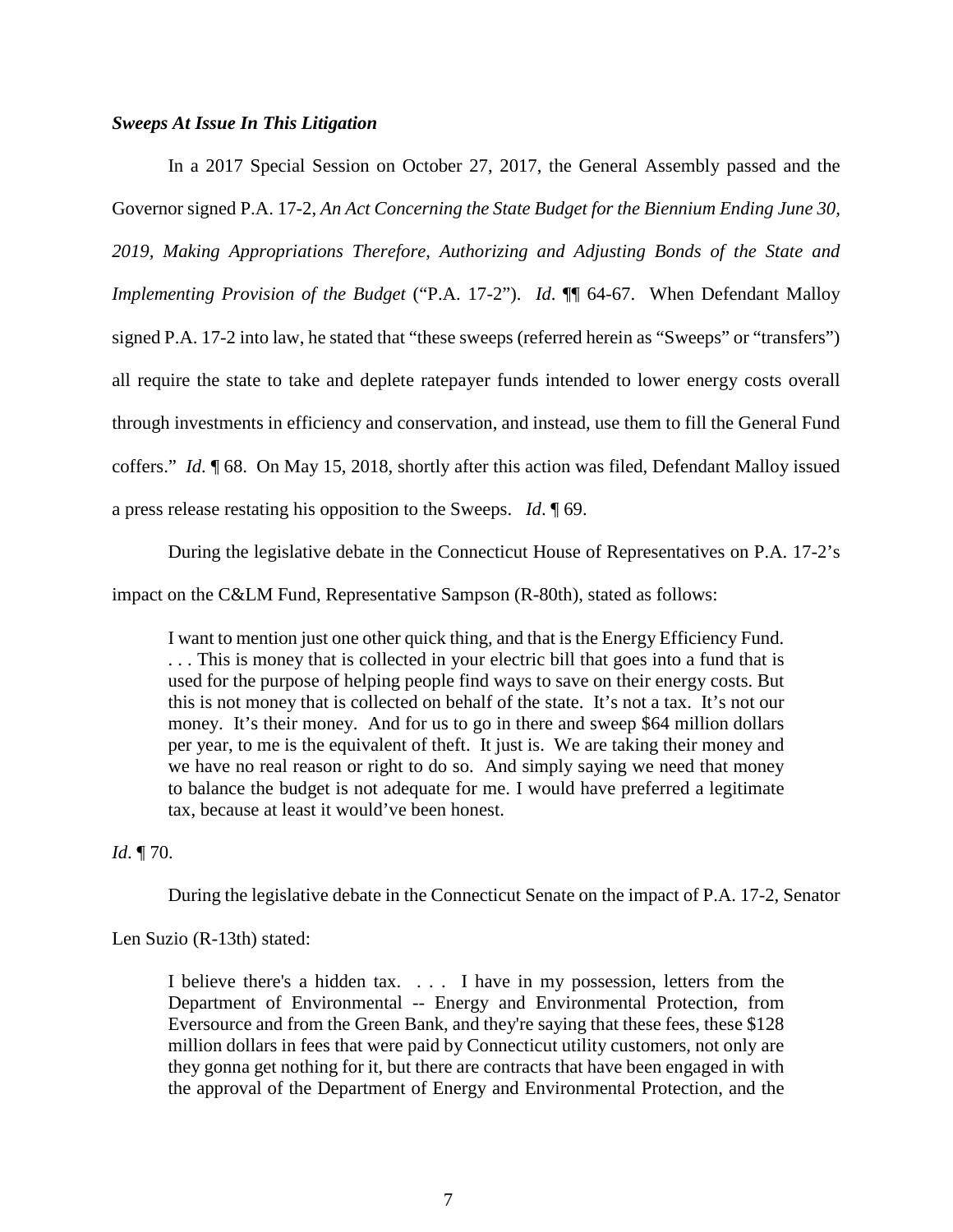cancellation of those contracts is going to result in penalties. And those penalties are gonna be passed on to the rate users at the rate of about a buck and a half for every dollar they've already - - that we're gonna sweep. So basically, for sweeping \$128 million dollars, that means another \$180 million dollars - \$180 million dollars that they're gonna have to pay to the utilities because the utilities are gonna have to pay a penalty on the funds that have been swept. Because they won't be able to fulfill the contracts under the conditions with the resources that they thought they had. . . . It's not gonna show up in our budget as any kind of a tax or even a nickel of cost. But the cost is gonna be very real to Connecticut consumers. And, you know what? It's the worst kind of tax. It's \$300 million dollars for nothing. They're gonna pay a penalty for our decision. I think that is not only unfortunate, I really think it's a betrayal of many Connecticut families who have paid this money and now will get nothing for it and will have to pay the penalty for it.

### *Id*. ¶ 71.

By letter dated December 15, 2017, Ben Barnes, Secretary of the Connecticut Office of

Policy & Management, wrote to Rob Klee, Commissioner of DEEP concerning the Sweeps,

indicating that:

I understand the difficulty of these fund transfers, especially given the nature of operations for these energy programs to make future commitments against revenues, fund existing contracts, and given that efficiency achievements are factored into the ISO New England Forward Capacity Market. Recognizing that existing contracts and commitments will need to be curtailed, it is the Connecticut Office of Policy & Management's intention to delay the fund transfers until the last month of each fiscal year.

*Id*. ¶ 72.

The State of Connecticut's fiscal year begins on July 1 of a calendar year and ends on June

30 of the following calendar year. *Id*. ¶ 73. The transfers pursuant to P.A. 17-2 occurred on or

about June 25, 2018 for the 2018 fiscal year. *Id*. ¶ 74. The next transfers pursuant to P.A. 17-2

and P.A. 18-81 are scheduled to occur on or about June 25, 2019 for the 2019 fiscal year. *Id*.

On May 1, 2018 Defendant Lembo issued a press release indicating that while the State's

2017-2018 fiscal year was operating at a deficit, recent revenue collections through the state's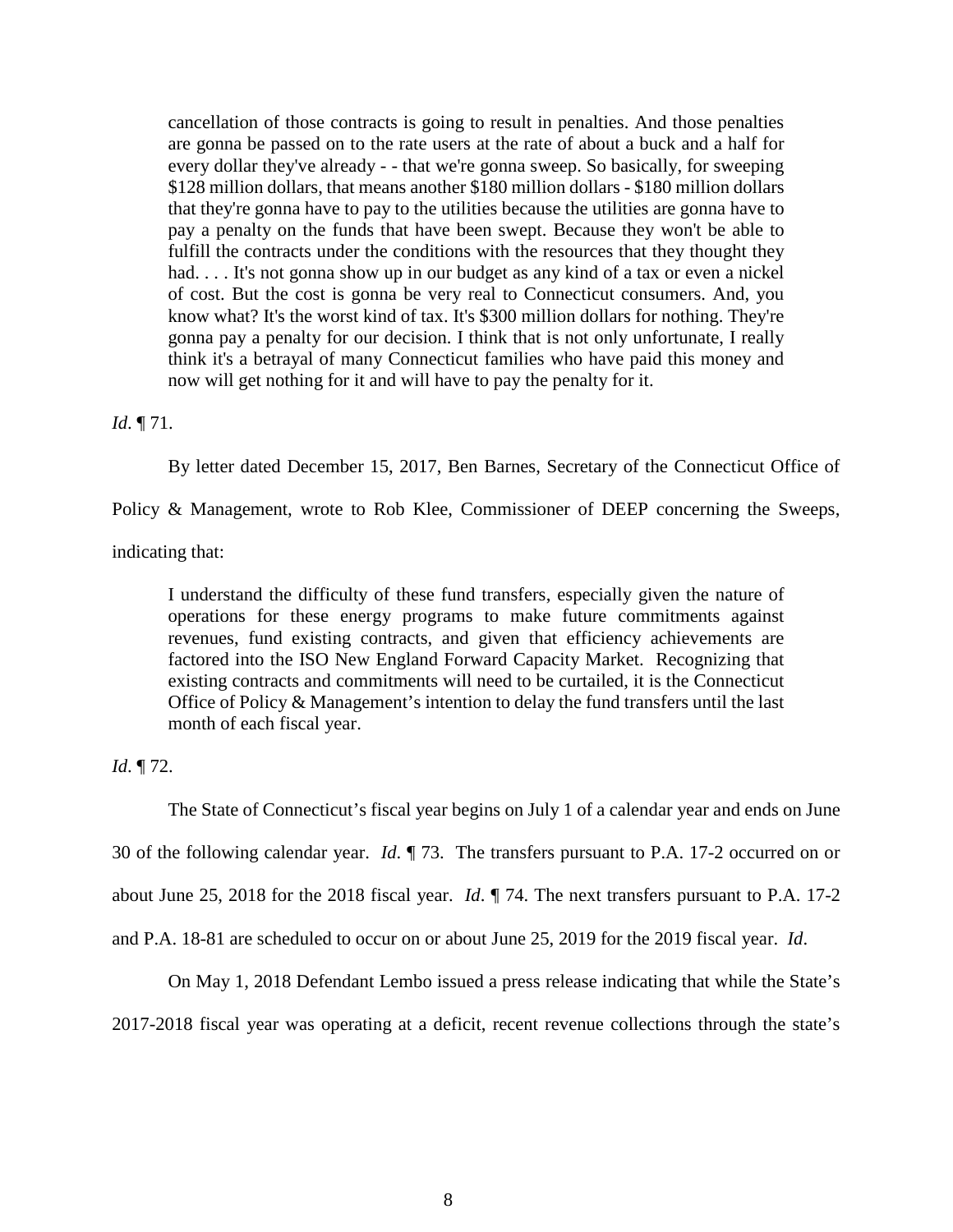income tax revenue far exceeded the Comptroller's expectations, and added more than \$1.7 billion

to the Budget Reserve Fund ("BRF"), essentially the state's savings account. *Id*. ¶ 75.

In a letter Senate Republican President Leonard A. Fasano sent on March 16, 2018 to the

Connecticut Green Bank's President and CEO, Bryan Garcia, he stated:

Although some may argue that the money you receive is 'ratepayer dollars,' I would argue those funds are taxpayer dollars. The payment you receive from ratepayers, like a tax, is compulsory. Therefore, I believe many taxpayers would like to know more about how their tax dollars are being used by your agency. . . . I look forward to your response and garnering a better understanding the rational [Sic] for this use of taxpayer dollars.

# *Id*. ¶ 77.

After this action was filed on May 15, 2018, Senator Fasano stated:

These funds were shifted in the bipartisan budget passed last year as a necessary measure to fund the core functions of government during an extremely challenging financial time. Before we increase taxes on the already overtaxed residents of our state, the legislature had an obligation to look at all the taxpayer dollars the state already had collected and prioritize those dollars to ensure areas such as transportation, education, and care for those with disabilities remained safe and operating.

*The Greenwich Time*, May 15, 2018 (available at: [https://m.greenwichtime.com/news/article/Connecticut-environment-groups-file-federal-](https://m.greenwichtime.com/news/article/Connecticut-environment-groups-file-federal-12916340.php)[12916340.php\)](https://m.greenwichtime.com/news/article/Connecticut-environment-groups-file-federal-12916340.php) (last viewed on May 28, 2018). *Id*. ¶ 78.

As a result of the Sweeps, the EDCs and Natural Gas Utilities filed revisions to the 2018

Plan update on March 1, 2018, entitled the "Revised 2018 Update." The revisions reflect a

reduction overall of about 35.4% in the budget for the Plan's 2018 implementation. *Id*. ¶ 79.

In a letter responding to the Revised 2018 Update, DEEP Deputy Commissioner Mary

Sotos wrote:

We understand that the effects of the diversions totaling \$127 million from the diverted 3 mill charge and millions from re-directed RGGI proceeds are already reverberating across our communities, causing significant disruption to economic investments. The diversions will result in lasting impacts to our homes, businesses, schools, clean energy workforce, and our electric grid. We acknowledge that this legislative diversion has effectively taxed all electric ratepayers, including non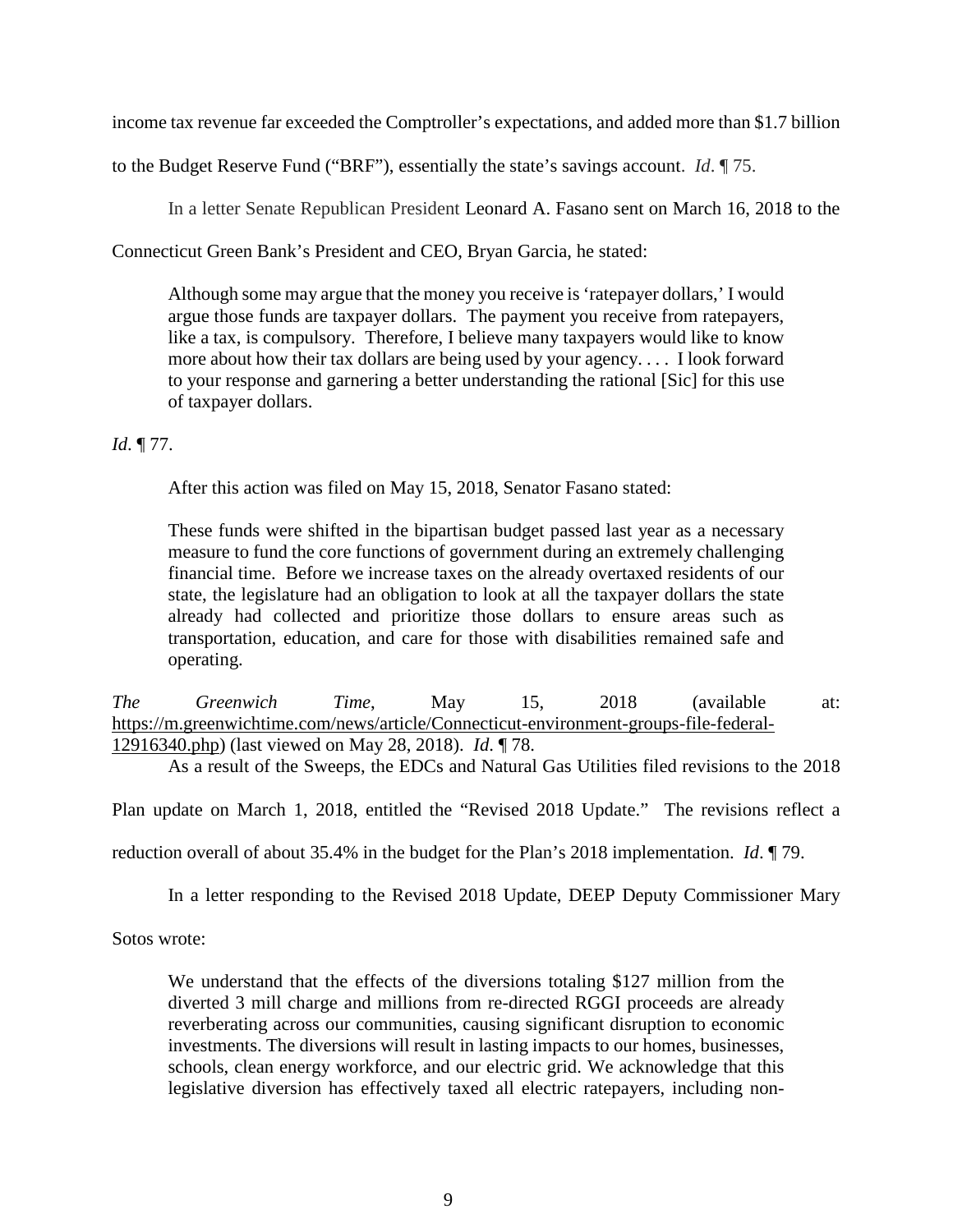profits and government entities, with a regressive effect on low-income households. The diversion increases Connecticut's businesses' and residents' utility bills by millions in unrealized savings.

*Id.* ¶ 80. Deputy Commissioner Sotos went on to note that the Sweeps trigger the legislative diversion of two-thirds of the three mill monthly charge on electric bills and that "the Home Energy Solutions budget could be depleted by the third quarter of calendar year 2018, if not sooner." *Id*.; Exhibit 16.

According to the Connecticut Statewide Energy Efficiency Dashboard, for calendar year 2017, the EDCs budgeted \$31,750,000 to the "State Diversion of Funds" in response to Public Act 17-2, while \$151,584,944 was spent on C&LM Fund programs. *Id*. ¶ 81. In 2018, the EDCs budgeted \$63,499,996 to "State Diversion of Funds" in response to Public Act 17-2, while \$120,377,834 will be spent on C&LM Fund programs. *Id*. ¶ 82. According to Table 1-4 of the Plan in Exhibit 17, in 2019, the EDCs have budgeted \$31.8 million for transfer in response to Public Act 17-2, while approximately \$159 million will be spent on C&LM Fund programs. *Id*. ¶ 83.

According to Conn. Gen. Stat. §§ 16-245m and 16-245n, the monies collected by the C&LM Fund and CEF may be used to reduce the state's peak demand for electricity, lower energy costs, lower carbon emissions through the implementation of the state's Plan energy demand reduction and the state's Comprehensive Energy Strategy ("CES"), stabilize the energy grid, support low cost implementation of cost effective energy efficiency improvements in homes and residences and low cost financing of clean energy programs, such as solar photovoltaic installations, and projects backed by the Connecticut Green Bank. These funds support thousands of local energy efficiency and renewable energy jobs and millions of dollars invested annually in Connecticut's energy efficiency and clean energy economy. *Id*. ¶ 84.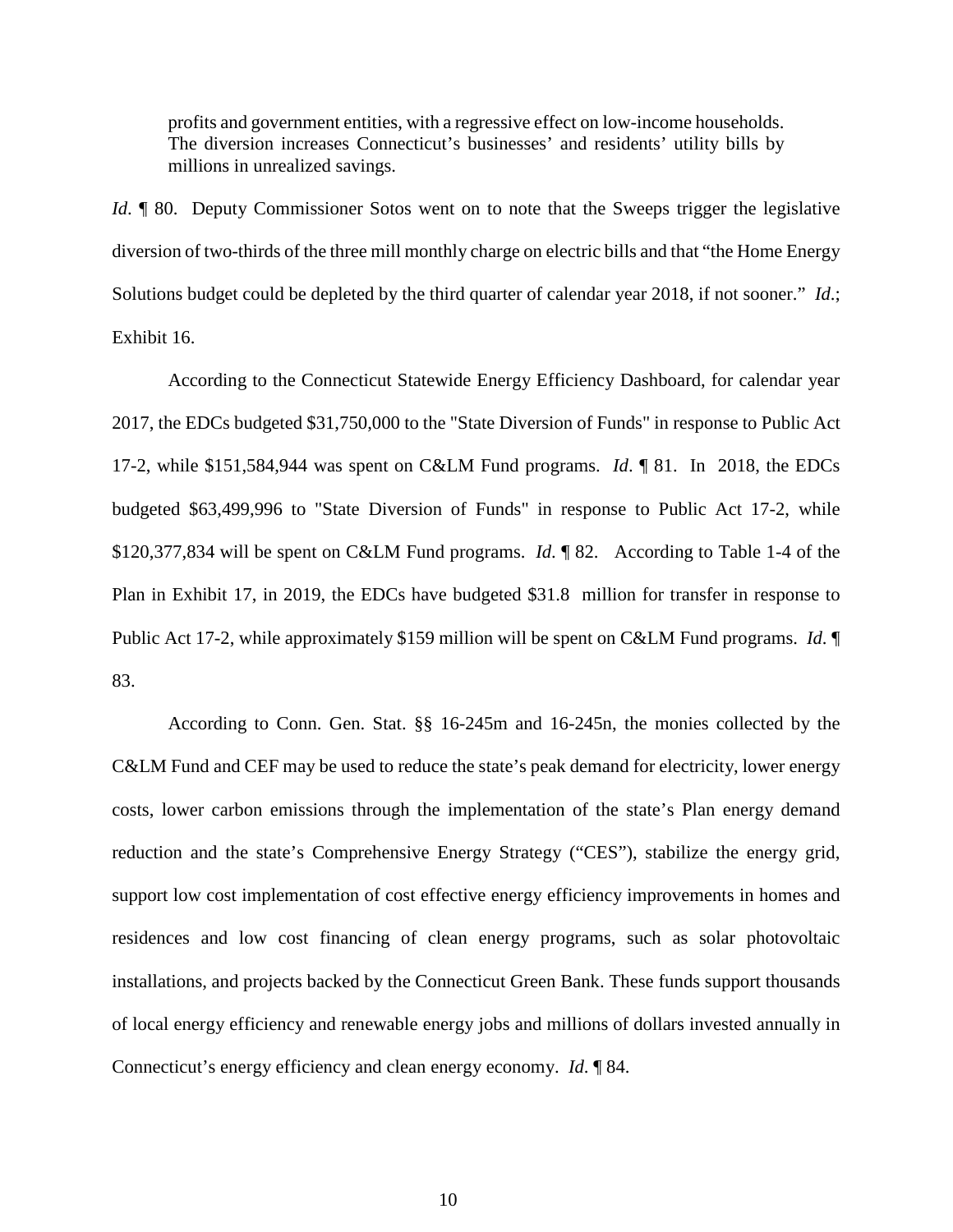Many of the businesses which rely upon the C&LM Fund to compensate them for rendering energy efficiency services to Connecticut ratepayers, including Plaintiffs Colon, EEC, Best Home Performance, New England Smart Energy Group, CT Weatherproof Insulation, Steven Osuch, Energy ESC, Jonathan Casiano and Bright Solutions, have all received budget cuts as a result of passage of P.A. 17-2. The passage of P.A. 17-2 has resulted in these named Plaintiffs losing revenues and implementing layoffs. *Id*. ¶ 85.

On June 25, 2018, the Defendants swept \$78.3 million from the EDCs and \$14 million from the Connecticut Green Bank. *Id*. ¶¶ 86; Ex. 18A and 18B.

#### **STANDARD OF REVIEW**

Pursuant to Fed. R. Civ. P. 56(a), summary judgment is appropriate only "when there is no genuine issue as to a material fact, and the moving party is entitled to judgment as a matter of law." *S/N1 REO Ltd. Liab. Co. v. City of New London*, 127 F. Supp. 2d 287, 289 (D. Conn. 2000) (Hall, J.). "The burden of showing that no genuine factual dispute exists rests upon the moving party, and in assessing the record to determine if such issues do exist, all ambiguities must be resolved and all inferences drawn in favor of the party against whom summary judgment is sought." *Id*. at 289-90. However, the non-moving party may not rely upon conclusory allegations, "but instead must offer some hard evidence showing that its version of the events is not wholly fanciful." *Id*. at 290. Plaintiffs and Defendants, working together, have jointly filed a Local Rule 56(a)1 Stipulated and Agreed Statement of Undisputed Facts. There are no material facts in dispute in this case and, accordingly, summary judgment is appropriate.

# **I. THE SWEEPS REQUIRED BY P.A. 17-2, AS MODIFIED BY P.A. 18-81, VIOLATE THE CONTRACT CLAUSE OF THE UNITED STATES CONSTITUTION**

The Contract Clause of the United States Constitution provides that no state shall pass any law "impairing the Obligation of Contracts." U.S. Const. art. 1, § 10. "The occasion and general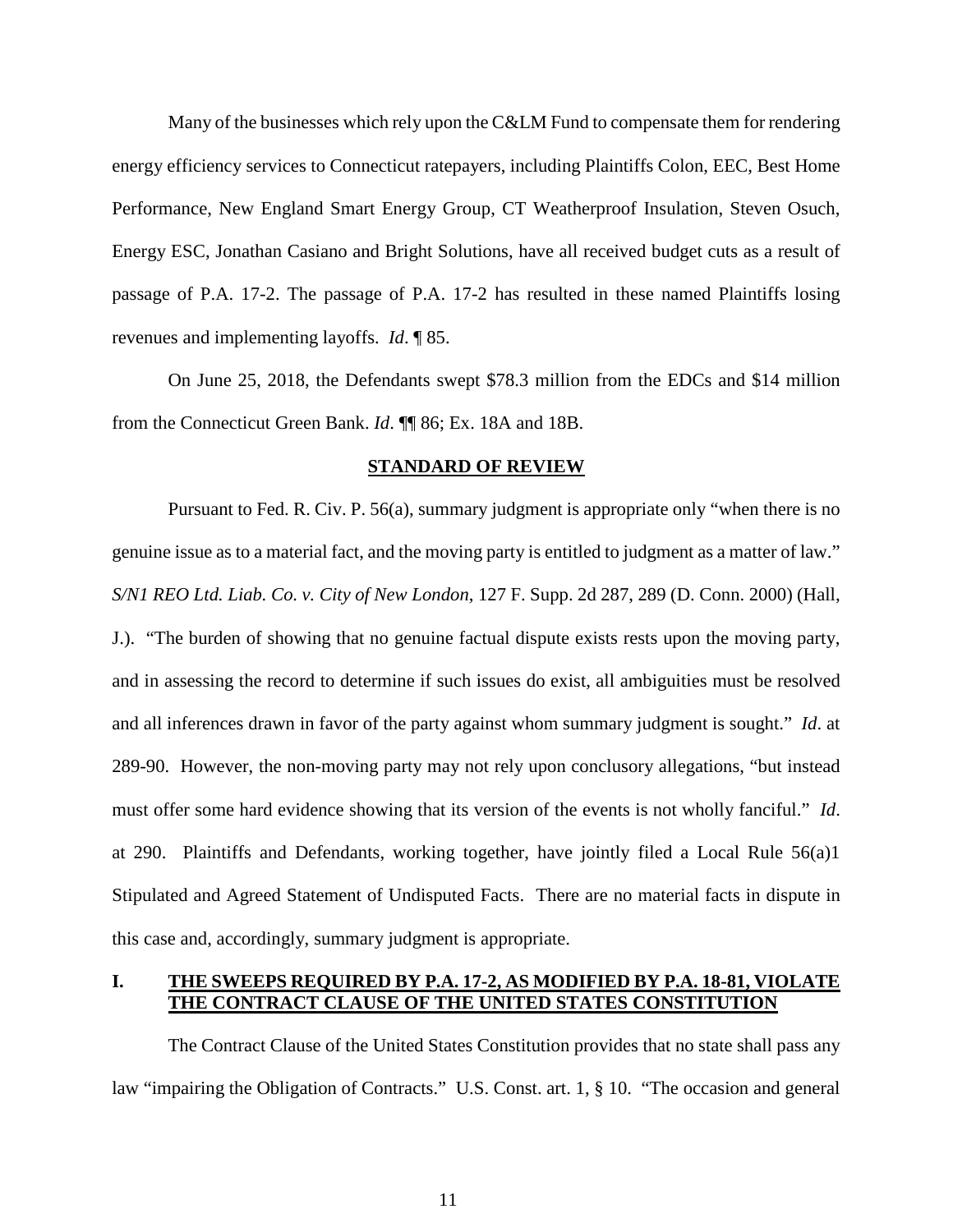purpose of the Contract Clause are summed up in the terse statement of Chief Justice Marshall in

*Ogden v. Saunders*, 25 U.S. 213 (1827)." *Home Bldg. & Loan Ass'n v. Blaisdell*, 290 U.S. 398,

427-28 (1934).

The power of changing the relative situation of debtor and creditor, of interfering with contracts, a power which comes home to every man, touches the interest of all, and controls the conduct of every individual in those things which he supposes to be proper for his own exclusive management, had been used to such an excess by the state legislatures, as to break in upon the ordinary intercourse of society, and destroy all confidence between man and man. This mischief had become so great, so alarming, as not only to impair commercial intercourse, and threaten the existence of credit, but to sap the morals of the people, and destroy the sanctity of private faith. To guard against the continuance of the evil, was an object of deep interest with the truly wise, as well as the virtuous, of this great community, and was one of the important benefits expected from a reform of the government.

*Id*.

Although the plain language of the Contract Clause proscribes "any" impairment, "the prohibition is not an absolute one, and is not to be read with literal exactness like a mathematical formula. Thus, a finding that there has been a technical impairment is merely a preliminary step in resolving the more difficult question whether that impairment is permitted under the Constitution." *United States Trust Co. v. New Jersey*, 431 U.S. 1, 33 (1977). Rather, "we must attempt to reconcile the strictures of the Contract Clause with the essential attributes of sovereign power, necessarily reserved by the States to safeguard the welfare of their citizens." *Id*. at 33-34.

In the Second Circuit, the courts have developed a three-prong test to ascertain whether a law impermissibly encroaches upon contract rights: (1) is the contractual impairment substantial, and, if so, (2) does the law serve a legitimate public purpose such as remedying a general social or economic problem and, if such purpose is demonstrated, and (3) are the means chosen to accomplish this purpose reasonable and necessary. *Buffalo Teachers Fed'n v. Tobe*, 464 F.3d 362,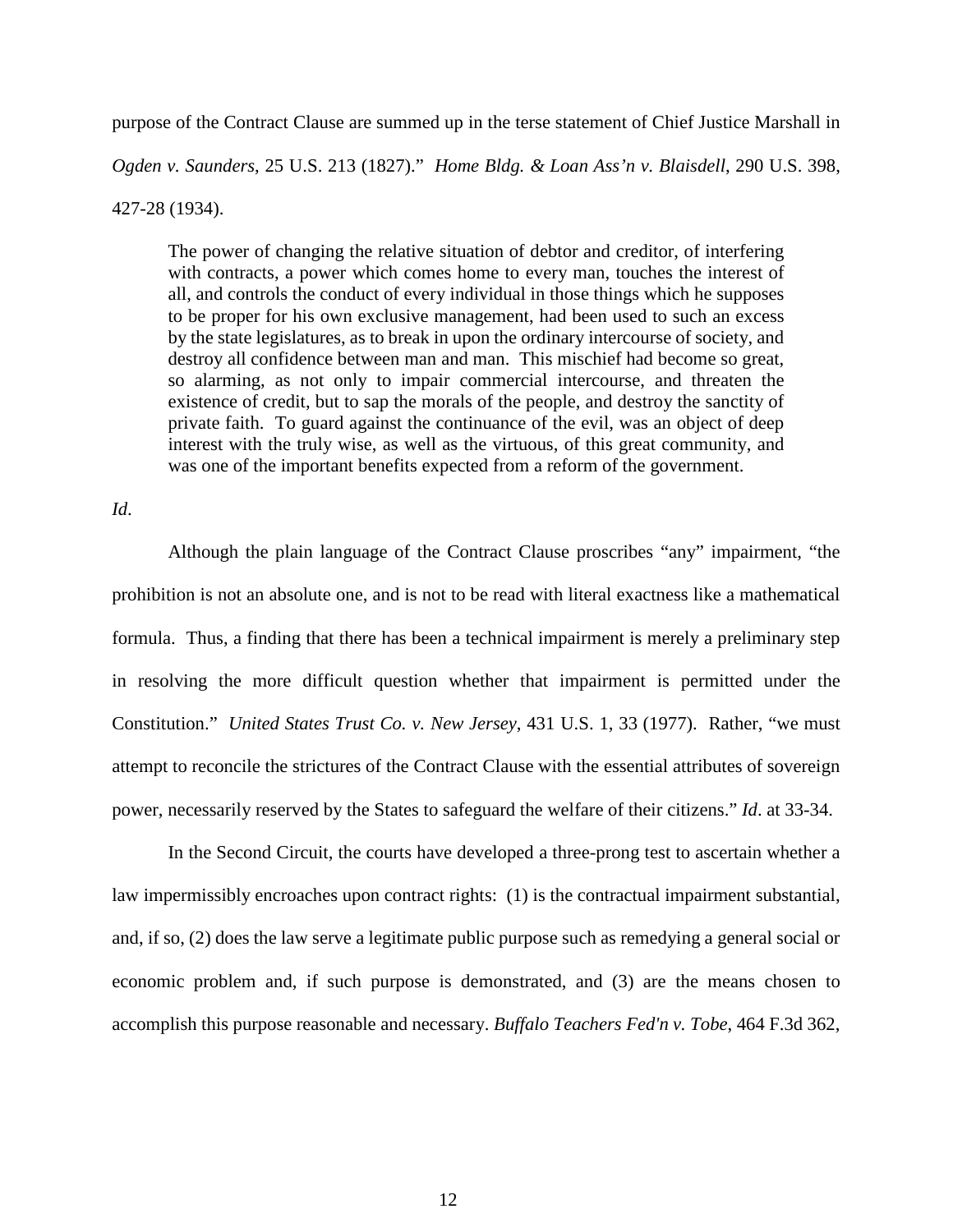367 (2d Cir. 2006); *see Alliance of Auto. Mfrs., Inc. v. Currey*, 984 F. Supp. 2d 32, 44 (D. Conn. 2013) (Hall, J.).

# **A. The Relationship Between Ratepayers And The Utilities Is Contractual.**

To begin, the EDCs and their customers or ratepayers, including the Plaintiffs, have a contractual relationship. (Stip. Facts ¶¶ 3, 6, 7, 10, 11, 12, 16, 47-55; Exhibit 5, Exhibit 7). The Utilities and each of their customers have freely entered into a contract for the provision of electric service and, in exchange, their customers agree to be bound by the terms of service and to pay charges incurred pursuant to the rate schedules, as approved by PURA. If customers do not wish to accept the EDC Terms, they can cancel service. As recently as 2016, the Connecticut Supreme Court acknowledged the contractual relationship between a utility company and its customers. *Connecticut Light & Power Co. v. Proctor*, 324 Conn. 245, 247 (2016) (finding that a customer's part-time employee, who arranged for electric service to a poultry farm, established an implied in fact contract subjecting employee to liability for electric service provided to farm.)

The Utilities' tariff documents establish the terms and conditions of the contract between the utility and the customer:

. . . these Terms and Conditions shall be deemed to be a part of *every contract for service* entered into by the Company, and shall govern all classes of service where applicable, unless specifically modified by a provision or provisions contained in a particular rate or special written contract with a customer…. [i]f an application for service is accepted by the Company's duly authorized agent, or if service is supplied according to the provisions of such application or pursuant to contract either without modification or with supplemental agreement, it *shall constitute an agreement between the customer and the Company for the supply of service.*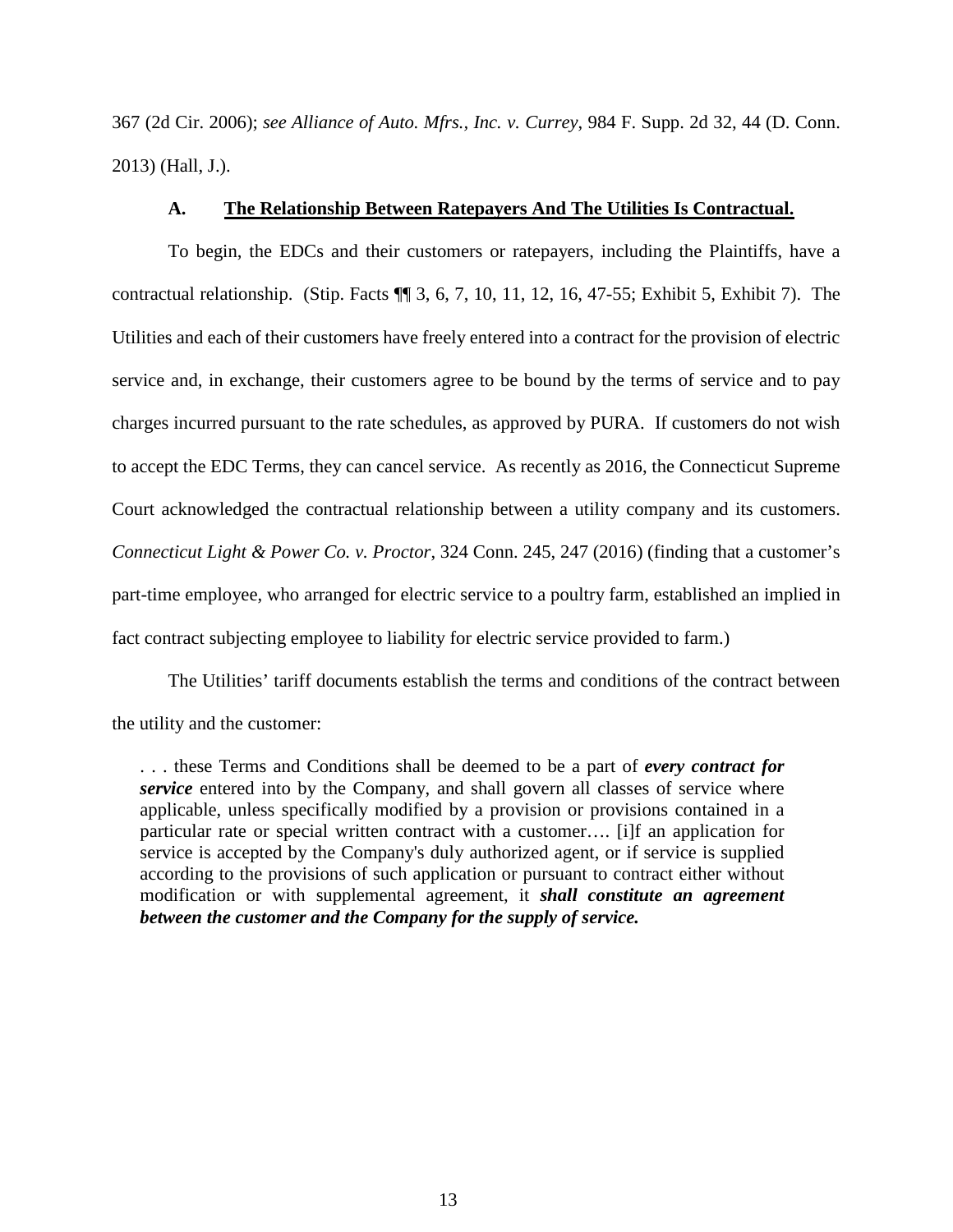Eversource Terms (Exhibit 5) at p. 8, ¶ 5E, entitled "Acceptance of Application or Contract"; UI Terms (Exhibit 7) at p.  $3.^4$  $3.^4$  (Stip. Facts  $\P$  47).<sup>[5](#page-13-1)</sup>

Each page of the tariff contains a reference to the PURA docket number and date in which each tariff page was last approved through the ratemaking process. (*See* e.g., the EDC Terms at Exhibits 5 and 7). The EDC Terms govern service for each customer at the customers' applicable rate schedule—that is, the amount charged per unit of electricity delivered, including ancillary charges. (Stip. Facts ¶¶ 3, 6-7, 10-12). For each customer, the Utilities charge rates pursuant to a separate "Rate Schedule" applicable to that customer's rate classification. (*Id*. ¶¶ 3,6-7, 10-12).

### **B. The Act Substantially Impairs the Contractual Rights of Ratepayers.**

"The primary consideration in determining whether the impairment is substantial is the extent to which reasonable expectations under the contract have been disrupted." *Sanitation & Recyc. Indus. v. City of New York*, 107 F.3d 985, 993 (2d Cir. 1997); *see Donohue v. Paterson*, 715 F. Supp. 2d 306, 319 (N.D. N.Y. 2010) ("what is most significant in determining the substantiality of an impairment is the extent to which the disadvantaged party reasonably relied on the terms of the agreement and ordered its affairs based upon those terms.") "Total destruction or repudiation of the contract is not necessary for an impairment to be substantial." *Donohue*, 715 F. Supp. 2d at 318. "Thus, impairments that go to the heart of the contract, that affect terms upon which the parties have reasonably relied, or that significantly alter the duties of the parties under the contract are substantial." *Id*.

<span id="page-13-0"></span><sup>&</sup>lt;sup>4</sup> UI's Terms and Conditions state at the outset that "[t]he following Terms and Conditions are a part of all rates, where not inconsistent with such rates, and observance of them by the Customer is a condition necessary for initial and continuing supply of electricity by The United Illuminating Company."

<span id="page-13-1"></span><sup>5</sup> Each Utility's tariff is also provided on its webpage. *See* [www.eversource.com;](http://www.eversource.com/) [www.uinet.com](http://www.uinet.com/) *See*  Plaintiffs' individual contract terms, which includes the relevant EDC Terms and the applicable rate schedule, at Stip. Facts  $\P$  3, 6-7, 10-12 and associated exhibits.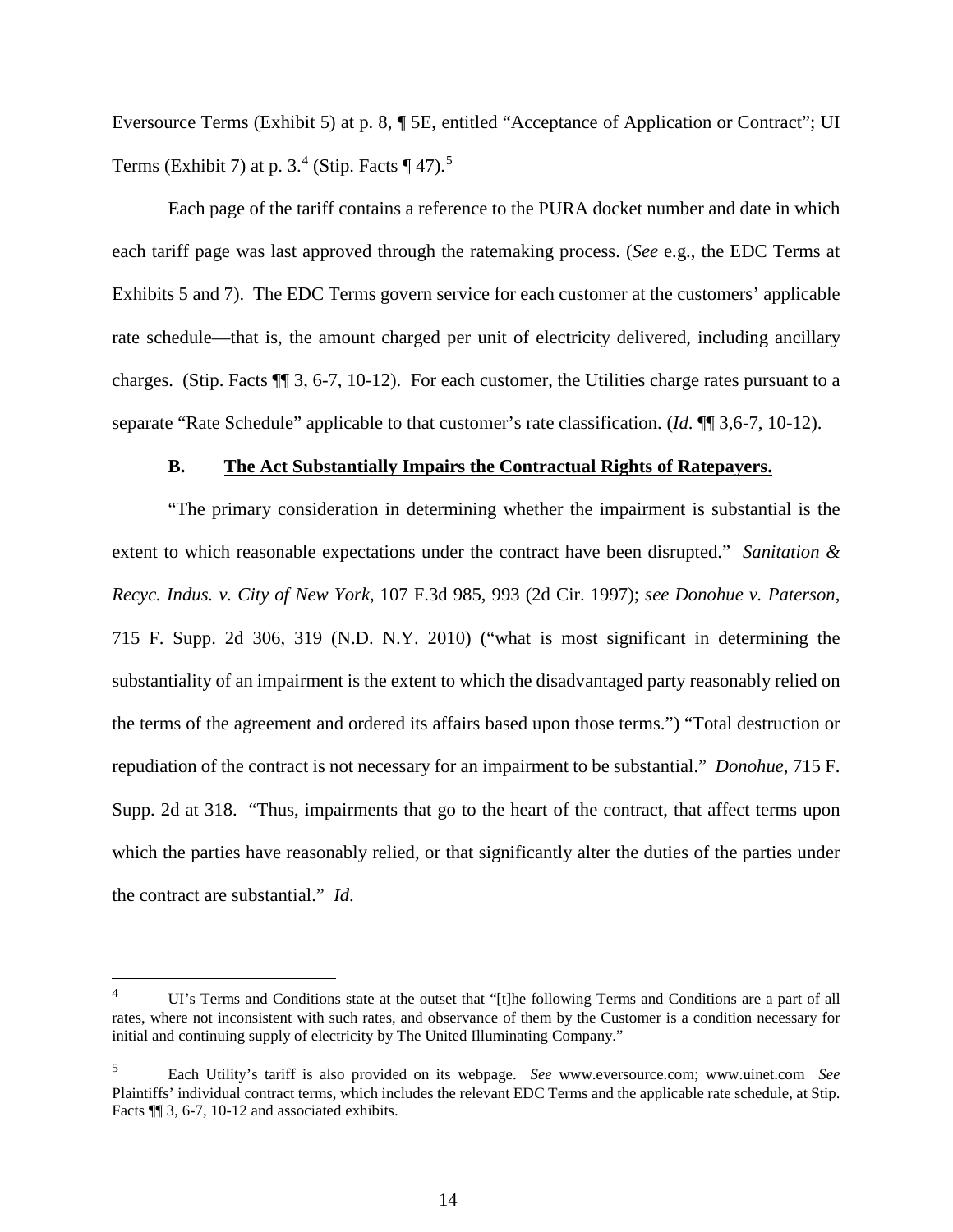Moreover, "impairment is greatest where the challenged government legislation was wholly unexpected." *Sanitation & Recyc. Indus.*, 107 F.3d at 993; *see Alliance of Auto. Mfrs.*, 984 F. Supp. 2d at 45 ("If the plaintiff could anticipate, expect, or foresee the governmental action at the time of contract execution, the plaintiff will ordinarily not be able to prevail.") "When an industry is heavily regulated, regulation of contracts may be foreseeable; thus, when a party purchases a company in an industry that is already regulated in the particular to which he now objects, that party normally cannot prevail on a Contract Clause challenge." *Sanitation & Recyc. Indus.*, 107 F.3d at 993. "Also relevant to the determination of the degree of impairment is the extent to which the challenged provision provides for gradual applicability or grace periods." *Id*.

# **1. Seizing Ratepayer Funds Paid to Fund Clean Energy Programs Substantially Impairs Plaintiffs' Contracts with the Utilities.**

Here, the Sweeps of the C&LM Fund (Energy Efficiency Fund) and the CEF (Green Bank) substantially disrupt the Plaintiffs' reasonable expectations pursuant to their contracts with the utilities. Specifically, the Plaintiffs' contracts with the utility make clear that the Plaintiffs are required to pay surcharges on their electric bill in exchange *for contributions to the C&LM Fund and CEF*. (Stip. Facts ¶¶ 26, 30, 38, 44, 56-59). Each Plaintiff's respective Rate Schedule *clearly and conspicuously* states that Plaintiffs pay energy efficiency and clean energy surcharges *in addition to* payments for electric distribution service (both transmission and distribution). (*Id*. ¶¶ 58-59). In addition, Plaintiffs' electric utility bills provide information regarding the specific charges earmarked for the C&LM Fund and CEF. (*See* e.g., Exhibits 2 and 3).

Thus, the Plaintiffs pay their electric bills with the reasonable expectation that they will receive the utility programs maintained by the C&LM and CEF. Indeed, for at least the 20 years since the enactment of P.A. 98-28, it has been public policy of Connecticut that ratepayers pay into these funds and, in exchange, these funds are to be used for their stated purpose. (*Id*. ¶¶ 19-20, 25,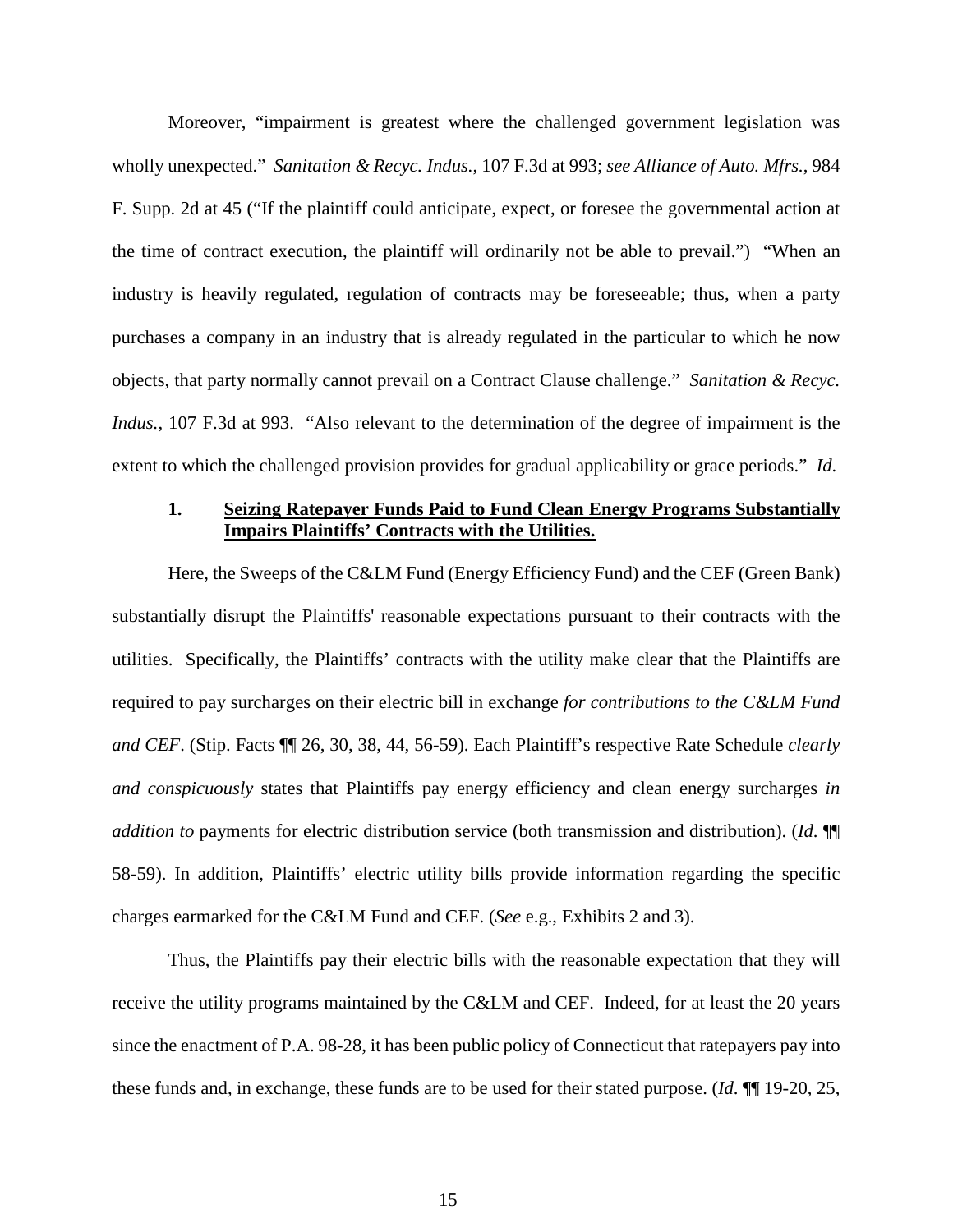29). As customers paying into the funds, each Plaintiff is contractually entitled to participate in their Utility's conservation programs. (*Id*. ¶ 26). This fundamental understanding—that customers pay into C&LM Fund and CEF to gain access to the Clean Energy Programs—is manifest in the tariff. (*Id*. ¶¶ 53, 54, 58-59). Anything less is a breach of their contractual expectations.

However, P.A. 17-2, as modified by P.A. 18-81, substantially impairs the Plaintiffs' reasonable expectations under their contracts with the Utilities because it authorizes the State to sweep \$117 million from the C&LM Fund, and \$28 million from the Green Bank, and transfer these funds to the General Fund of the State of Connecticut. (*Id*. ¶¶ 65-67, 75). Specifically, the Sweeps deplete the 2018 implementation budget for the entire Plan funded by the C&LM by more than 35%. (*Id*. ¶ 79). In fact, the total cost to Connecticut ratepayers of the Sweeps may potentially be many millions more than the dollar amount of the swept funds. One State Senator testified during the legislative process that in sweeping  $$128$  million,<sup>[6](#page-15-0)</sup> ratepayers could be responsible for paying another \$180 million dollars when the expected energy efficiency benefits fail to deliver in the wholesale energy marketplace. (*Id*. ¶ 71).

While the total cost of the Sweeps is unknown at this time, the impairment to ratepayerfunded programs is substantial and Plaintiffs have suffered significant harm. According to Ben Barnes, the Secretary of the Connecticut Office of Policy and Management, shortly after the enactment of P.A. 17-2:

I understand the difficulty of these fund transfers, especially given the nature of operations for these energy programs to make future commitments against revenues, fund existing contracts, and given that efficiency achievements are factored into the ISO New England Forward Capacity Market. Recognizing that existing contracts and commitments will need to be curtailed, it is the Connecticut Office of Policy & Management's intention to delay the fund transfers until the last month of each fiscal year.

<span id="page-15-0"></span><sup>&</sup>lt;sup>6</sup> Sen. Suzio's quoted reference to \$128 million was probably the result of rounding and should have been to \$127 million (\$63.5 million per year), but in any event the actual amount to be swept from the C&LM Fund per the law is \$117 million with the enactment of P.A. 18-81, § 12.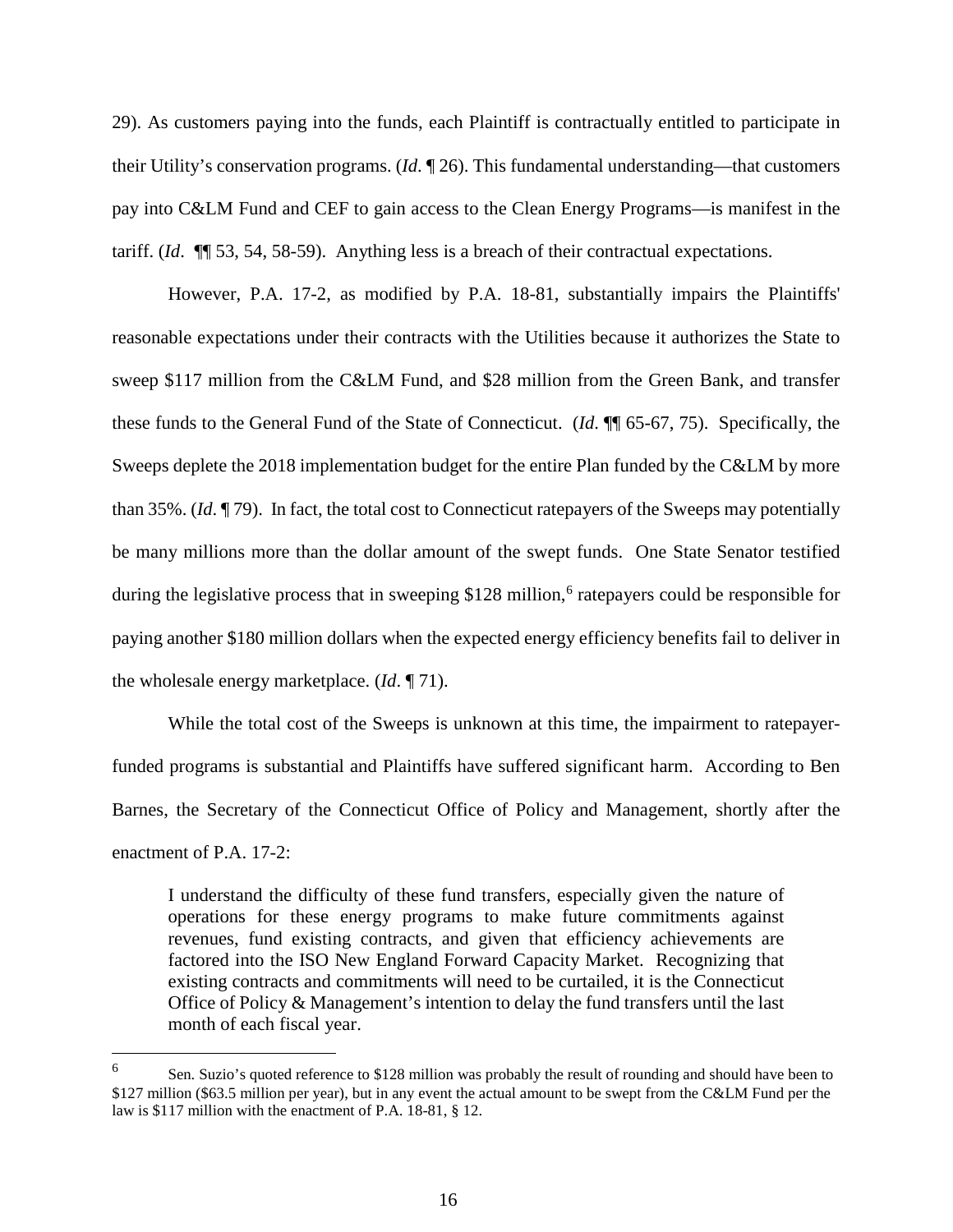(*Id*. ¶ 72). Despite the short delay in actually transferring the funds (*Id*. ¶ 85), many of the businesses that rely on the C&LM Fund to compensate them for rendering energy efficiency services to Connecticut ratepayers, including Plaintiffs Colon, EEC, Best Home Performance, New England Smart Energy Group, CT Weatherproof Insulation, Steven Osuch, Energy ESC, Jonathan Casiano and Bright Solutions, have all received budget cuts that resulted in these named Plaintiffs losing revenues and implementing layoffs. (*Id*. ¶¶ 84-85).

As set forth above, during the legislative debate of Public Act 17-2, several lawmakers also recognized that the Sweeps will substantially disrupt the ratepayers' reasonable expectations pursuant to the tariffs. (*Id*. ¶¶ 70-71). (*See* Governor Malloy's comment on the Sweeps at *id.* ¶ 69).

In summary, the undisputed record reflects that the Sweeps gut the fundamental understanding between the Plaintiffs and the Utilities regarding the payment of surcharges to the C&LM Fund and CEF. As a result of the Sweeps, Plaintiffs—in essence—no longer get what they paid for. While the Plaintiffs will continue to pay surcharges to fund the C&LM Fund and CEF, the Plaintiffs will no longer receive the benefits of their payments. Or they will receive a fraction of the benefits to which they were previously entitled. Accordingly, this Court should find that P.A. 17-2, as modified by P.A. 18-81, §12, operates as a substantial, if not total impairment, of the relevant contractual relationships. *Donahue v. Mangano*, 886 F. Supp. 2d 126, 157 (E.D. N.Y. 2012). "While total destruction of contractual expectations is not necessary for a finding of substantial impairment, that is precisely what this case entails." *See id*.

In addition, the extent to which the challenged regulation provides for "gradual applicability or grace periods" is relevant to the determination of the degree of impairment. *See Sanitation & Recyc. Indus*., 107 F.3d at 993. Here, the Sweeps are not gradual, and there is no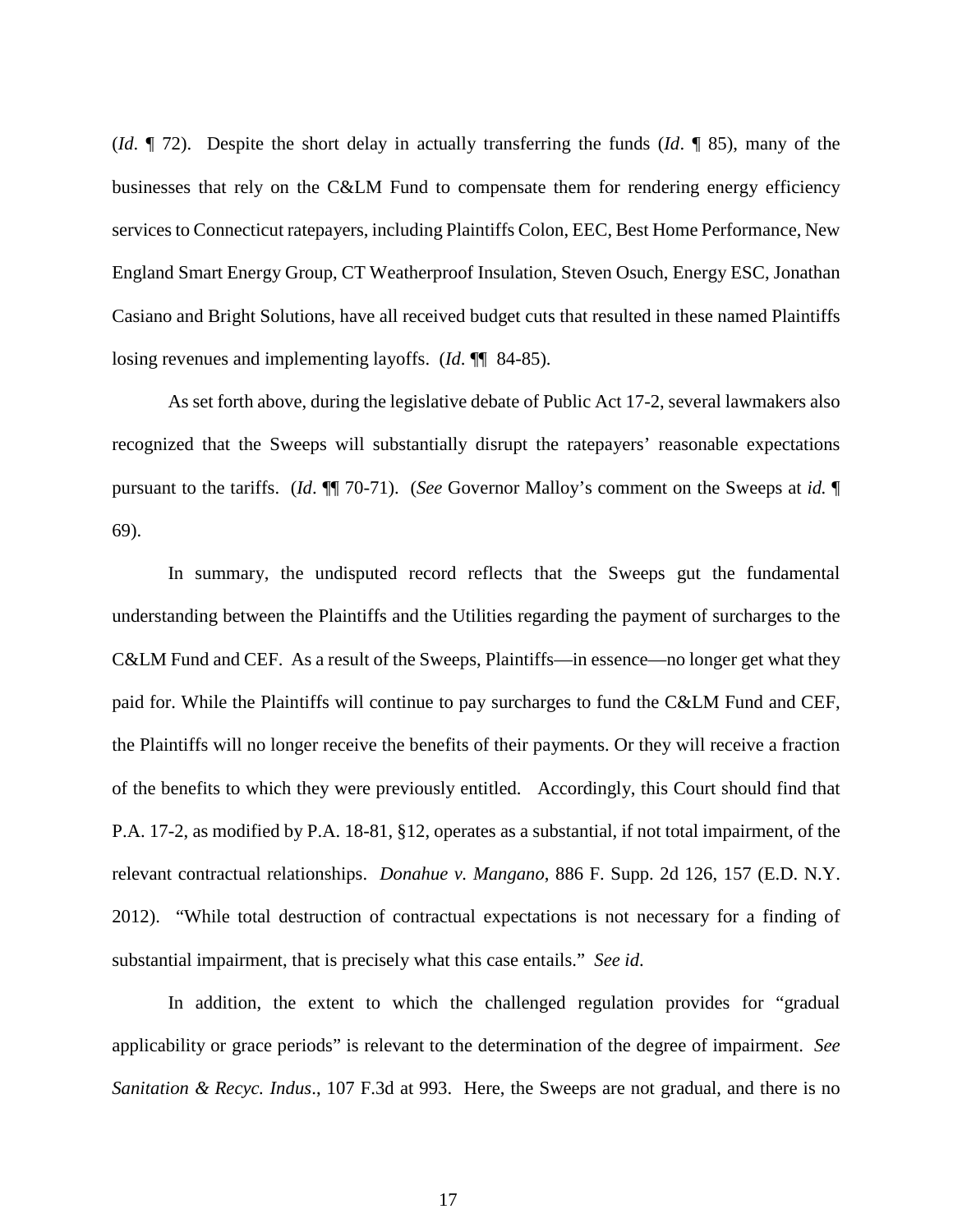grace period; rather, Sections 683 and 685 required that the Sweeps occurred, as they did, on June 25, 2018 for the 2018 fiscal year, and they are scheduled to occur again on or about June 25, 2019 of the following calendar year.<sup>[7](#page-17-0)</sup> (Stip. Facts  $\P$  74, 86). For this reason as well, this Court should conclude that the legislative sweeps required by P.A. 17-2, as modified by P.A. 18-81, substantially impair the ratepayers' contracts with the Utilities. *See Buffalo Teachers Fed'n*, 464 F.3d at 368 ("we may safely state the wage freeze so disrupts the reasonable expectations of Buffalo's municipal school workers that the freeze substantially impairs the workers' contracts with the City."

The Defendants will likely argue that Plaintiffs cannot demonstrate substantial impairment because the legislative sweep of the C&LM Fund and CEF pursuant to P.A. 17-2 was not "wholly unexpected." *See Sanitation & Recycling Indus*., 107 F.3d at 993 ("Impairment is greatest where the challenged government regulation was wholly unexpected.") Indeed, the General Assembly has enacted sweeps of one of these funds on at least two occasions in the past 15 years, in 2003 and 2005. (Stip. Facts ¶¶ 60-63). But these prior "sweeps" were limited in nature and, in the case of the 2003 sweeps, included a securitization measure to protect the substantial public interest at stake. (*Id*. ¶¶ 60-62). Furthermore, in these prior situations the money was either returned or used for the same purposes as originally collected from ratepayers—renewable energy and energy efficiency measures.

In pointing to these prior sweeps, Defendants are essentially arguing that "we did it before,

<span id="page-17-0"></span><sup>&</sup>lt;sup>7</sup> In 2003, the General Assembly passed P.A. 03-2 § 20, which provided that the PURA divert \$30 million from the CLM Fund to the General Fund *over a 30-month period*. (Stip. Facts ¶ 60-62). Likewise, in 2005, the General Assembly passed P.A. 05-251, which requires the PURA to divert \$12 million from the CLM fund to the General Fund *over a twelve month period*. (*Id*. ¶ 63). In each prior case, therefore, the legislature provided for a very gradual application of the sweeps, on a monthly basis over a one year period or more. Here, by contrast, the General Assembly sweeps a much larger amount from the C&LM Fund and Clean Energy Fund on a single day each year for two years.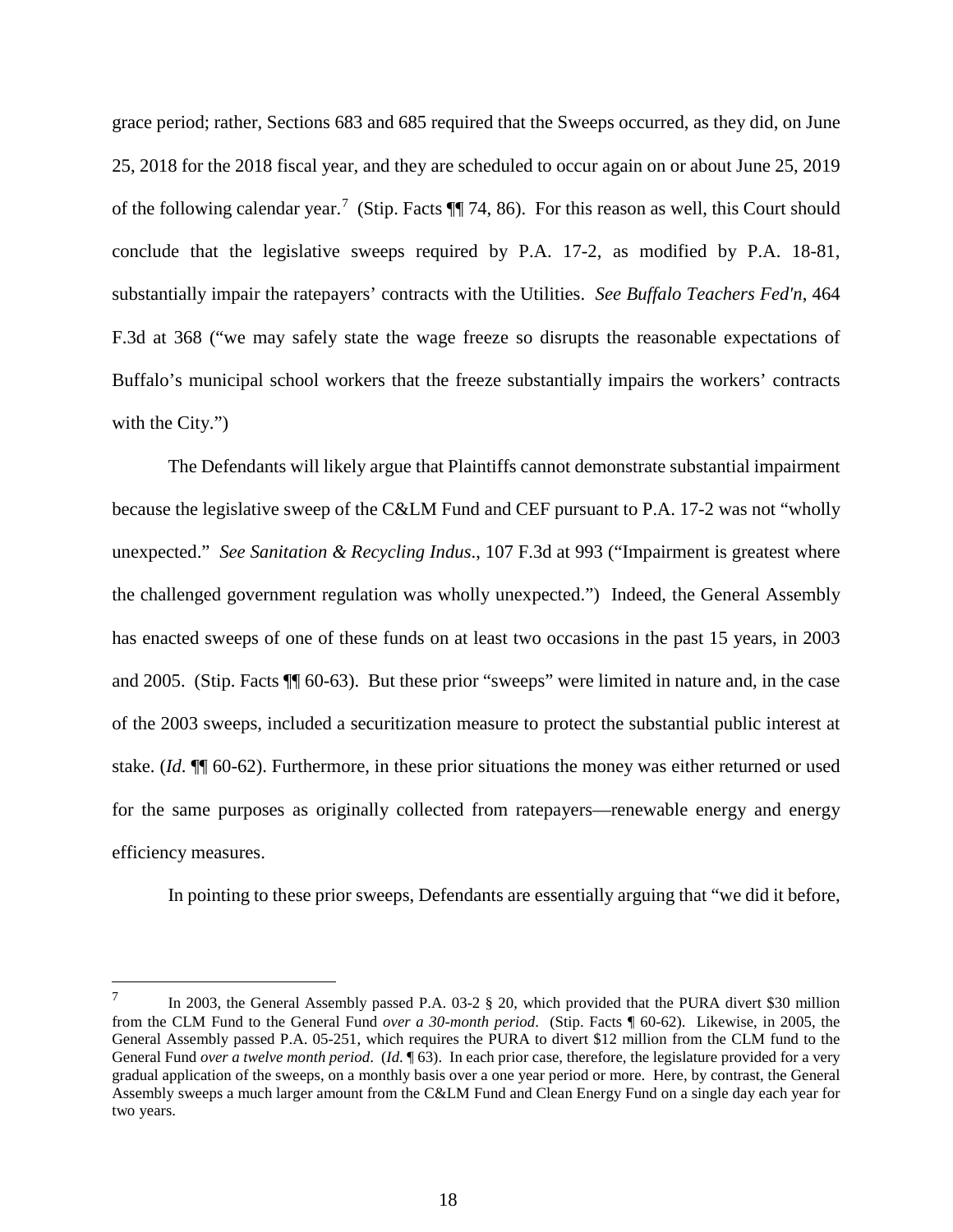we got away with it before, so therefore we should get away with it this time" and that Plaintiffs should have expected that the State would seize their ratepayer funds for General Fund purposes again and eviscerate ratepayer-funded programs. But a few prior acts of petty theft do not justify grand larceny. Given the magnitude and brazen nature of the Sweeps, recognized and acknowledged by Legislators, it should come as no surprise that this time Defendants got caught with their hand in the till. As the floor debates make clear, the Legislature knew it was stretching the bounds of its authority. It knew it was doing something the likes of which it had never done before. (*Id*. ¶¶ 70, 71).

Moreover, as explained in *Sanitation & Recycling Industries v. City of New York*, the foreseeability of a government action is only relevant to the Contract Clause analysis in cases where a party has actual or constructive knowledge that a government entity may enact a statute in a well-regulated industry, but nevertheless decides to invest in such an industry:

Impairment is greatest where the challenged government regulation was wholly unexpected. When an industry is heavily regulated, regulation of contracts may be foreseeable; thus, when a party purchases a company in an industry that is already regulated in the particular to which he now objects, that party normally cannot prevail on a Contract Clause challenge.

*Sanitation & Recyc. Indus.*, 107 F.3d at 993. In other words, if the challenged governmental action is foreseeable in a well-regulated industry, *and a party nevertheless elects to enter such an industry* with actual or constructive knowledge that such an action is likely, then such a party likely cannot prevail in a Contracts Clause case. *Id*.

This, however, is not such a case. Indeed, although the Connecticut General Assembly has raided the C&LM Funds and CEF twice in the past (albeit in much smaller amounts with limited impact), ratepayers did not have any choice regarding whether to enter into contracts with the Utilities if they wanted to receive electric service. Quite to the contrary, the ratepayers were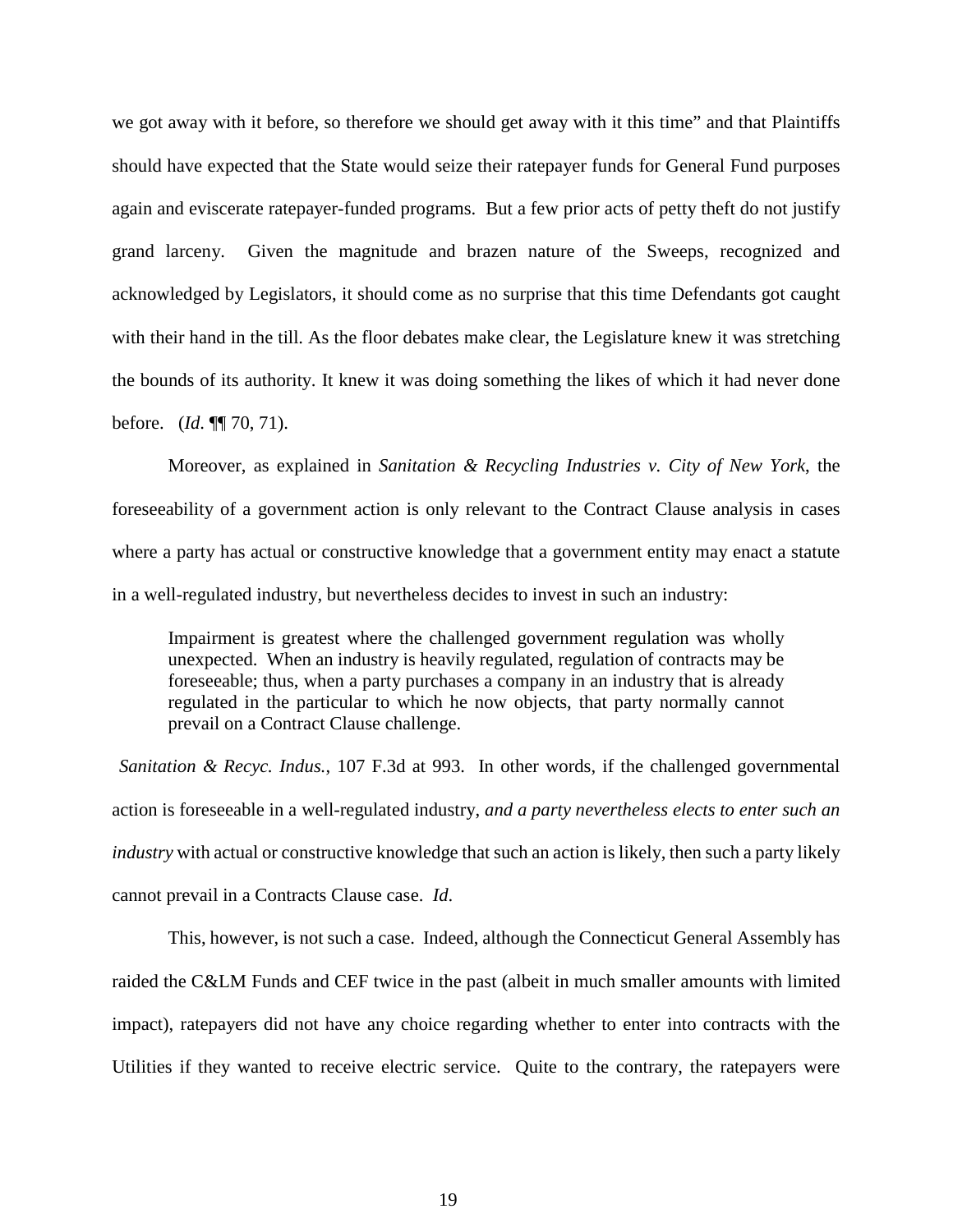required by law to pay: (1) three mills per kilowatt hour assessed pursuant to Conn. Gen. Stat. § 16-245m(a); (2) three mills pursuant to Conn. Gen. Stat. § 16-245m(d); and one mill pursuant to Conn. Gen. Stat. § 16-245n(b). (Stip. Facts ¶ 56). In the case of the CEF alone, each Connecticut household is required to pay approximately \$10 per year toward the Clean Energy Fund; in the aggregate, these funds constitute approximately \$26 million per year for investments in clean energy projects. (*Id.* 157). Clearly, this is not a case where "a party purchase [d] a company in an industry that is already regulated in the particular to which he now objects." *Id*. In addition, the last time the General Assembly attempted to raid the C&LM Fund was in 2005, more than twelve years ago, and that raid only involved \$1 million per month over 12 months. (*Id*. ¶ 63). For all of these reasons, this court should conclude that the Plaintiffs have established substantial impairment of contracts. *See Sanitation & Recyc. Indus.*, 107 F.3d at 993.

### **2***.* **The Defendants Have Substantially Impaired the Plaintiffs' Contract Interests with the Utilities Under the Filed-Rate Doctrine.**

In addition, the Sweeps have substantially impaired the Plaintiffs' contract interests with the Utilities under the filed-rate doctrine. The filed-rate doctrine is a common-law rule that precludes actions that attempt to alter the terms and conditions contained in a tariff. A tariff is construed according to the same rules as contracts. *See Estate of Pearson ex rel. Latta v. Interstate Power & Light Co.*, 700 N.W.2d 333, 343 (Iowa 2005). "Under the doctrine, filed tariffs govern a utility's relationship with its customers and have the force and effect of law until suspended or set aside." Sw. Elec. Power Co. v. Grant, 73 S.W.3d 211, 217 (Tex. 2002).<sup>[8](#page-19-0)</sup> Under the filed-rate doctrine, regulated utilities cannot vary a tariff's terms with individual customers, discriminate in

<span id="page-19-0"></span><sup>&</sup>lt;sup>8</sup> In the more common application of the filed-rate doctrine, a customer attempts to sue a utility for damages resulting from a service failure, such as a power outage or a power surge, but the utility defends itself from negligence claims based on the filed-rate doctrine. The utility's terms and conditions often contain limitation of liability clauses protecting against liability resulting from such claims. *Sw. Elec. Power Co. v. Grant*, 73 S.W.3d at 217. Courts generally hold that such tariff provisions are reasonable and enforceable. *Id.*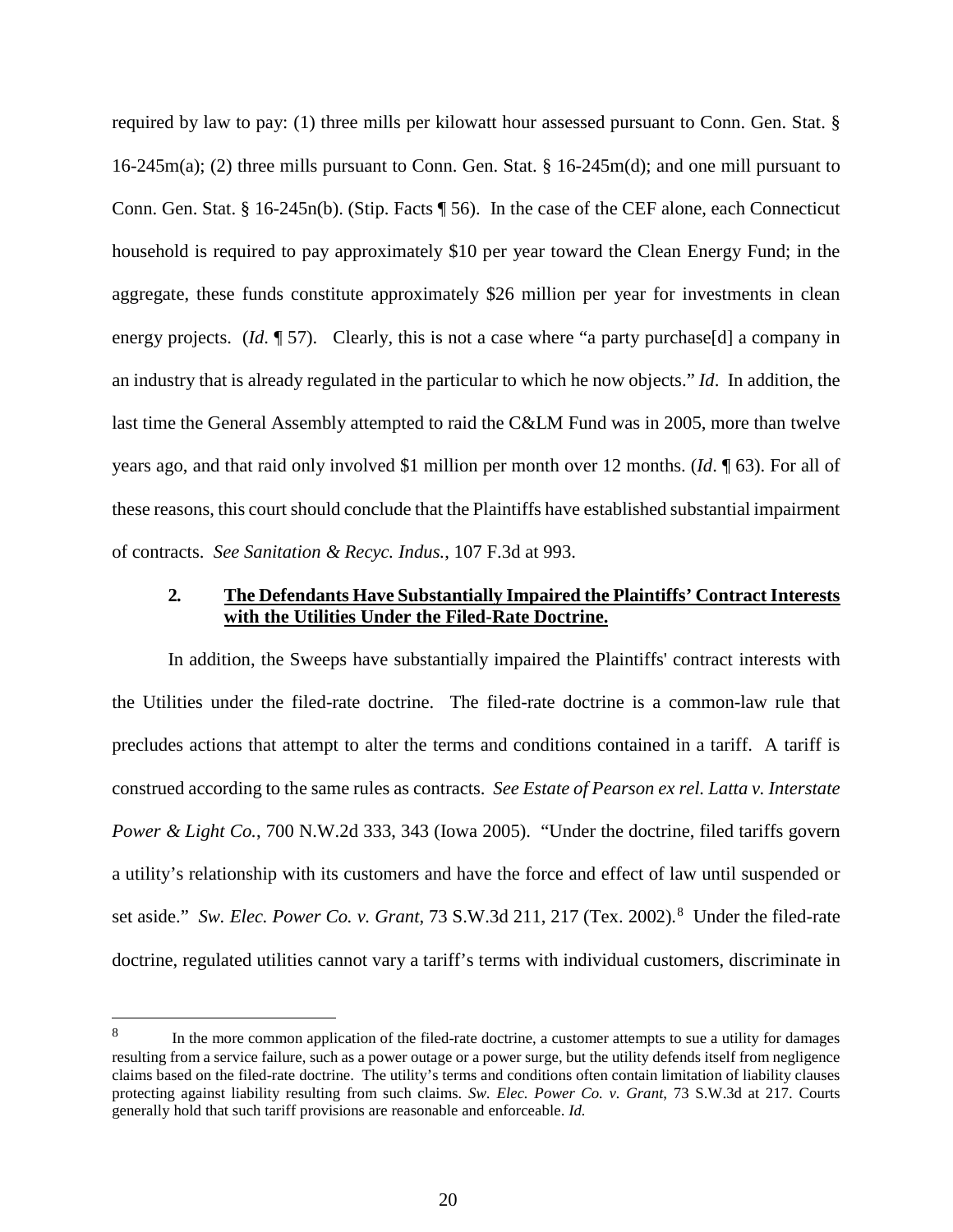providing services, or charge rates other than those properly filed with the appropriate regulatory authority. *Id.*, citing *Maislin Indus. v. Primary Steel, Inc.*, 497 U.S. 116 (1990).

Once the tariff and rate schedules are set, the filed-rate doctrine protects the economic expectations of both utility investors and customers, and binds a utility to charge the governmentapproved rates and obliges the customers to pay those charges, until rates are superseded and replaced by new lawful, duly-authorized rates on file. No utility or customer has a vested right in the continuation of a particular rate (here, the C&LM and CEF) for electric service, however, every utility customer does have an expectation that concluded financial agreements will not be altered retroactively by government action (e.g. the contracts Plaintiffs entered into in reliance on the C&LM Fund or that the Green Bank has entered into to deploy the funds for clean energy projects with the CEF). Under the filed-rate doctrine, the government does not have the authority to impair settled rights retroactively. *See Cent. Power & Light Co. v. P.U.C. of Tex.*, 36 S.W. 3d 547, 554 (Tex. Ct. App. 2001) ("Ratemaking has been likened to a legislative activity…[t]herefore, the constitutional prohibition on *ex post facto* or retroactive laws applies.").

The Legislature cannot reach back in time and impair the "regulatory contract" by reducing the parties' expectancies assured by the implied contract of the filed tariffs: Specifically, that the C&LM Fund and CEF will be used to support the programs authorized in the Plan. *See* Conn. Gen. Stat. §§ 16-245m and 16-245n. The Legislature is constitutionally prohibited from reassigning a charge that it earmarked for a specific purpose under the "regulatory contract." *See e.g., Gearhart v. Pub. Util. Com'n. of Oregon*, 299 P.3d 533, 543 (Or. Ct. App. 2013) ("The filedrate doctrine holds, generally, that any rate filed with and approved by the relevant ratemaking agency represents a contract between a utility and the customer and is conclusively lawful until a new rate is approved.") There are limits on legislative power in general and there are constitutional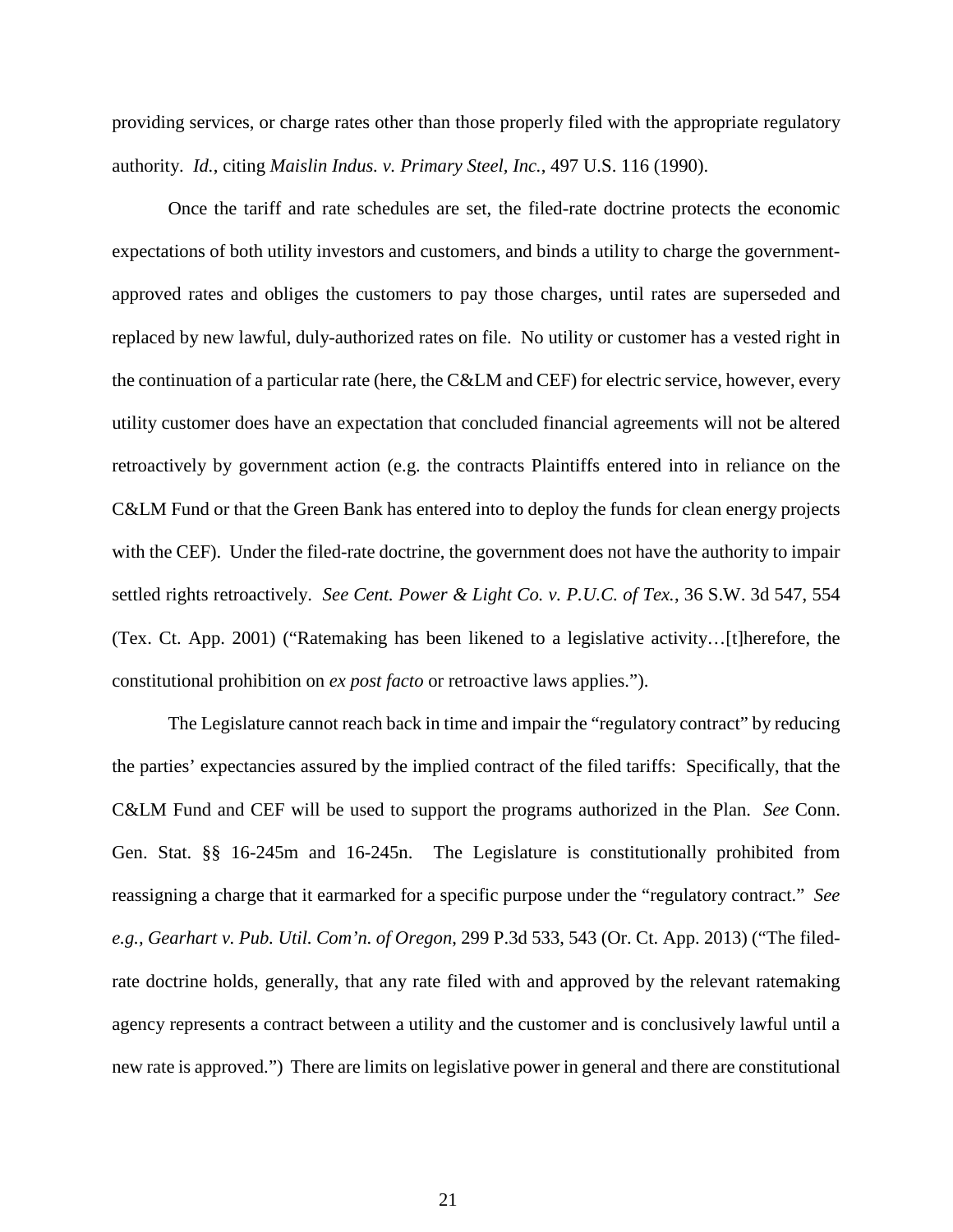mandates that certain private expectancies and rights are protected from retroactive disruption by the government.

In this case, when the General Assembly created the C&LM and CEF pursuant to Conn. Gen. Stat. §§ 16-245m and 16-245n, it required PURA to approve the three charges that are at issue in this case, which PURA did. Each Utility's tariff includes the rate schedules assessing these charges along with the Eversource Terms and UI Terms, respectively, such that the approved tariffs of the EDCs include the contract language and surcharges that support the C&LM Fund and the Clean Energy Fund. (Stip. Facts ¶¶ 53-58; Exhibits 5, 7) Under the filed-rate doctrine, these tariffs and rate schedules are sacrosanct.

Furthermore, Connecticut has codified the filed-rate doctrine in Conn. Gen. Stat.

§ 16-19(a), which provides in relevant part:

No public service company may charge rates in excess of those previously approved by the Public Utilities Control Authority or the Public Utilities Regulatory Authority, except that any rate approved by the Public Utilities Commission, the Public Utilities Control Authority or the Public Utilities Regulatory Authority shall be permitted until amended by the Public Utilities Regulatory Authority . . . .

In other words, Connecticut's statutory requirements are the same as the filed-rate doctrine – a

utility cannot change rates until filed and approved and approved rates remain in effect until

amended by PURA, the regulatory authority.<sup>[9](#page-21-0)</sup>

Plaintiffs acknowledge that this case involves a novel application of the filed-rate doctrine.

While utilities typically invoke the filed-rate doctrine as a defense to liability, *Sw. Elec. Power* 

*Co.*, 73 S.W.3d at 217, there is no legal reason why ratepayers should not be able to enforce the

<span id="page-21-0"></span>The term "rate" in the filed-rate doctrine refers to the entire tariff, not just the rate schedules. A regulatory agency's rate-making authority authorizes it to approve a tariff's provision limiting liability, for example, because a limitation on liability is an inherent part of the rate the utility charges for its services. *Sw. Elec. Power Co.*, 73 S.W.3d at 217. Both the filed-rate doctrine and Conn. Gen. Stat. § 16-19(a) therefore apply to the non-rate portions of a utility's tariff.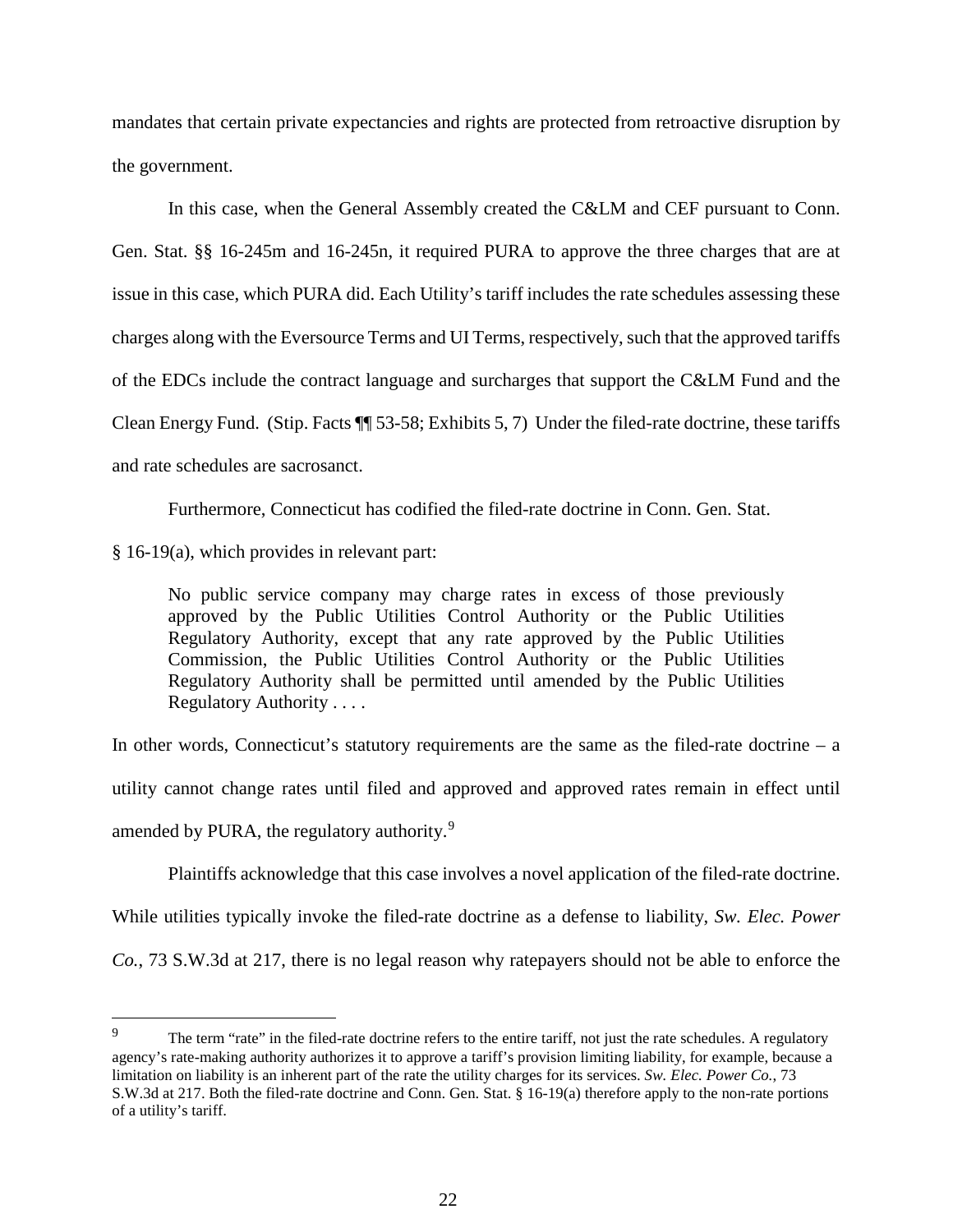same filed-rate expectations and contract language as the utilities.<sup>[10](#page-22-0)</sup> Tariffs and rate schedules are enforceable and the State in this case should not have the power to eviscerate the reasonable and legitimate expectations of both the Plaintiffs and the Utilities set forth in the approved tariffs.

#### **C. The State Did Not Have A Legitimate Public Purpose in Enacting the Sweeps.**

As to the second prong of the Contract Clause test, the state must show a legitimate public purpose behind the challenged law. *See Buffalo Teachers Fed'n*, 464 F.3d at 368. "Legislation which substantially impairs contractual rights runs afoul of the Contract Clause, and is impermissible, if a legitimate public purpose is not served by its enactment." *Donohue*, 715 F. Supp. 2d at 319. "A legitimate public purpose is one aimed at remedying an important general or social economic problem rather than providing a benefit to special interests. And . . . the purpose may not be simply the financial benefit of the sovereign." *Buffalo Teachers Fed'n*, 464 F.3d at 368.

Here, the Defendants will likely argue that the Connecticut General Assembly had a legitimate public purpose in passing the Act that authorized the Sweeps because, at the time it passed the Act, the State was suffering a financial crisis. *See id*. In *Buffalo Teachers Federation*, for example, the Second Circuit recognized that the courts in this jurisdiction "have often held that the legislative interest in addressing a fiscal emergency is a legitimate public interest." *Id*. at 369. However, this case is distinguishable from *Buffalo Teachers Federation* because the purported fiscal crisis identified by the State legislature was very short-lived. In a press release dated May 1, 2018, Defendant Lembo announced that recent revenue collections through the State's income tax revenue had far exceeded the Comptroller's expectations, and added more than \$1.7 billion to

<span id="page-22-0"></span> $10$  Conspicuously absent from participating in this litigation are the EDCs, which are also parties to the contracts invaded by the Sweeps and the Defendants' actions in enforcing the intent of the General Assembly in P.A. 17-2, as modified by 18-81. The EDCs are not harmed, however, by the Sweeps as whatever costs and losses result from the Sweeps will be passed through to the ratepayers. (See Stip. Facts ¶ 71).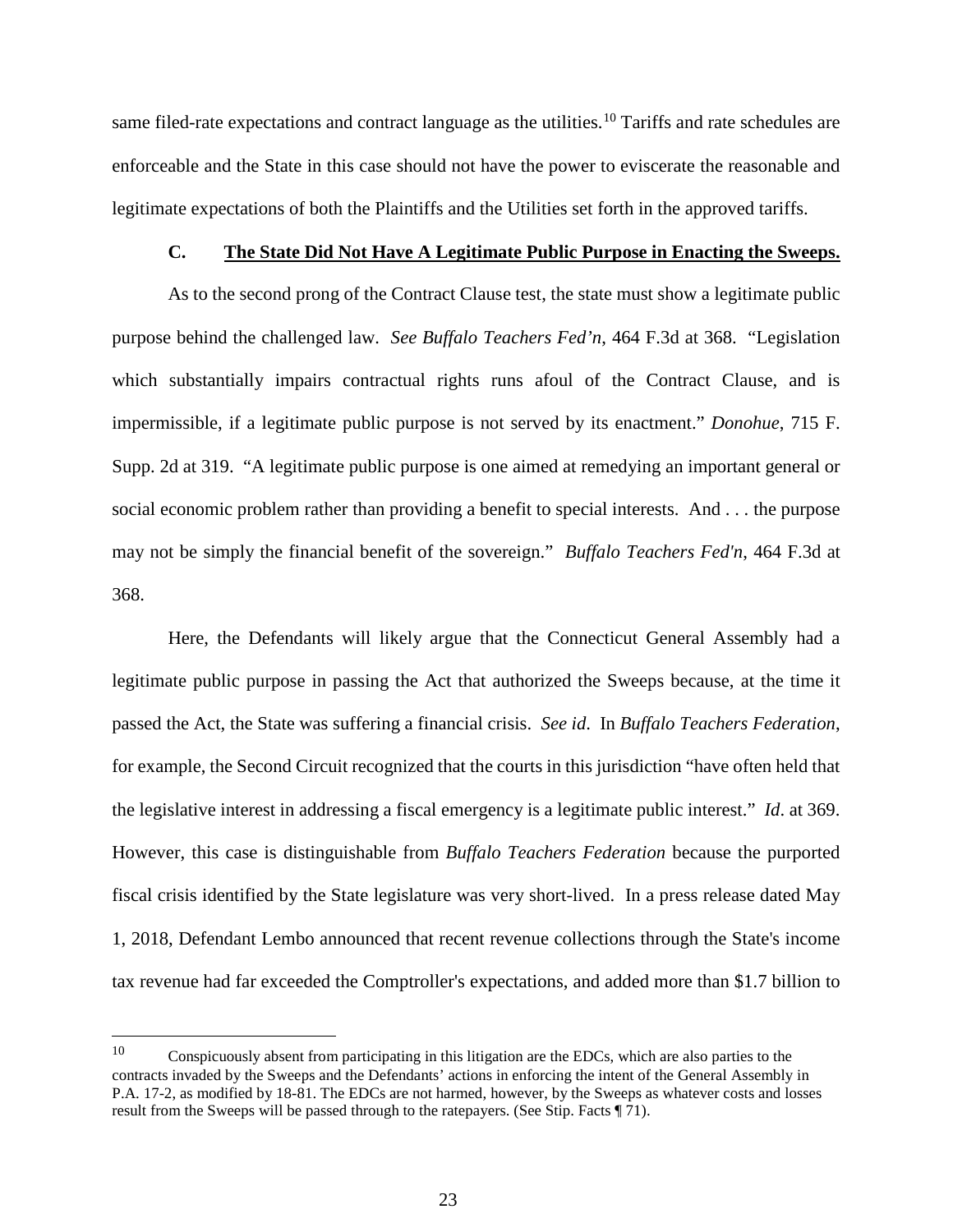the Budget Reserve Fund ("BRF"), essentially the State's savings account, because of a new State revenue volatility law that required that new revenue collections above a threshold amount be captured and transferred to the BRF if the General Assembly chooses not to use it for deficit mitigation. (Stip. Facts ¶ 75).

Thus, while courts have routinely held that a fiscal emergency can constitute a legitimate public purpose, none of those cases have addressed circumstances where, as here, the purported emergency was illusory. Nor have any such cases addressed a situation where, as here, the amount saved by the abridgement of contract would have been realized even if the General Assembly did nothing, given that it was the beneficiary of a substantial budget surplus in the very next fiscal year. Under the particular circumstances of this case, therefore, this Court should hold that an illusory and/or short-lived fiscal crisis is insufficient to demonstrate a legitimate public purpose. *See Buffalo Teachers Fed'n*, 464 F.3d at 368.

# **D. The Means Chosen By The General Assembly Are Not Reasonable And Necessary.**

### **1***.* **Two Levels Of Deference.**

The third prong of the Contract Clause test requires that "the impairment must also be one where the means chosen are reasonable and necessary to meet the stated public purpose." *Buffalo Teachers Fed'n*, 464 F.3d at 369. However, the courts apply a more deferential standard of review when analyzing *private contracts* than in cases where, as here, the courts must assess the infringement of a *public contract*:

When the law impairs a private contract, substantial deference is accorded to the legislature's judgments as to the necessity and reasonableness of a particular measure. Public contracts are examined through a more discerning lens. When the state itself is a party to the contract, complete deference to a legislative assessment of reasonableness and necessity is not appropriate because the state's self-interest is at stake. When a state's legislation is self-serving and impairs the obligations of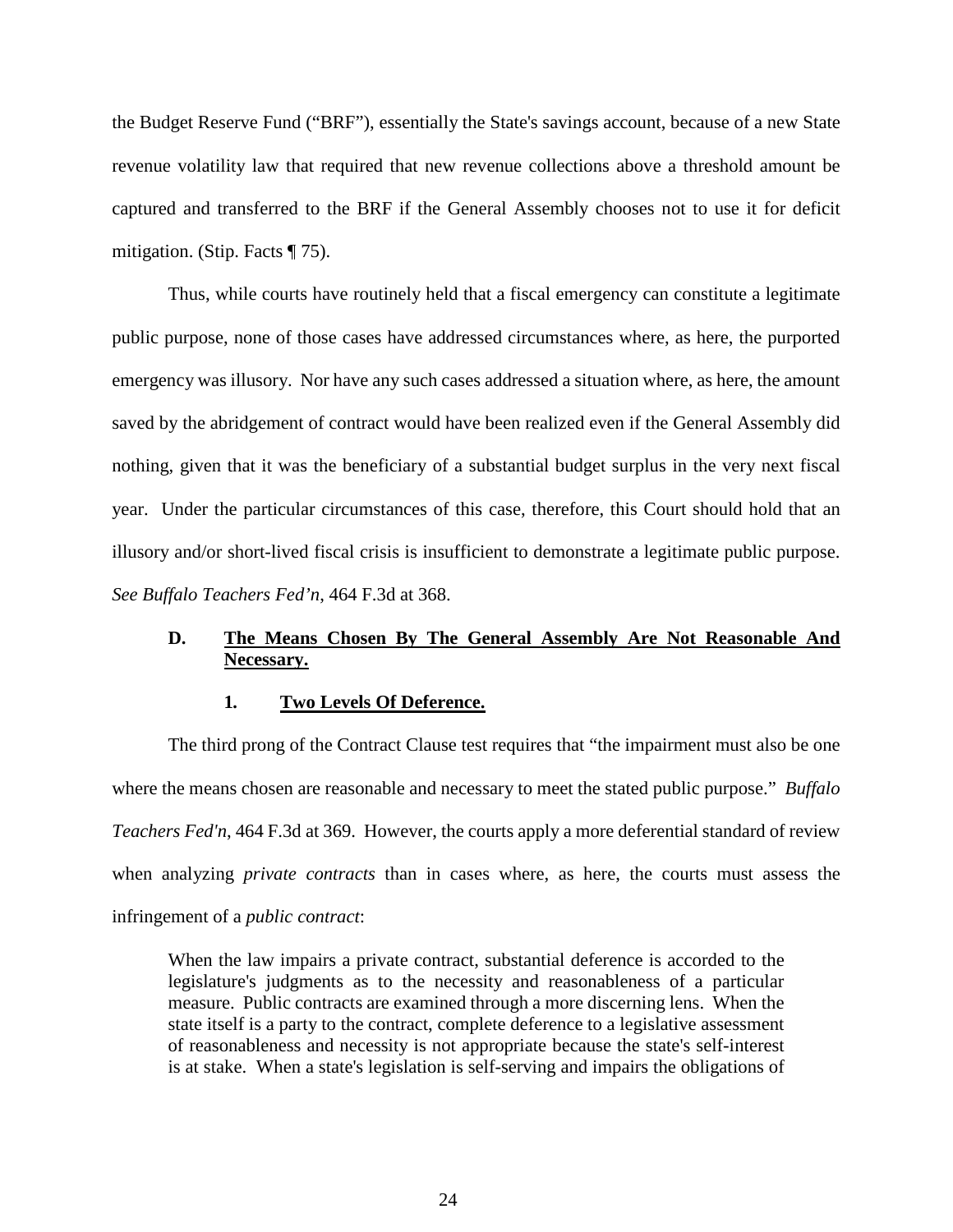its own contracts, courts are less deferential to the state's assessment of reasonableness and necessity.

*Id*.

However, "the presence or absence of a state as a party to the contract is not determinative of the deference issue." *Id*. at 370. Rather, "the better rule . . . calls for focusing on whether the contract-impairing law is self-serving, where existence of a state contract is some indicia of selfinterest, but the absence of a state contract does not lead to the converse conclusion." *Id*. In other words, a law is self-serving where "the state legislature 'welches' on its obligations as a matter of 'political expediency.' " *Id*.

Here, this Court should apply the less-deferential test because the State is a party to the contract and has plainly acted in its own self-interest. The State, like the Plaintiffs, also pays the C&LM and Clean Energy Fund surcharges on its utility bills for State property. (Stip. Facts ¶¶ 44, 54). Indeed, the State is one of Connecticut's largest ratepayers and largest contributors to the C&LM and Clean Energy Fund. (*Id*. ¶ 16). By virtue of the Sweeps, therefore, the State has essentially funneled a substantial portion of its electric bill back to itself, and self-dealt itself a massive break on its utility bills. *See* P.A. 17-2, §§ 663, 665, as amended by P.A. 18-81, § 12. This break comes at the expense of all other, non-governmental electric ratepayers who must continue to pay the surcharges to fund the C&LM and Clean Energy Fund, now rerouted to State coffers. Thus, in the most literal sense, the General Assembly's legislation is "self-serving and impairs the obligations of its own contracts," and thus is entitled to the less-deferential standard of review. *See Buffalo Teachers Fed'n*, 464 F.3d at 369.

In addition, the tariffs are a public contract, in that the tariffs are established and governed by statute. Specifically, the ratepayers have paid charges that were included in the tariffs approved by PURA pursuant to Conn. Gen. Stat. § 16-19 *et seq*. All ratepayers of Eversource and UI,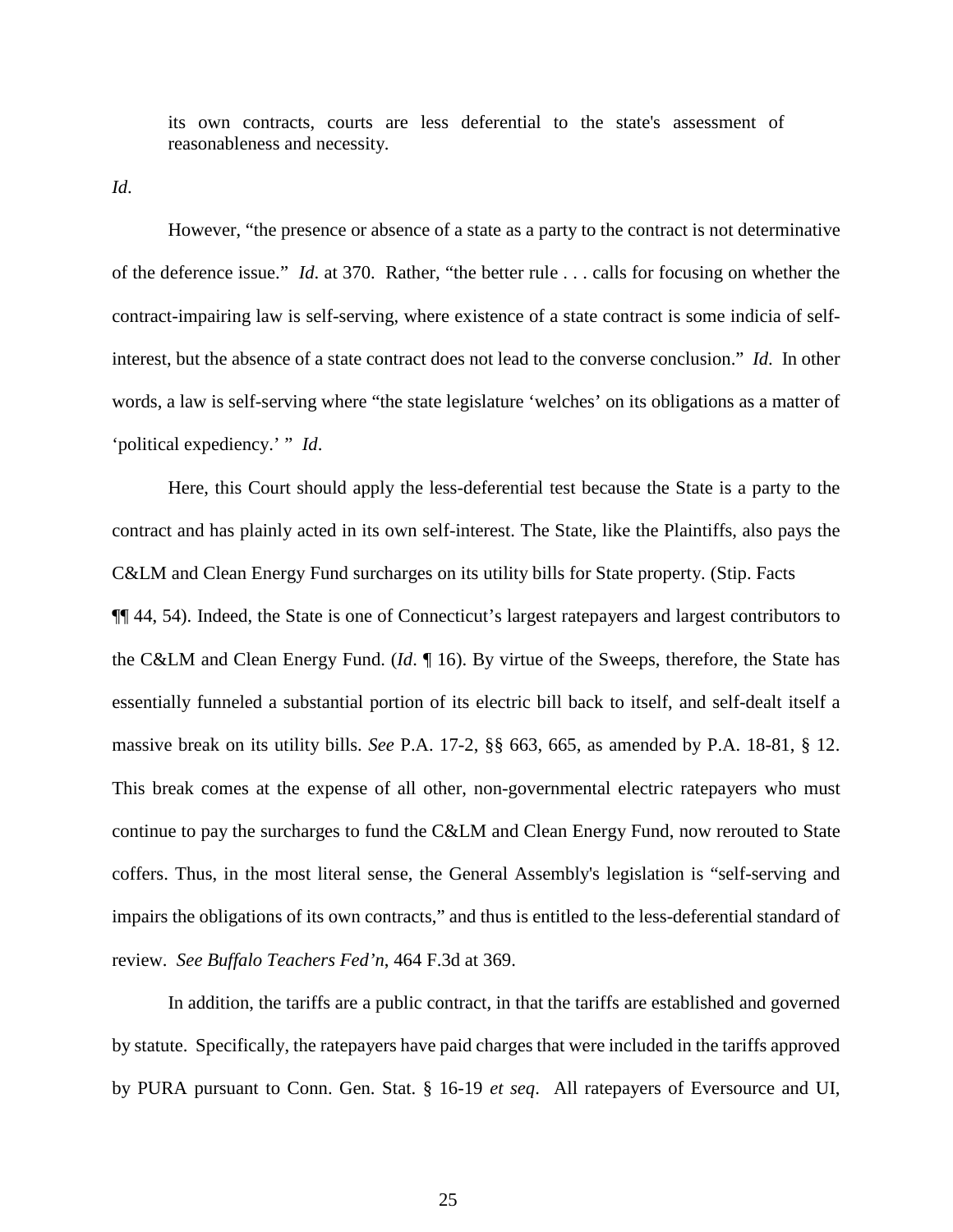including the State of Connecticut, are customers and parties to contracts with the utilities pursuant to the tariffs approved by PURA.

In the alternative, this Court should conclude that the less deferential standard applies because the legislature has "welched on its obligations" pursuant to the tariffs applicable to the State itself as ratepayers and the requirements of statutes, Conn. Gen. Stat. §§ 16-19(a), 16-245m and 16-245n, and the filed rate doctrine, as a matter of political expediency. *See Buffalo Teachers Fed'n*, 464 F.3d at 370*.* Specifically, Conn. Gen. Stat. §§ 16-245m and 16-245n require PURA to assess the charges to fund the C&LM and CEF, as PURA did. However, by enacting P.A. 17-2, §§ 663, 665, as amended by P.A. 18-81, § 12, the General Assembly has reneged on its obligation to ensure that the tariffs used to fund the C&LM Fund and Clean Energy Fund will be used for the purpose of funding energy efficiency, conservation and clean energy programs and lowering the ratepayers' energy costs through investment into efficiency and conservation. *See id*.

Moreover, the legislation enacting the Sweeps recklessly disregarded Conn. Gen. Stat. § 16-245n(h), which states, in pertinent part, that the State "does hereby pledge to and agree with any person with whom the Connecticut Green Bank may enter into contracts pursuant to the provisions of this section that the State will not limit or alter the rights hereby vested in said bank until such contracts and the obligations vested thereunder are fully met and performed on the part of said bank ...."

# *2.* **Under The Less Deferential Standard, The Contractual Impairment Is Neither Reasonable Nor Necessary.**

Under the less deferential standard, for impairment to be reasonable and necessary, "it must be shown that the state did not (1) consider impairing the contracts on par with other policy alternatives or (2) impose a drastic impairment when an evident and more moderate course would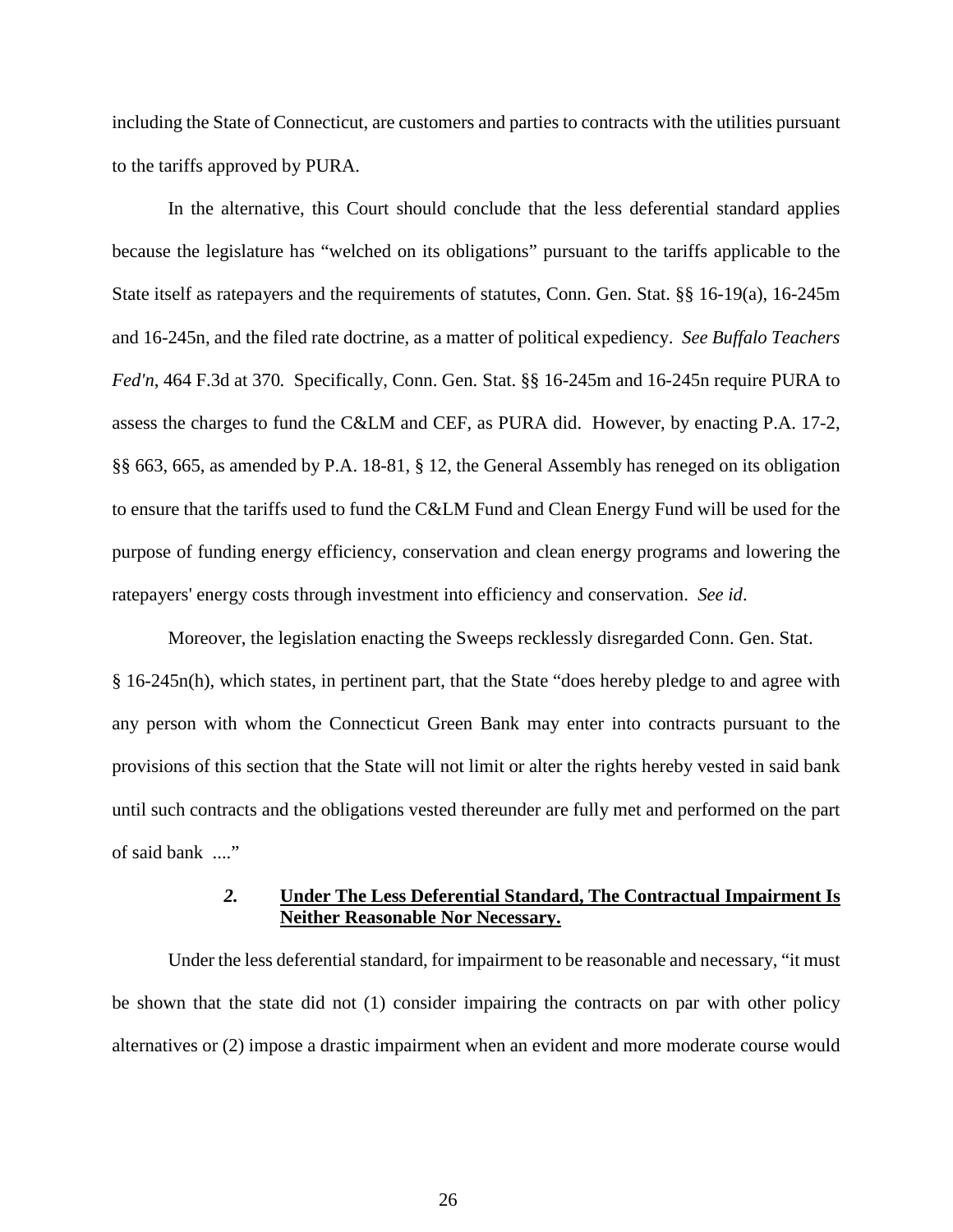serve its purpose reasonably well, nor (3) act unreasonably in light of surrounding circumstances." *See Buffalo Teachers Fed'n*, 464 F.3d at 371.

"Some factors to be considered under this inquiry include: whether the act (1) was an emergency measure; (2) was one to protect a basic societal interest, rather than particular individuals; (3) was tailored appropriately to its purpose; (4) imposed reasonable conditions; and (5) was limited to the duration of the emergency." *Donohue*, 886 F. Supp. 2d at 160. In addition, the extent of the impairment "is certainly a factor in determining its reasonableness." *United States Trust Co.*, 431 U.S. at 44; *see Buffalo Teachers Fed'n*, 464 F.3d at 371 ("The temporary and prospective nature of the wage freeze underscores further its reasonableness.")

Here, the Defendants cannot establish that the contractual impairment is reasonable or necessary for a variety of reasons. First, there is no evidence that the General Assembly seriously considered any specific policy alternatives to the Sweeps required by P.A. 17-2. *See Donahue*, 715 F. Supp. 2d at 322. Indeed, the Defendants cannot point to specific policy alternatives that were actually considered and compared by the General Assembly during its debate. In fact, the legislative debate at times reflects scant consideration of policy alternatives. During the June 2017 Senate debate, Senator Suzio opined: "Literally, the paper is still warm for the documents that were just printed moments before we convened to discuss this. To me, this sets a terrible image for the Legislature. The people watch us debating the people's business on this very complex subject and we've had no time to really read the documents except in the most superficial way." June 2017 Senate Debate at 32-33. Where, as here, the Defendants cannot point to "a substantial record of considered alternatives, the reasonableness and necessity of the challenged provisions are cast in serious doubt." *Donohue*, 715 F. Supp. 2d at 322.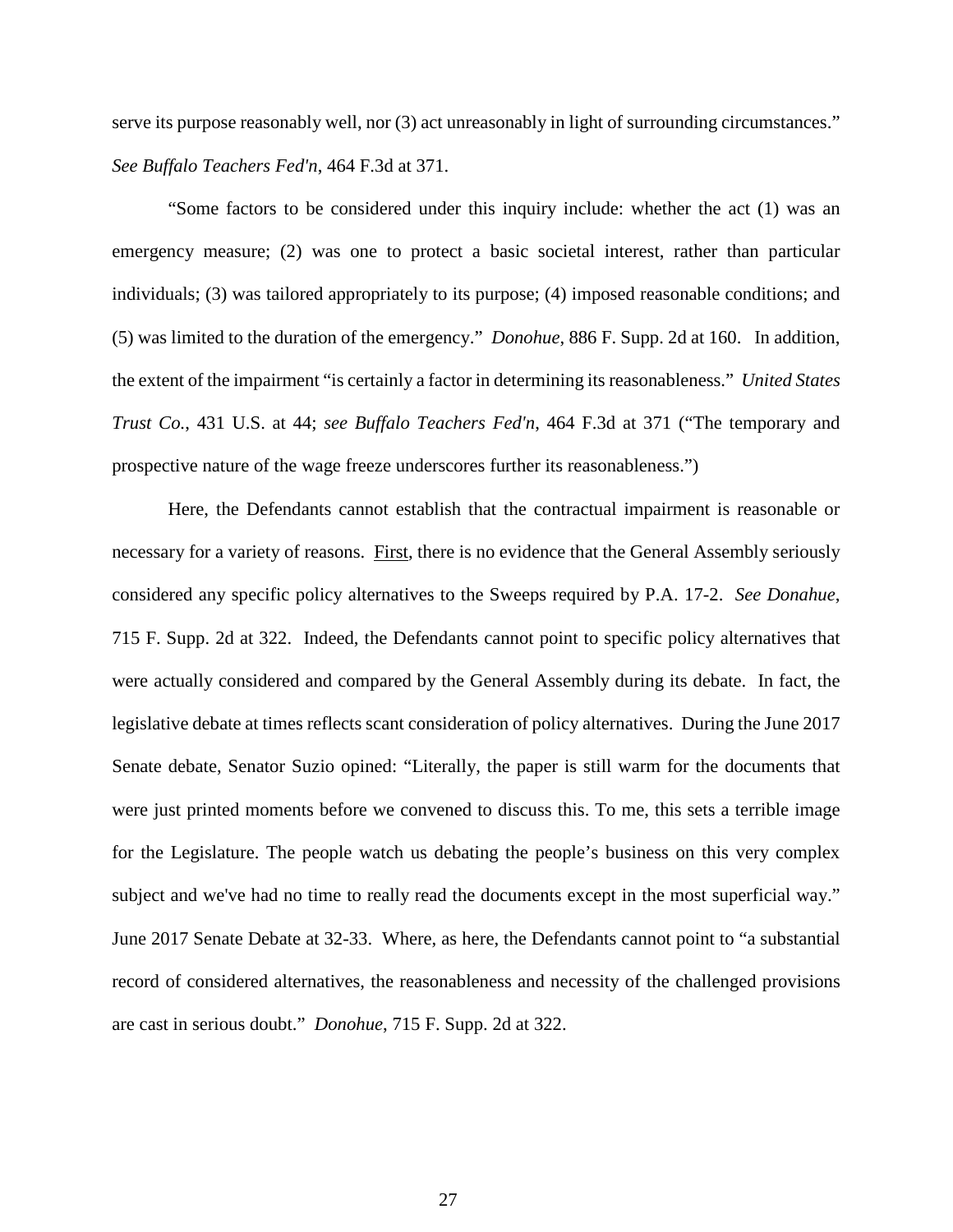Instead, the State's only apparent justification for its decision to sweep the funds from the

C&LM Fund and Clean Energy Fund is that the State perceived that it faced a budgetary shortfall

at the time it acted. However, this apparent justification does not survive the Plaintiffs' Contract

Clause challenge. *See Donahue*, 715 F. Supp. at 323. For instance, in *Donahue v. Patterson*, the

trial court found that an emergency appropriations bill which enacted unpaid furloughs, a wage

freeze, and a benefits freeze on certain groups of state employees was unreasonable under the

Contracts Clause analysis:

That the State has made choices about funding and that a fiscal crisis remains today surely cannot, without much more, be sufficient justification for a drastic impairment of contracts to which the State is a party. Without any showing of a substantial record of considered alternatives the reasonableness and necessity of the challenged provisions are cast in serious doubt.

715 F. Supp. 2d at 322. The court further held:

Defendants' argument, once again, is limited to emphasizing the State's fiscal difficulties; Defendants fail to articulate why the particular provisions were selected, and they appear to expect the Court to accept that the measures are reasonable and necessary solely because of the State's fiscal difficulties. Broad reference to an economic problem simply does not speak to the policy consideration and tailoring that is required to pass scrutiny under Plaintiffs' Contract Clause challenge. Defendants cannot rest such a substantial impairment of its contracts on such a minute basis.

*Id*. at 323.

Second, the Defendants cannot demonstrate that they did not impose a drastic impairment when an evident and more moderate course was available. *See id*. at 322. In this case, the Defendants' argument is limited to generalities. "Most importantly, the Court cannot ignore the conspicuous absence of a record showing that options were actually considered and compared, and that the conclusion was then reached that only the enacted provisions would suffice to fulfill a specified public purpose." *Id*. at 323.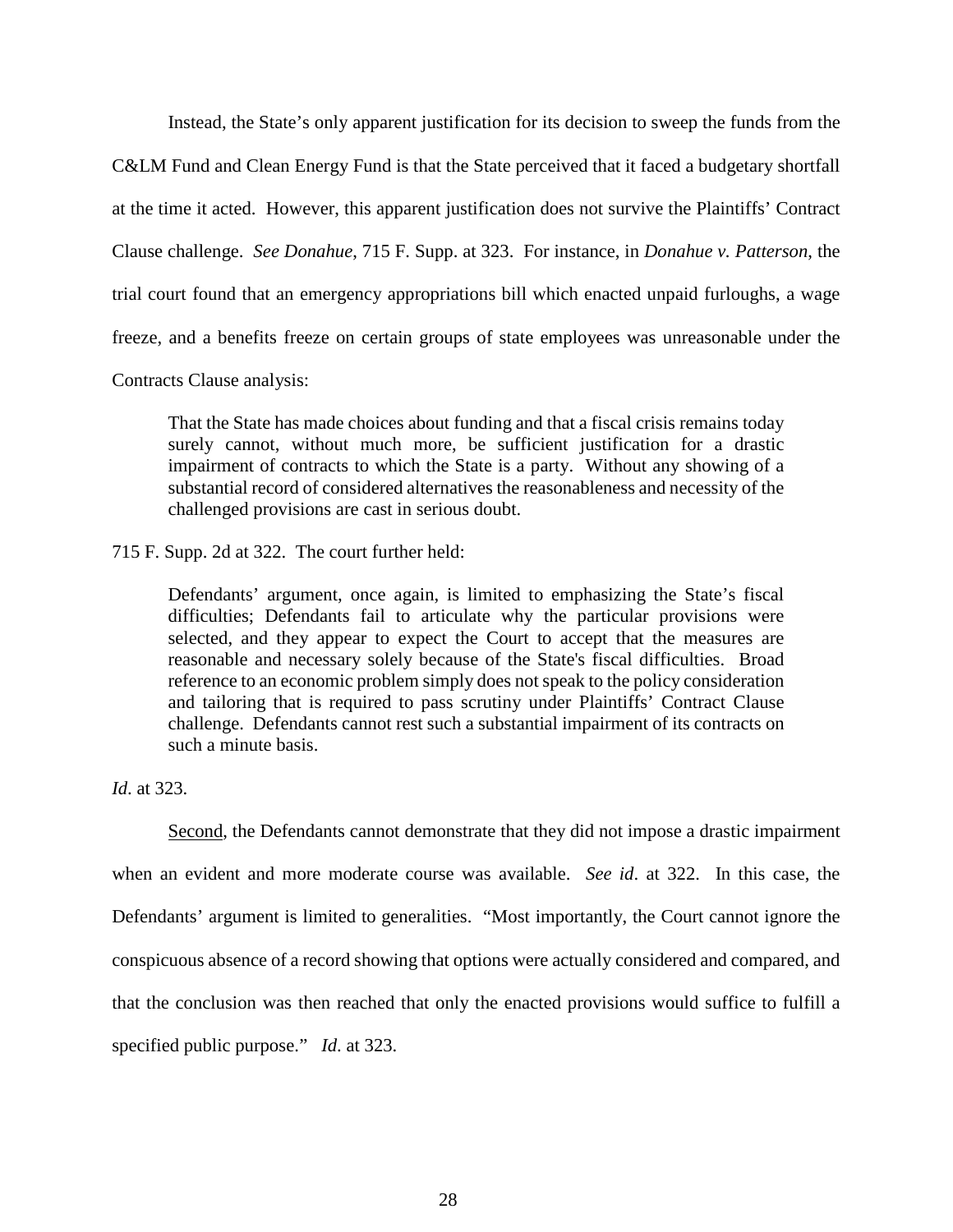In addition, the Defendants cannot show that the Sweeps were tailored appropriately to its purpose, or that it was limited to the duration of the purported emergency. *Donohue*, 886 F. Supp. 2d at 160. Indeed, the plain language of P.A. 17-2, §§ 663, 665, as amended by P.A. 18-81, § 12 reflects that the Sweeps are not limited to the duration of the emergency. *See id*. Specifically, the statute required that the Defendants transfer the sum of \$63.5 million from the C&LM Fund to the General Fund by the fiscal year ending June 30, 2018 and requires another \$53.5 million be transferred by June 30, 2019. P.A. 17-2, § 683, as amended by P.A. 18-81, § 12. The statute also requires that \$14 million a year be transferred from the Green Bank to the General Fund over the same two-year period. *Id*. § 685. The transfers were without regard to the unexpectedly large tax revenue collection surplus.

Moreover, subsequent events reflect that the Defendants have no intention of narrowly tailoring the contractual infringement to meet a specified public purpose. Specifically, on or about May 1, 2018, Defendant Lembo announced that the State had received an unexpected windfall of revenue collections which *added more than \$1.7 billion* to the BRF. (Stip. Facts ¶ 75). Obviously, this sum far exceeds the amount of fiscal savings realized by sweeping \$117 million from the C&LM Fund and \$28 million from the Green Bank over two years.

Although the General Assembly is now in a position to reimburse the funds swept from the C&LM Fund and Clean Energy Fund, it has not done so and apparently has no present intention to do so. Instead, the General Assembly recently passed and Defendant Malloy signed into law P.A. 81-81, which in § 12 restored only \$10 million of the sweep from the 2019 conversion from the C&LM Fund. (*Id*. ¶ 76). Public Act 18-81 also did not address the then planned 2018 sweeps, nor did it address the 2019 sweep of the CEF. *Id*. Despite the positive economic turn in the State, after this litigation was filed, Senator Fasano brazenly defended the Sweeps in the press, making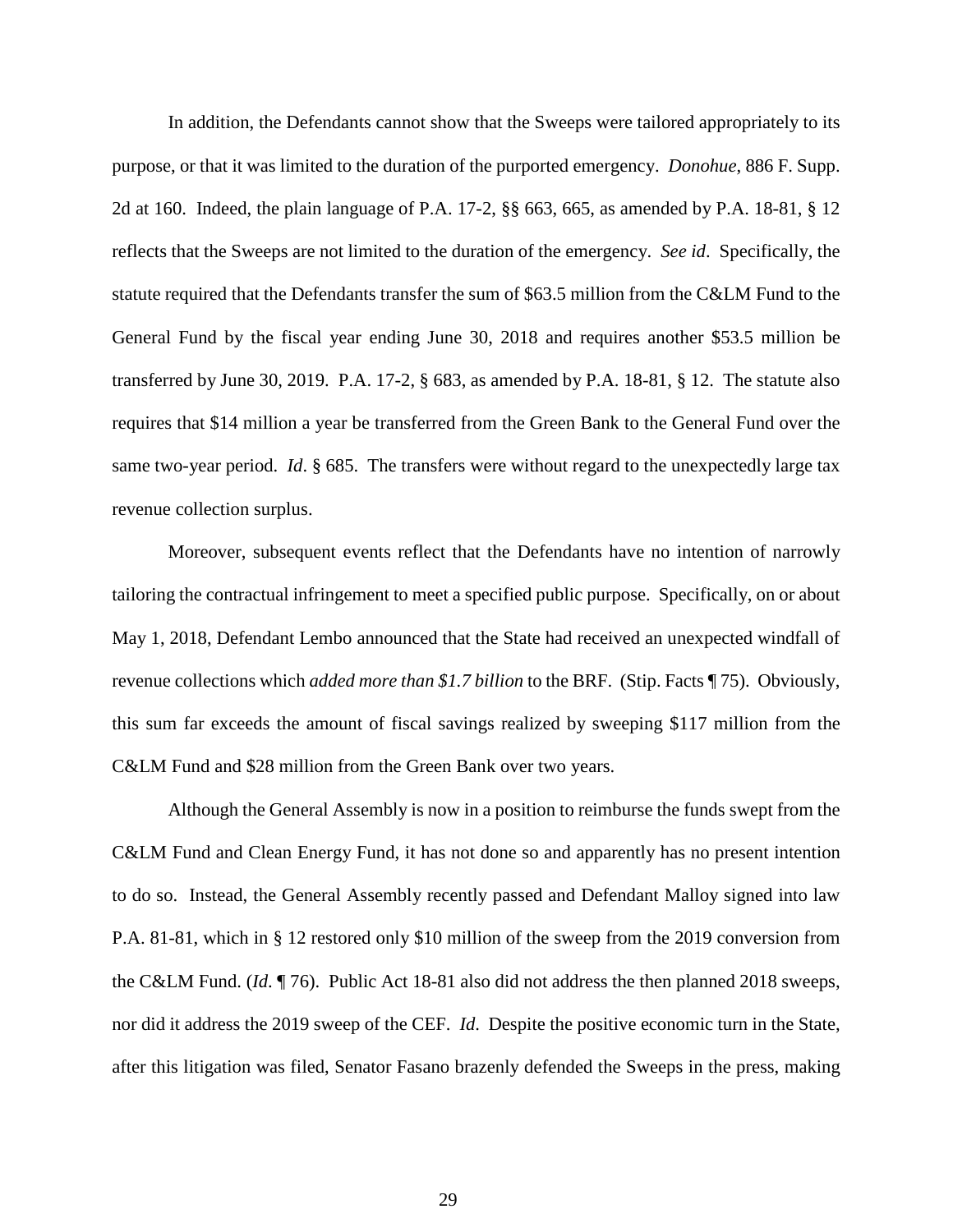clear he had no intention of changing the course set by the Sweeps legislation. After this action was filed on May 15, 2018, he stated: "These funds were shifted in the bipartisan budget passed last year as a necessary measure to fund the core functions of government during an extremely challenging financial time." *Id*. ¶ 78.

Thus, even though more reasonable and moderate options are now available that would allow the State to mitigate its interference with the Plaintiffs' contract rights, the State has not taken sufficient action to do so. *See Donohue*, 886 F. Supp. 2d at 160 (more moderate course was available to raise funds as alternative to contract infringement where the County had the option to "sell, lease, or otherwise dispose of any and all real and personal property owned by the County including, but not limited to, vehicles, buildings, land, computers, and heavy machinery."); *Buffalo Teachers Fed'n*, 464 F.3d at 371 ("We read this to mean the wage freeze must have been a last resort measure. Indeed the Board imposed the freeze only after other alternatives had been considered and tried."); *S. Cal. Gas Co. v. City of Santa Ana*, 336 F.3d 885, 897 (9th Cir. 2003) ("When a state or city impairs its own agreements by imposing additional financial burdens on a private party, obvious more moderate alternatives include raising revenues through higher taxes or preserving funds through budget restrictions."); *Univ. of Hawaii Prof. Assembly v. Cayetano*, 183 F.3d 1096, 1107 (9th Cir. 1999) ("although perhaps politically more difficult, numerous other alternatives exist which would more effectively and equitably raise revenues. [. . . ] Defendants have not explained why it is reasonable and necessary that the brunt of Hawaii's budgetary problems be borne by its employees.")

Third, the Defendants cannot show that the Connecticut General Assembly acted reasonably in light of surrounding circumstances. *See id*. Indeed, the Governor's own signing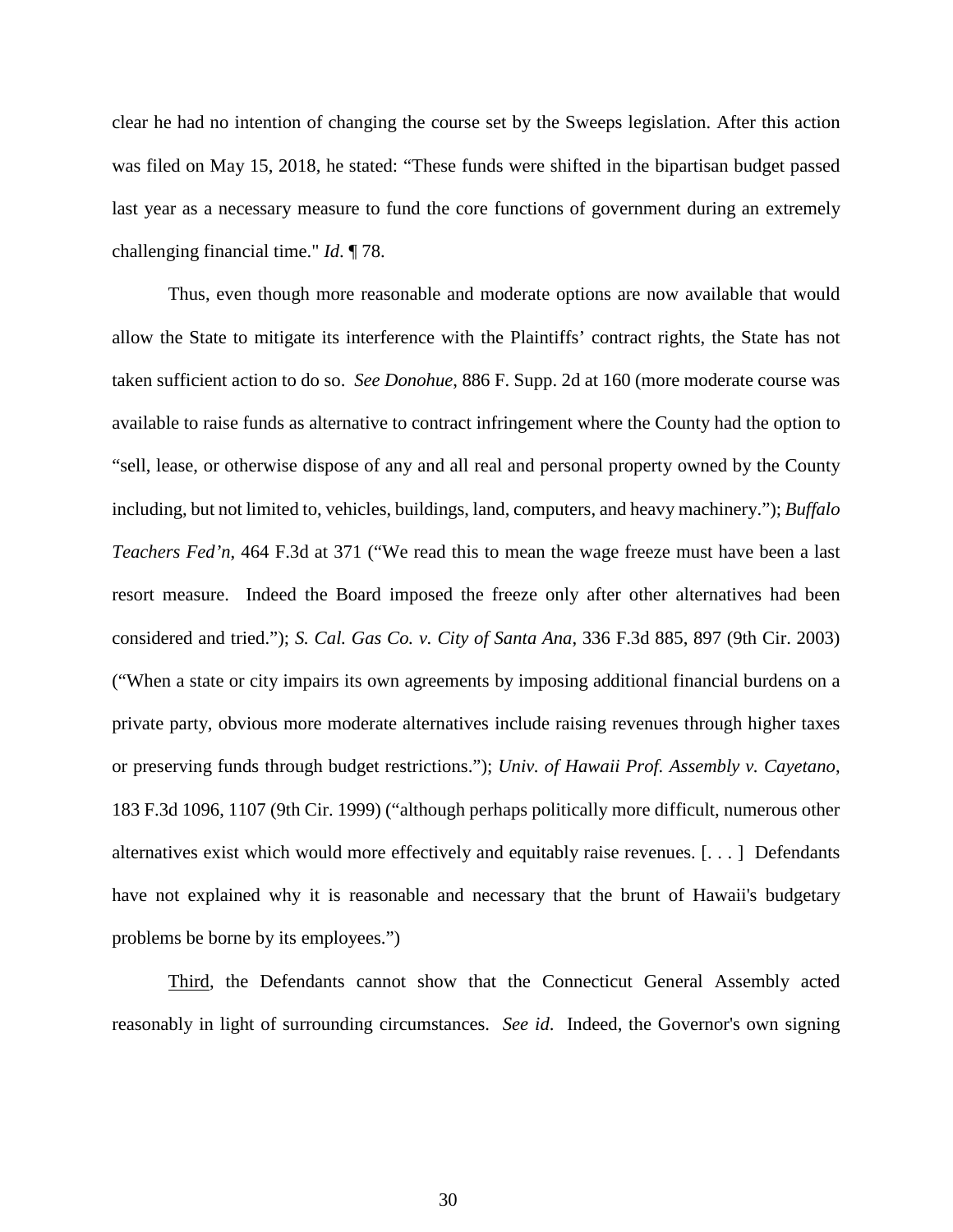statement reveals that the Sweeps were nothing more than a rifle-shot, Band-Aid effort to remedy the State's fiscal shortfall:

It is my firm belief that these sweeps will increase Connecticut residents' and businesses' energy costs, will curtail hundreds of millions of dollars of private investment in Connecticut, will hamstring a growing alternative energy and energy efficiency industry that employs thousands of Connecticut residents, and will eliminate a crucial set of tools for helping businesses in the state with cost-saving energy investments.

(Complaint, Exhibit A). Therefore, this Court should conclude that the means chosen by the General Assembly are not reasonable and necessary. *Donohue*, 886 F. Supp. 2d at 162 (where county law sought to create \$40 million in savings in budget by furloughing union employees and freezing wages for county employees, the plaintiffs demonstrated a likelihood of success as to whether there is a substantial impairment to their contract rights, and that the impairment is neither reasonable nor necessary). For the foregoing reasons, the Plaintiffs have established that the Sweeps violate the Contract Clause of the United States Constitution.

# **II. THE LEGISLATIVE SWEEPS VIOLATE THE EQUAL PROTECTION CLAUSE OF THE FOURTEENTH AMENDMENT OF THE UNITED STATES CONSTITUTION**

 The Fourteenth Amendment of the United States Constitution provides that no State shall "deny to any person within its jurisdiction the equal protection of the laws." However, the equal protection clause does not prevent the states from making reasonable classifications among persons. *W.& S. Life Ins. Co. v. State Bd. of Equalization*, 451 U.S. 648, 656-57 (1981). "Where taxation is concerned and no specific federal right, other than equal protection, is imperiled, the States have large leeway in making classifications and drawing lines which in their judgment produce reasonable systems of taxation." *Lehnhausen v. Lake Shore Auto Parts Co.*, 410 U.S. 356, 354-55 (1973).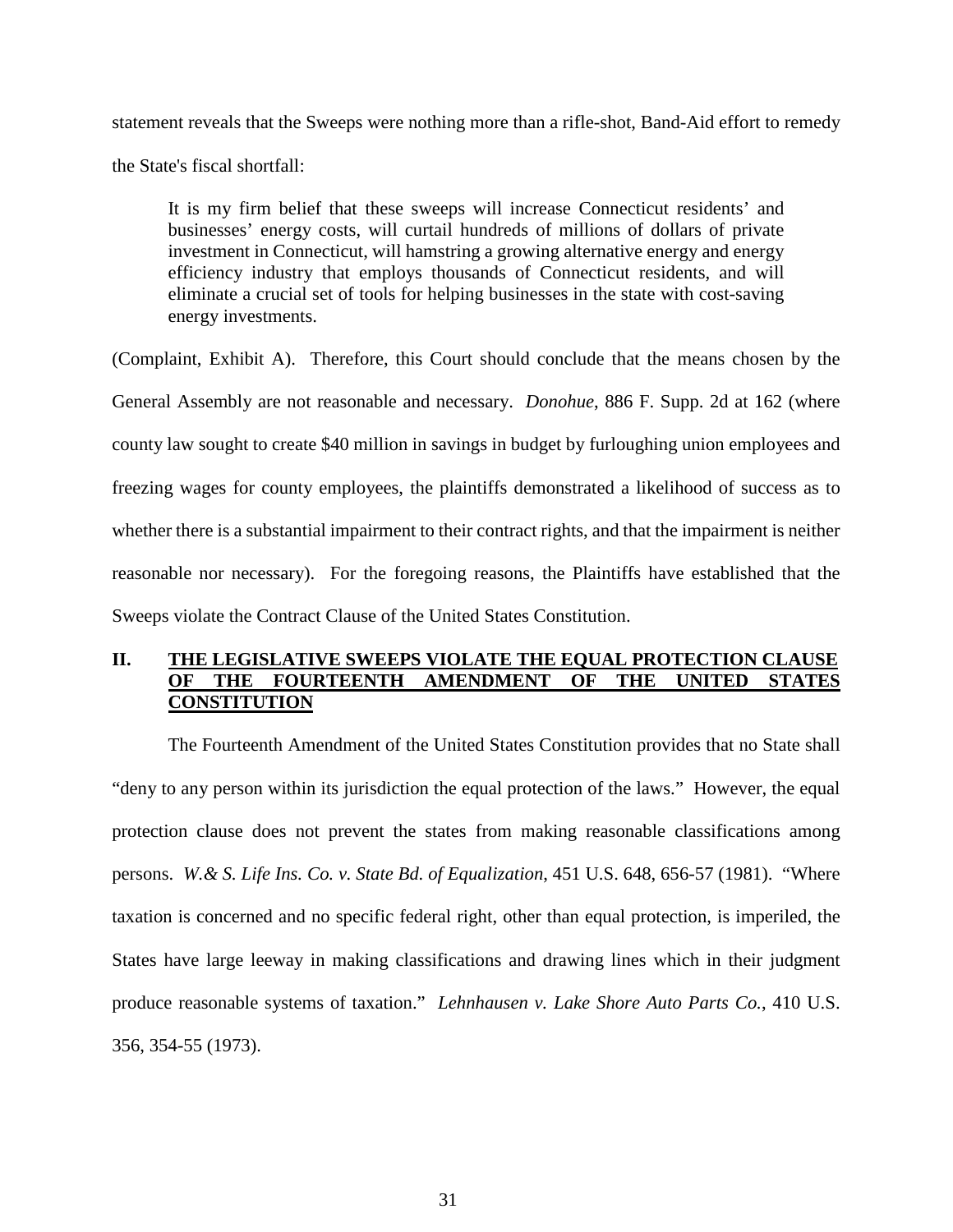In general, "statutory classifications are valid if they bear a rational relation to a legitimate governmental purpose." *Regan v. Taxation With Representation*, 461 U.S. 540, 547 (1997); *see W. & S. Life Ins. Co.*, 451 U.S. at 657 (tax should be sustained "if we find that its classification is rationally related to achievement of a legitimate state purpose."). "The burden is on the one attacking the legislative arrangement to negative every conceivable basis which might support it." *Regan*, 461 U.S. at 547-48.

 Here, the Sweeps required by P.A. 17-2, §§ 683 and 685, as amended by P.A. 18-81, § 12, constitutes a tax on each of the EDCs' ratepayers. Specifically, the Act requires the Defendants to sweep funds paid by citizens of the State from funds earmarked for energy efficiency, conservation and clean energy as surcharges on each ratepayer's electric utility bill, and transfer those funds for use in the General Fund of the State of Connecticut. (Stip. Facts

¶¶ 64-68). Indeed, many legislators from both sides of the aisle expressly stated that the Sweeps constitute a tax on the EDC ratepayers. For instance, in a March 16, 2018 letter from Sen. Len Fasano to Bryan Garcia, the President and Chief Executive Officer ("CEO") of the Green Bank, Sen. Fasano states: "Although some may argue that the money you receive is 'ratepayers dollars,' I would argue those funds are taxpayer dollars. The payment you receive from ratepayers, like a tax, is compulsory. Therefore, I believe many taxpayers would like to know more about how their tax dollars are being used by your agency. [. . .] I look forward to your response and garnering a better understanding the rational [*sic*] for this use of taxpayer dollars." (*Id*. ¶ 77).

In addition, during the June 2017 debate on Public Act 17-2, Senator Suzio stated:

**I believe there's a hidden tax. And the hidden tax is in the form of the raid that we're going to put on the energy funds**. We are now -- the last I saw, and again this was a number that was changing quite a bit, the number I saw that was mentioned actually in our caucus shortly before *we* came in here, is that we're talking about \$64 million dollars per year in each of the two years for the Energy Efficiency fund. That's \$128 million dollars. **It's not gonna show up in our**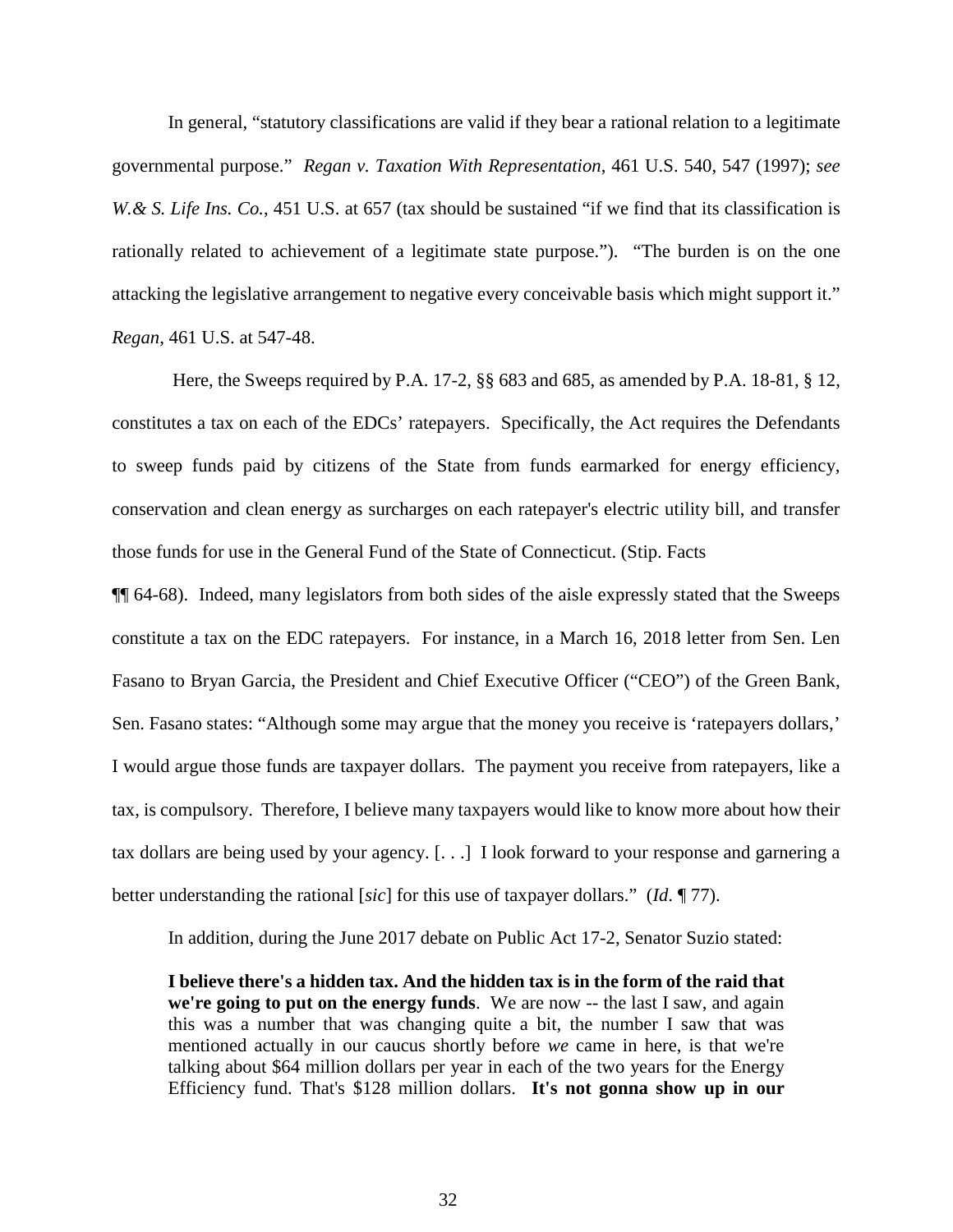**budget as any kind of a tax or even a nickel of cost. But the cost is gonna be very real to Connecticut consumers. And, you know what? It's the worst kind of tax. It's \$300 million dollars for nothing**. They're gonna pay a penalty for our decision. I think that is not only unfortunate, I really think it's a betrayal of many Connecticut families who have paid this money and now will get nothing for it and will have to pay the penalty for it.

June 2017 debate, p. 35-36. (*Id*. ¶ 71)

 In so doing, the State is and will be effectively making the EDCs' ratepayers, including each of the Plaintiffs, contribute a tax to the General Fund in a manner it does not otherwise require of those citizens who are customers of the Municipal Utilities. (*Id*. ¶¶ 26-28). Indeed, many but not all Connecticut ratepayers are EDC customers—those ratepayers who fund the C&LM Fund and CEF by payment of surcharges on their electric utility bills from the Electric Utilities. *Id*. By contrast, customers of the Municipal Utilities do not contribute to C&LM Fund. (*Id*. ¶ 27).

 Accordingly, through passage of P.A. 17-2, §§ 683 and 685, as amended by P.A. 18-81, § 12, and the direction for the Defendants to implement the Sweeps, Defendants have assessed a tax upon the Plaintiffs and on other EDC ratepayers that it has not assessed upon customers of the Municipal Utilities. (*Id*. ¶¶ 17, 26-28). Critically, the EDC ratepayers are not different from the Municipal Ratepayers in any relevant respect. Both the EDC ratepayers and the Municipal Ratepayers are citizens of the State of Connecticut who receive services from electric Utilities in their homes and businesses; however, only the EDC ratepayers are required to pay the tax to the General Fund. *See id*. So a resident of East Norwalk is a Municipal Ratepayer and does not contribute to the tax (*Id*. ¶ 17) whereas a neighboring electric customer in Westport pays the tax. The *de facto* classification of EDC ratepayers and Municipal Ratepayers does not rationally further any legitimate State interest. *See Regan*, 461 U.S. at 547.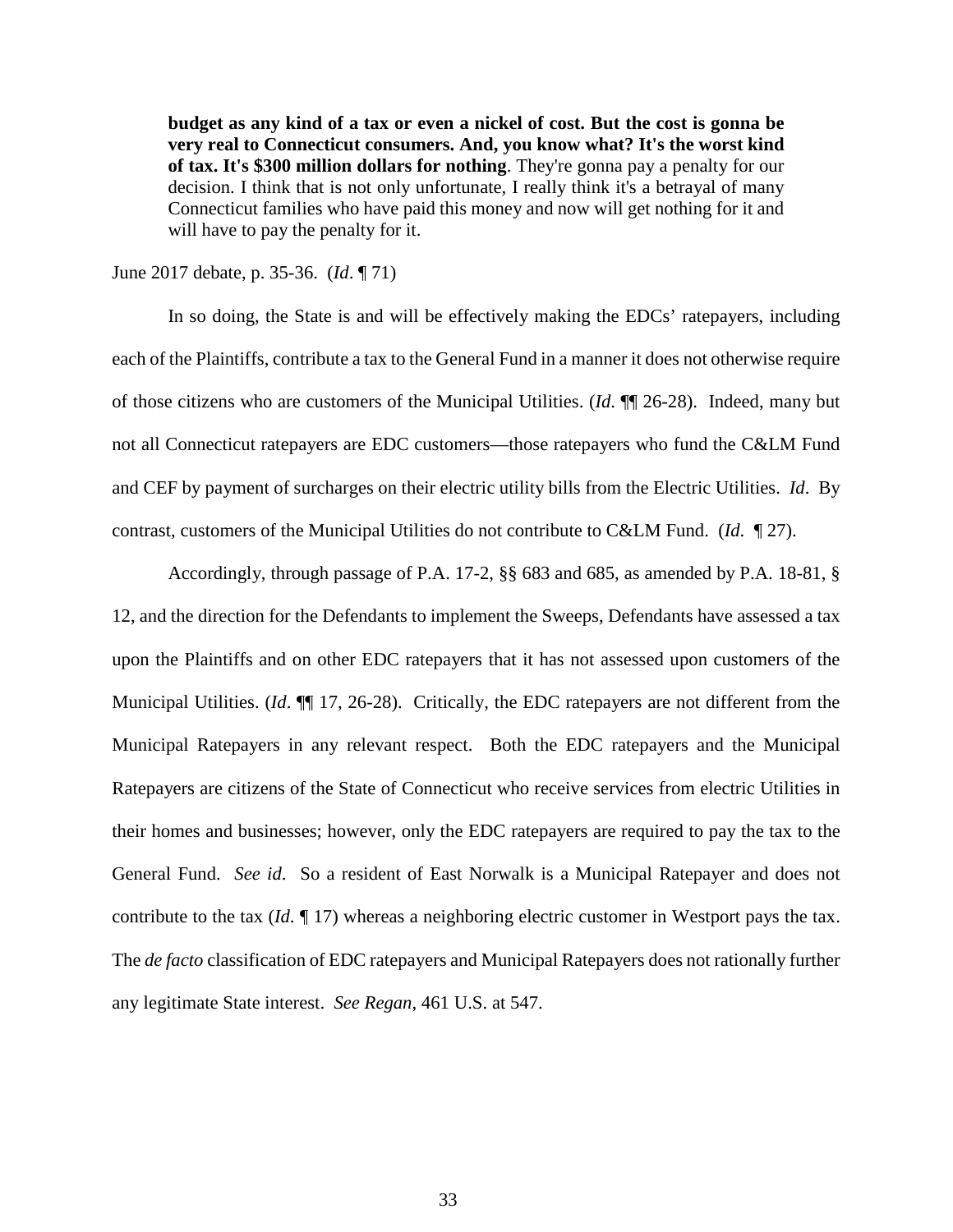# **III. THE DEFENDANTS SHOULD BE ESTOPPED FROM SWEEPING MONIES FROM THE CEF PURSUANT TO PUBLIC ACT 17-2**

"[A]s a general rule, estoppel may not be invoked against a public agency in the exercise of its governmental functions. Nevertheless, we noted that an exception to this general rule is made where the party claiming estoppel would be subjected to a substantial loss if the public agency were permitted to negate the acts of its agents." *Kimberly-Clark Corp. v. Dubno*, 204 Conn. 137, 147 (1987). The Connecticut Supreme Court has held that the doctrine of estoppel applies to agencies of the State of Connecticut, such as the Department of Revenue Services. *See id*.; *Fadner v. Comm'r of Rev. Servs.*, 281 Conn. 719, 726 (2007).

"Under our well-established law, any claim of estoppel is predicated on proof of two essential elements: the party against whom estoppel is claimed must do or say something calculated or intended to induce another party to believe that certain facts exist and to act upon that belief; and the other party must change its position in reliance upon those facts, thereby incurring some injury." *Kimberly-Clark Corp.*, 204 Conn. at 148. "In addition, estoppel against a public agency is limited and may be invoked: (1) only with great caution; (2) only when the action in question has been induced by an agent having authority in such matters; and (3) only when special circumstances make it highly inequitable or oppressive not to estop the agency." *Id*.; *see Zotta v. Burns*, 8 Conn. App. 169, 175 (1986) ("Estoppel against a governmental agency may be invoked only in limited circumstances and with great caution.") Finally, "it is the burden of the person claiming the estoppel to show that he exercised due diligence to ascertain the truth and that he not only lacked knowledge of the true state of things but had no convenient means of acquiring that knowledge." *Id*.

Here, the Plaintiffs can easily establish the elements of estoppel. To begin, General Statutes § 16-245n(h) states, in pertinent part, that the State of Connecticut "*does hereby pledge to*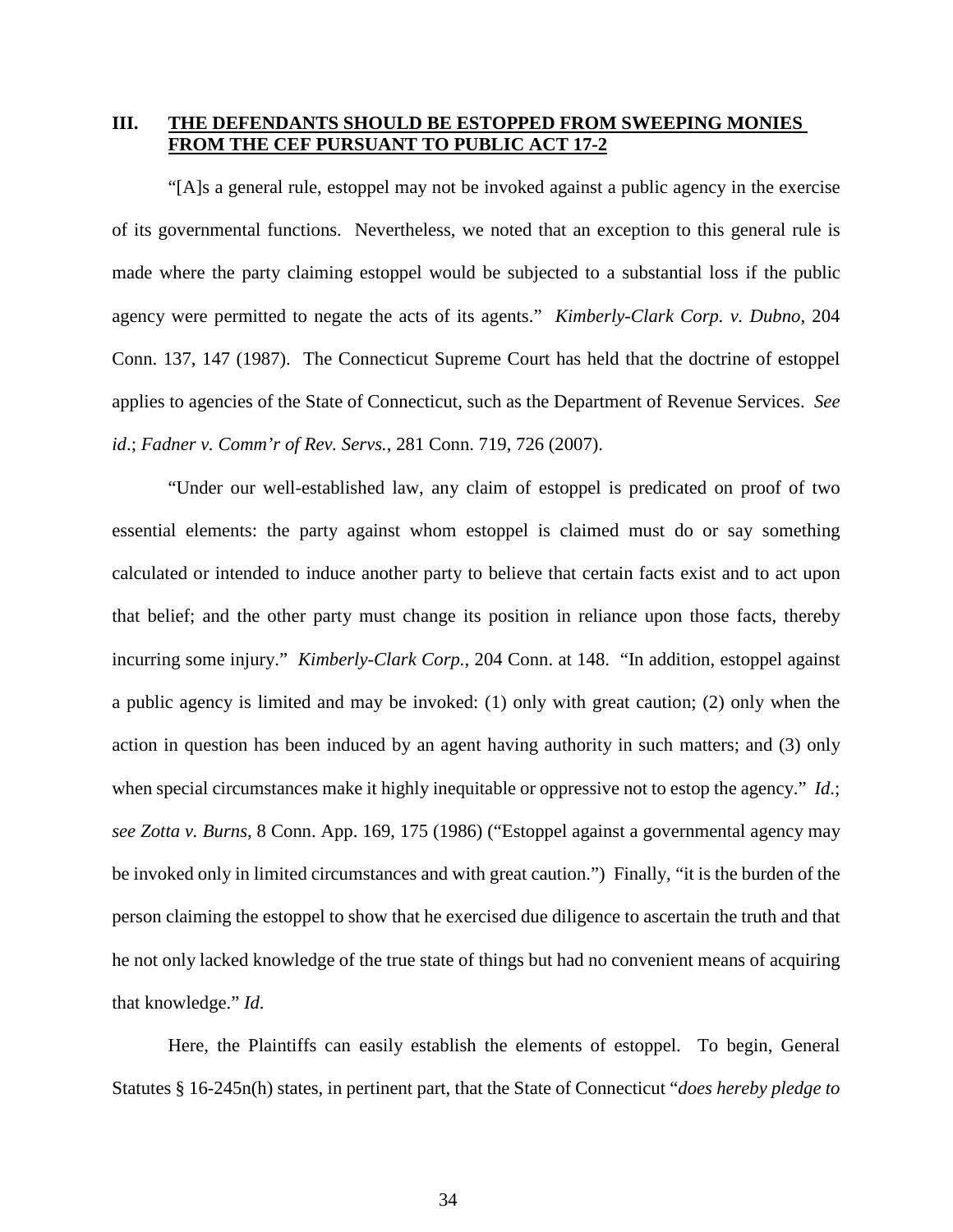*and agree with any person with whom the Connecticut Green Bank may enter contracts* pursuant to the provisions of this section that the State will not limit or alter the rights hereby vested in said bank until such contracts and the obligations thereunder are fully met and performed on the part of said bank ...." By means of this statutory language, the General Assembly and Defendant Malloy made a clear and definite promise that "the State will not limit or alter the rights hereby vested in said bank until such contracts and the obligations thereunder are fully met and performed by the bank ...." Conn. Gen. Stat. § 16-245n(h). *See also*, § 16-245m.

In addition, the State's promise was made to induce private parties to build clean energy businesses in this State, and enter into financial relationships with the Green Bank in reliance upon the General Assembly's promise that the Green Bank will satisfy all of its obligations. *See Kimberly-Clark Corp.*, 204 Conn. at 148. Stip. Facts ¶¶ 24, 29-33. Ex. 8 at 22. Many private business owners,<sup>[11](#page-34-0)</sup> reasonably relied upon the promise set forth in Conn. Gen. Stat. §§ 16-245m and 16-245n(h), in that they built clean energy businesses in this State, and entered into financial relationships with the Green Bank, in reliance upon the General Assembly's promise that the Green Bank will fully satisfy all of its obligations. *See id*. As a direct result of the General Assembly's broken promise, the business owners, including Plaintiff Energy ESC, have suffered substantial damage. Stip. Facts ¶ 85.

The Sweeps hobbled the Green Bank itself, the nation's first green bank and innovator of programs to leverage the Clean Energy Fund to support expanded renewable energy investments, forcing the quasi-state entity to slash employment, curtail spending on "unprofitable" programs and restructure its core business of clean energy finance. Stip. Facts ¶¶ 31, 72, 80; Exhibit 8 at

<span id="page-34-0"></span><sup>&</sup>lt;sup>11</sup> Stip. Facts  $\P$  11; Exhibit 8 at 141.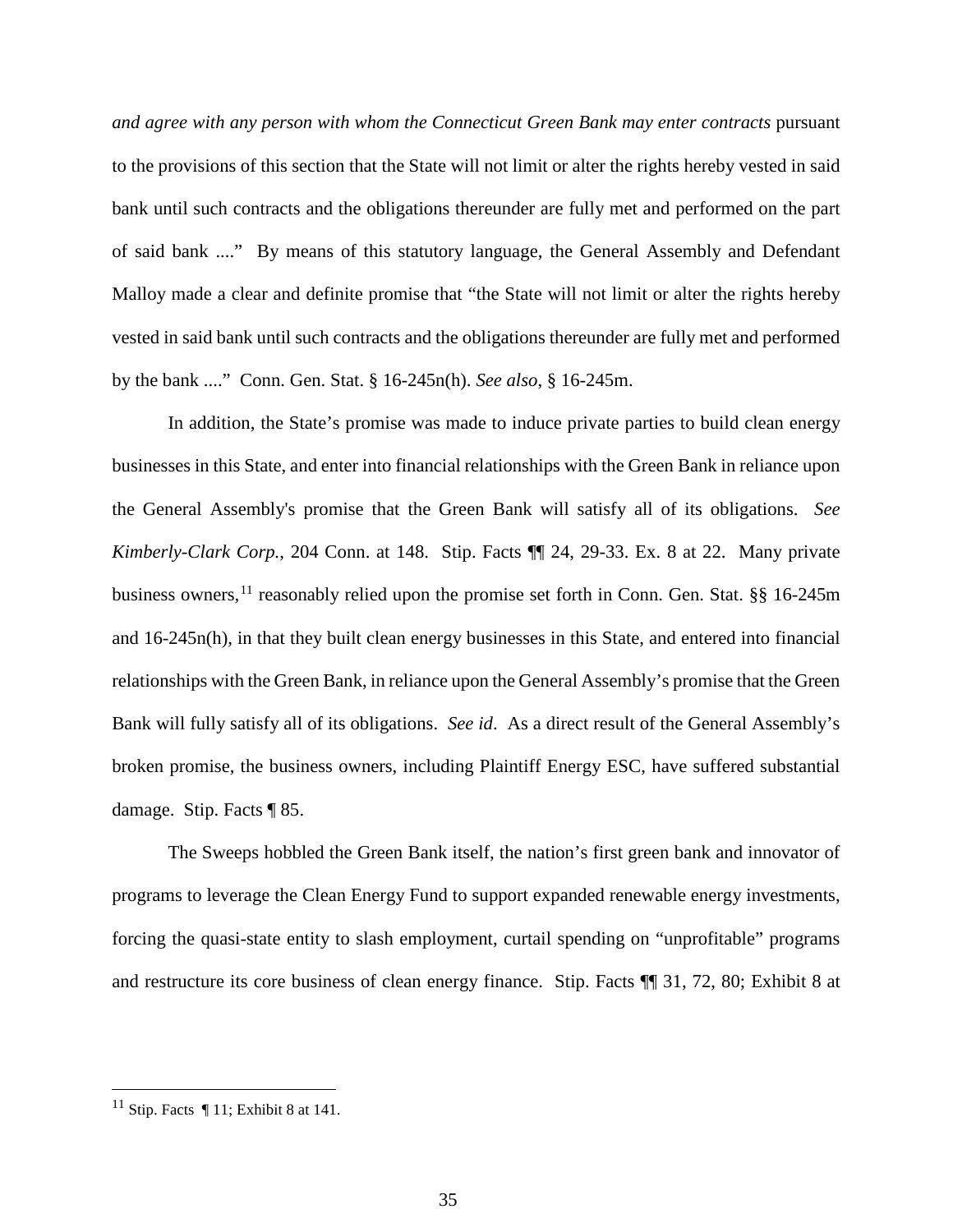141; Exhibit 11, p 23.<sup>12</sup> While the Sweeps transferred \$14 million per fiscal year from the Green Bank-administered Clean Energy Fund, or 52% of its annual revenues from the Clean Energy Fund, the Green Bank also lost revenues as a result of the Sweeps of \$10 million per year from RGGI Funds. Stip. Facts ¶ 66; Exhibit 11 at 20.[13](#page-35-1)

Perhaps the strongest evidence of the broken promises embedded in the impact of the Sweeps on the Green Bank can be gleaned from the General Assembly's own attempt at damage control, enacted in the face of this litigation. Section 10 of Public Act 18-50, which was signed into law on May 24, 2018, nine days after this litigation was filed, provides as follows:  $14$ 

Sec. 10. Subsection (h) of section 16-245n of the general statutes is repealed and the following is substituted in lieu thereof (*Effective from passage*):

(h) (1) The state of Connecticut does hereby pledge to and agree with any person with whom the Connecticut Green Bank may enter into contracts pursuant to the provisions of this section that the state will not limit or alter the rights hereby vested in said bank until such contracts and the obligations thereunder are fully met and performed on the part of said bank, provided nothing herein contained shall preclude such limitation or alteration if adequate provision shall be made by law for the protection of such persons entering into contracts with said bank. The **pledge provided by this subsection shall be interpreted and applied broadly** to effectuate and maintain the bank's financial capacity to perform its essential public and governmental function.

(2) The **contracts and obligations thereunder of said bank shall be obligatory upon the bank**, and the bank may appropriate in each year during the term of such contracts an amount of money that, together with other funds of the bank available for such purposes, shall be sufficient to pay such contracts and obligations or meet any contractual covenants or warranties.

Public Act 18-50, § 10.

<span id="page-35-0"></span> $12$  Exhibit 11 is an excerpt from a set of meeting materials for the Green Bank Board of Directors meeting of December 15, 2017, hence the pagination of the document from pp. 19-32.

<span id="page-35-1"></span> $13$  As indicated on p. 20 of Exhibit 11, the Green Bank normally receives 23% or \$2.3 million of proceeds from RGGI Funds.

<span id="page-35-2"></span> $14$  Newly-enacted text, as in the original Public Act, is shown as underlined text. Bold text supplied for emphasis.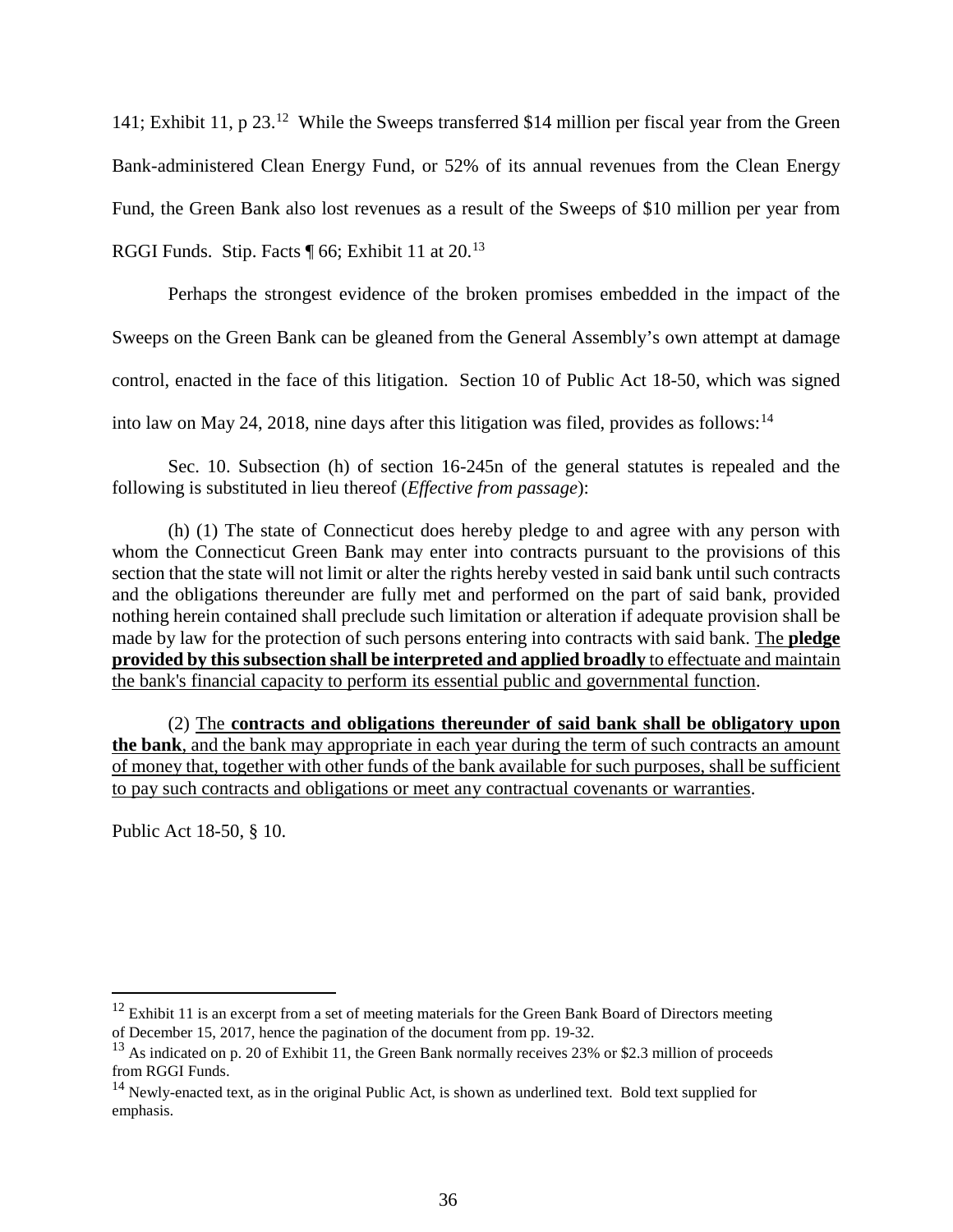Clearly, the General Assembly's intent in enacting this revision to Conn. Gen. Stat. § 16- 245n(h) was to restore public confidence in the contracts and commitments of the Green Bank after they were shattered by the Sweeps.

Another dimension of promissory estoppel resulting from the Sweeps is present in this case in that the State encouraged the Electric Utilities and Natural Gas utilities to use the C&LM Fund to induce contractors such as most of the Plaintiffs to enter into contracts to perform energy efficiency, clean energy and other services in reliance on the funds. *See e.g.*, the Plan, Ex. 8 at 22: "Connecticut's residential and C&I programs are national leaders in the transition to move rebate models upstream for efficient lighting, HVAC, and domestic hot water ("DHW") equipment. In an upstream model, incentives (rebates) are directed toward trade allies, such as contractors, distributors, and manufacturers (upstream), rather than directly given to customers as traditional rebates (downstream)." *See also*, Stip. Facts ¶ 80; Exhibit 16 ("[T]he Home Energy Solutions budget could be depleted by the third quarter of calendar year 2018, if not sooner."). Plaintiffs Colon, EEC, Best Home Performance, New England Smart Energy Group, CT Weatherproof Insulation, Steven Osuch, Energy ESC, Jonathan Casiano and Bright Solutions, have all received budget cuts as a result of the Sweeps. Stip. Facts ¶ 85.

The Plaintiffs, as Connecticut energy efficiency businesses, reasonably relied on the State's promise in Conn. Gen. Stat.  $\S$  16-245m, as implemented in the Plan, <sup>[15](#page-36-0)</sup> that induced these private parties to build clean energy businesses in this State, and enter into financial relationships with the Electric Utilities and Natural Gas Utilities. *Id*. In exchange, the Plaintiffs reasonably expected that the resources of the C&LM Fund would be available to satisfy the obligations of the Plan. *See Kimberly-Clark Corp.*, 204 Conn. at 148.

<span id="page-36-0"></span> <sup>15</sup> Stip. Facts ¶¶ 21, 34; Ex. 8.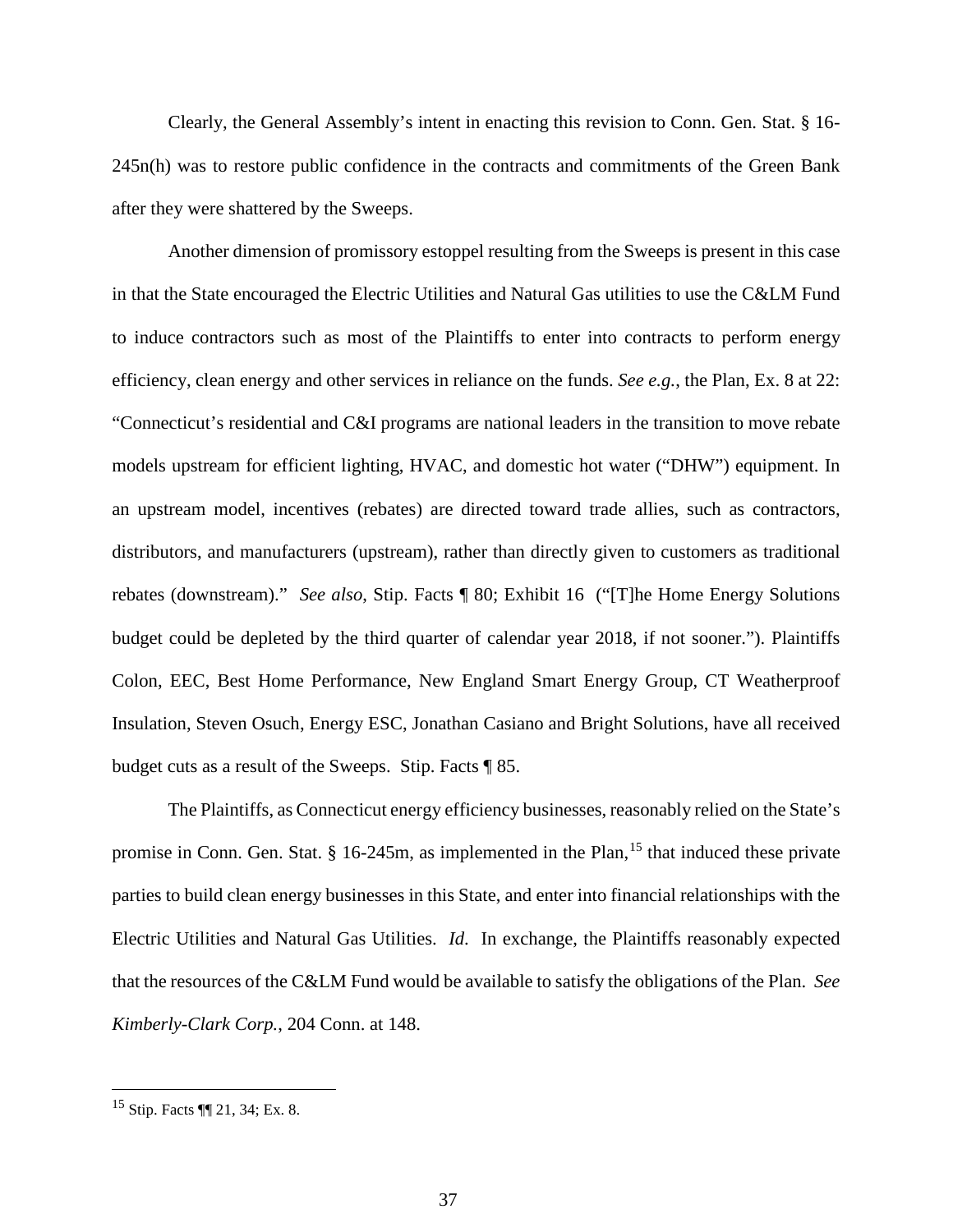# **IV. DEFENDANTS' VIOLATION OF THE CONTRACT CLAUSE IS ACTIONABLE UNDER 42 U.S.C. § 1983.**

To state a cause of action under section 42 U.S.C. § 1983, a plaintiff must allege two elements: (1) challenged conduct by a person acting under color of law, and (2) challenged conduct that deprived the plaintiff of a federal right. *Gomez v. Toledo*, 446 U.S. 635, 640 (1980). To prevail under 42 U.S.C. § 1983, the plaintiff must prove that the defendant's unconstitutional action was the "cause in fact" of the plaintiff's injury. *Carey v. Piphus*, 435 U.S. 247, 263 (1978).

### **A. Challenged Conduct By A Person Acting Under Color of Law.**

A plaintiff claiming a violation of constitutional rights under 42 U.S.C. 1983 is required to show state action. *Rendell-Baker v. Kohn*, 457 U.S. 830, 838 (1982) ("In cases under § 1983, 'under color' of law has consistently been treated as the same thing as the "state action" required under the Fourteenth Amendment."); *United States v. Int'l Bhd. of Teamsters*, 941 F.2d 1292, 1295 (2d Cir. 1991) ("Because the United States Constitution regulates only the Government, not private parties, a litigant claiming that his constitutional rights have been violated must first establish that the challenged conduct constitutes 'state action.'"). Here, Defendants' actions—as state officials implementing the Sweeps—amount to state action, violating the Plaintiffs rights under "color of law."

### **B. Such Action Deprives the Plaintiffs of Their Constitutional Rights.**

While the Second Circuit has yet to determine whether 42 U.S.C. § 1983 claims may be brought under the Contract Clause, other courts have addressed this issue. Indeed, the Ninth Circuit has ruled that Contract Clause violations are actionable under § 1983, indicating that economic harm claims involving the Contract Clause will support a § 1983 finding. "The right of a party not to have a State, or a political subdivision thereof, impair its obligations of contract is a right secured by the first article of the United States Constitution. A deprivation of that right may therefore give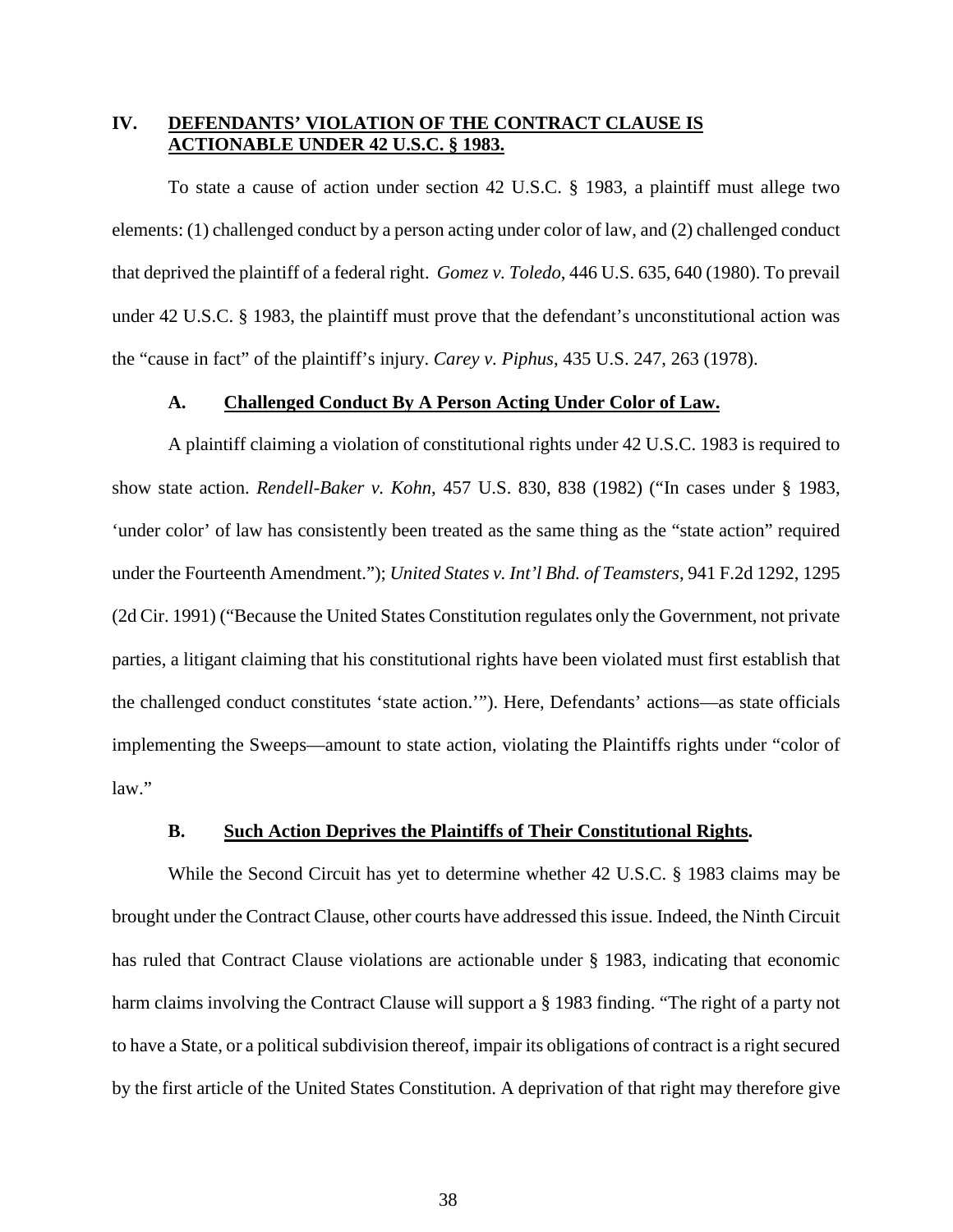rise to a cause of action under section 1983." *S. Cal. Gas Co.*, 336 F.3d at 887 (city adopted an ordinance requiring advanced payments in order to perform trench or excavation work. The utility argued that, under the ordinance, it was "doublecharge[d]" for the right to do trench or excavation work because it already possessed this right under the franchise agreement). Similarly, the Supreme Court has ruled that 42 U.S.C. § 1983 claims can be brought under the Commerce Clause for similar economic harms as experienced under the Contract Clause. *See Dennis v. Higgins*, 498 U.S. 439, 441 (1991).

Similarly, in *Prof'l Firefighters Ass'n, Local 385 v. City of Omaha*, 2011 U.S. Dist. Lexis 61392, at \*9 (D. Neb. 2011) the court held: "*Higgins* holds that a broad construction of § 1983 is required when constitutional rights are alleged. Plaintiffs clearly filed a § 1983 action which included valid constitutional claims for wrongful taking and claims under the contract clause of the United States Constitution through the Fourteenth Amendment."

### **C. Plaintiffs Are Entitled To Attorney's Fees Pursuant To 42 U.S.C. §1988(b).**

Under 42 U.S.C. §1988(b), a "prevailing party" is entitled to "a reasonable attorney's fee as part of the costs" in any action "to enforce a provision of [42 U.S.C. § 1983]." *Id*. at \*11.

#### **CONCLUSION**

*WHEREFORE*, for all the foregoing reasons, the Plaintiffs respectfully request that the Court grant Plaintiffs' Motion for Summary Judgment as to Count I (Declaratory Judgment – Contracts Clause, U.S. Const. Art. 1, § 10), Count II (Declaratory Judgment – Equal Protection Clause, U.S. Const. Am. 14, § 1), Count V (Promissory Estoppel), and Count VII (42 U.S.C. § 1983) of their Complaint dated May 15, 2018.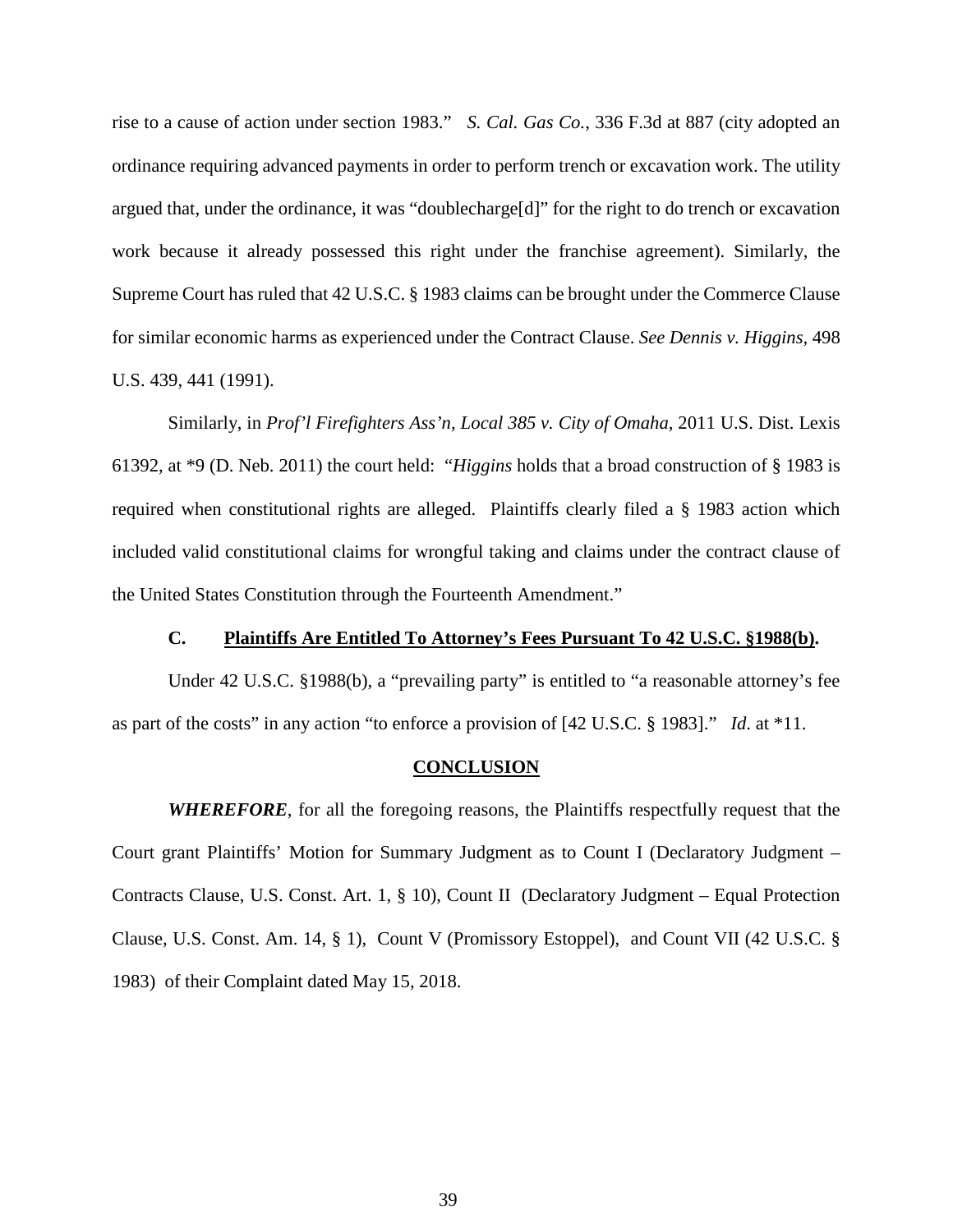# **THE PLAINTIFFS**

 $\text{By:}\_\_\!/s$ 

Stephen J. Humes (ct14065) HOLLAND & KNIGHT LLP 31 West 52nd Street New York, NY 06103 Tel. (212) 513-3200 Fax. (212) 385-9010

By:  $\angle$  s/

John M. Wolfson (ct03538) Benjamin M. Wattenmaker, Esq. (ct26923) Jonathan Harris (ct08716) FEINER WOLFSON LLC 1 Constitution Plaza Suite 900 Hartford, CT 06103 Tel. (860) 713-8900 Fax. (860) 713-8905

 $\text{By:}\_\_\_\/s/$ 

Roger Reynolds (ct 18126) CONNECTICUT FUND FOR THE ENVIRONMENT 900 Chapel Street, Suite 2202 New Haven, CT 06510 Tel. (203) 787-0646 x 105